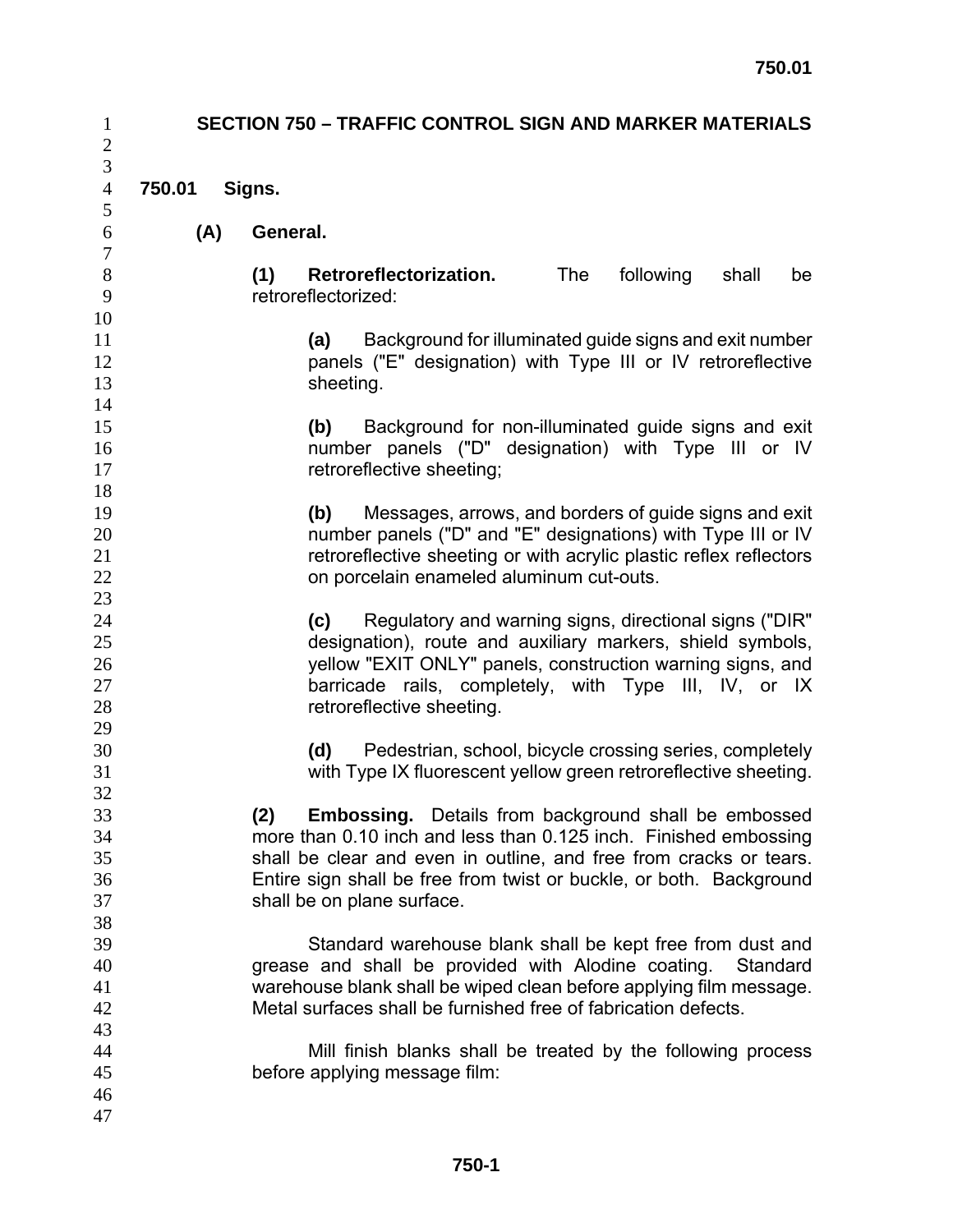| 47<br>48<br>49<br>50 |     |             | minute.         | (a) Vapor degreasing by total immersion of sign panel in<br>saturated vapor of trichloroethylene for minimum of one                                            |
|----------------------|-----|-------------|-----------------|----------------------------------------------------------------------------------------------------------------------------------------------------------------|
| 51<br>52<br>53       |     |             | (b)             | Etching by immersion for five minutes in 8 percent<br>solution of phosphoric acid at 120 degrees F.                                                            |
| 54<br>55<br>56       |     |             | (c)             | Rinsing by spraying with cold running water, followed by<br>immersion for one minute in circulating hot water at<br>temperature between 160 and 200 degrees F. |
| 57<br>58             |     |             | (d)             | Placing in forced warm-air drying tank for one minute.                                                                                                         |
| 59                   |     |             |                 |                                                                                                                                                                |
| 60<br>61             | (B) | Backing.    |                 |                                                                                                                                                                |
| 62                   |     | (1)         |                 | <b>Sheet Aluminum.</b> Sheet aluminum for signs shall have                                                                                                     |
| 63                   |     |             |                 | minimum thickness as follows:                                                                                                                                  |
| 64                   |     |             |                 |                                                                                                                                                                |
| 65                   |     |             | (a)             | 0.063 inch for signs 3 square feet or less.                                                                                                                    |
| 66                   |     |             |                 |                                                                                                                                                                |
| 67<br>68             |     |             | (b)             | 0.080 inch for signs 3 square feet to 6.25 square feet.                                                                                                        |
| 69                   |     |             | (c)             | 0.100 inch for signs over 6.25 square feet and R1-2                                                                                                            |
| 70                   |     |             |                 | "Yield" signs.                                                                                                                                                 |
| 71                   |     |             |                 |                                                                                                                                                                |
| 72                   |     |             |                 | Aluminum sheet shall conform to ASTM B 209, alloy 6061-T6                                                                                                      |
| 73                   |     | flat sheet. |                 |                                                                                                                                                                |
| 74                   |     |             |                 |                                                                                                                                                                |
| 75                   |     |             |                 | Signs 4 feet by 6 feet or smaller shall have backing made out of                                                                                               |
| 76                   |     | one sheet.  |                 |                                                                                                                                                                |
| 77                   |     |             |                 |                                                                                                                                                                |
| 78<br>79             |     | (2)         |                 | Extruded Aluminum Panels. Bolted-type extruded aluminum<br>panels used for destination and guide signs shall conform to                                        |
| 80                   |     |             |                 | ASTM B 221, alloy 6063-T6 (Chemical composition only).                                                                                                         |
| 81                   |     |             |                 |                                                                                                                                                                |
| 82                   |     |             |                 | Flat and straight panels shall meet tolerances indicated in                                                                                                    |
| 83                   |     |             |                 | ASTM B 221. Panels shall be fastened with the following:                                                                                                       |
| 84                   |     |             |                 |                                                                                                                                                                |
| 85                   |     |             | (a)             | Bolts conforming to ASTM B 211, alloy 2024-T4.                                                                                                                 |
| 86                   |     |             |                 |                                                                                                                                                                |
| 87                   |     |             | (b)             | Nuts conforming to ASTM B 211, alloy 6061-T6.                                                                                                                  |
| 88                   |     |             |                 |                                                                                                                                                                |
| 89<br>90             |     |             | (c)<br>2024-T4. | Flat washers conforming to ASTM B 209, alloy Alclad                                                                                                            |
| 91                   |     |             |                 |                                                                                                                                                                |
| 92                   |     |             |                 | Structural shapes for sign brackets shall conform to                                                                                                           |
| 93                   |     |             |                 | ASTM B 308, alloy 6061-T6.                                                                                                                                     |
| 94                   |     |             |                 |                                                                                                                                                                |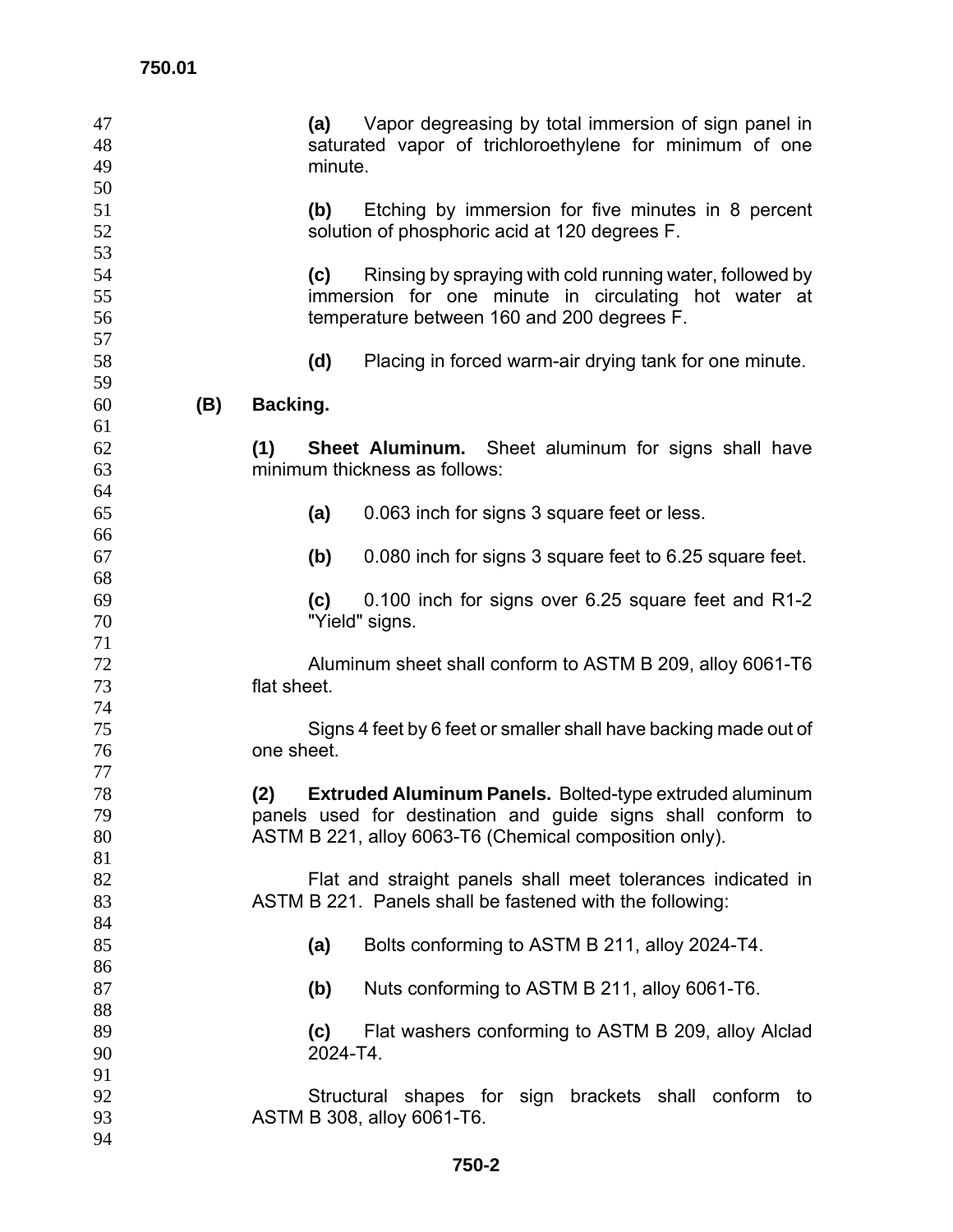| 95  | Twelve-inch-wide sections shall weigh between 2.690 to 2.707               |  |  |  |  |  |  |  |  |
|-----|----------------------------------------------------------------------------|--|--|--|--|--|--|--|--|
| 96  | pounds per linear foot. Six-inch-wide sections shall weigh between         |  |  |  |  |  |  |  |  |
| 97  | 1.103 to 1.115 pounds per linear foot. Six-inch-wide sections shall be     |  |  |  |  |  |  |  |  |
| 98  | used at tops or bottoms of signs to fill in for signs not conforming to 1- |  |  |  |  |  |  |  |  |
| 99  | foot modulus.                                                              |  |  |  |  |  |  |  |  |
| 100 |                                                                            |  |  |  |  |  |  |  |  |
| 101 | Laminated Panels. Laminated panel sections for destination<br>(3)          |  |  |  |  |  |  |  |  |
| 102 | and guide signs shall include two aluminum sheets as follows:              |  |  |  |  |  |  |  |  |
| 103 |                                                                            |  |  |  |  |  |  |  |  |
| 104 | Laminated<br>phenolic-impregnated<br>(a)<br>cellulose<br>to                |  |  |  |  |  |  |  |  |
| 105 | honeycomb core.                                                            |  |  |  |  |  |  |  |  |
| 106 |                                                                            |  |  |  |  |  |  |  |  |
| 107 | Include extruded aluminum perimeter frame.<br>(b)                          |  |  |  |  |  |  |  |  |
| 108 |                                                                            |  |  |  |  |  |  |  |  |
| 109 | Produce flat, rigid panels 1 inch or 2-1/2 inches thick, as<br>(c)         |  |  |  |  |  |  |  |  |
| 110 | required.                                                                  |  |  |  |  |  |  |  |  |
| 111 |                                                                            |  |  |  |  |  |  |  |  |
| 112 | Panels shall be smaller than 24 feet long by 5 feet wide. Signs            |  |  |  |  |  |  |  |  |
| 113 | over 15 feet long in vertical panels will be allowed only if indicated in  |  |  |  |  |  |  |  |  |
| 114 | the contract documents. Panels shall have minimum width of 2 feet.         |  |  |  |  |  |  |  |  |
| 115 |                                                                            |  |  |  |  |  |  |  |  |
| 116 | One-inch-thick panels shall have maximum span between                      |  |  |  |  |  |  |  |  |
| 117 | supports not exceeding 9 feet and overhangs not exceeding 3 feet.          |  |  |  |  |  |  |  |  |
| 118 | Two and one-half-inch-thick panels shall have maximum span                 |  |  |  |  |  |  |  |  |
| 119 | between supports not exceeding 14 feet 6 inches and overhangs not          |  |  |  |  |  |  |  |  |
| 120 | exceeding 4 feet 9 inches.                                                 |  |  |  |  |  |  |  |  |
| 121 |                                                                            |  |  |  |  |  |  |  |  |
| 122 | Laminated panels shall conform to the following requirements:              |  |  |  |  |  |  |  |  |
| 123 |                                                                            |  |  |  |  |  |  |  |  |
| 124 | Panel face sheet shall be in one piece per panel from<br>(a)               |  |  |  |  |  |  |  |  |
| 125 | 0.063-inch aluminum porcelain enameling sheet of 6061 or                   |  |  |  |  |  |  |  |  |
| 126 | 6111 alloy, ASTM B 209.                                                    |  |  |  |  |  |  |  |  |
| 127 |                                                                            |  |  |  |  |  |  |  |  |
| 128 | Core material shall be of phenolic-impregnated cellulose<br>(b)            |  |  |  |  |  |  |  |  |
| 129 | honeycomb conforming to AMS3720 standards. Core material                   |  |  |  |  |  |  |  |  |
| 130 | shall be 1 inch or 2-1/2 inches thick. Tolerance of + 0.010 inch           |  |  |  |  |  |  |  |  |
| 131 | for core material thickness shall be met. Federal Specifications           |  |  |  |  |  |  |  |  |
| 132 | MIL-D-5272C for core material resistance to fungus shall be                |  |  |  |  |  |  |  |  |
| 133 | met.                                                                       |  |  |  |  |  |  |  |  |
| 134 |                                                                            |  |  |  |  |  |  |  |  |
| 135 | Back sheet shall be assembled from 0.040-inch sheet<br>(c)                 |  |  |  |  |  |  |  |  |
| 136 | aluminum alloy 3003-H14, ASTM B 209, in one piece. Surface                 |  |  |  |  |  |  |  |  |
| 137 | shall be treated with amorphous chromate conversion coating                |  |  |  |  |  |  |  |  |
| 138 | conforming to Federal Specifications MIL-C-5541B.                          |  |  |  |  |  |  |  |  |
| 139 |                                                                            |  |  |  |  |  |  |  |  |
| 140 | Laminating adhesive shall have thermoplastic, neoprene<br>(d)              |  |  |  |  |  |  |  |  |
| 141 | rubber base, solvent-type, exhibiting resilient, oil- and water-           |  |  |  |  |  |  |  |  |
| 142 | resistant bond. Laminating adhesive shall have solids content              |  |  |  |  |  |  |  |  |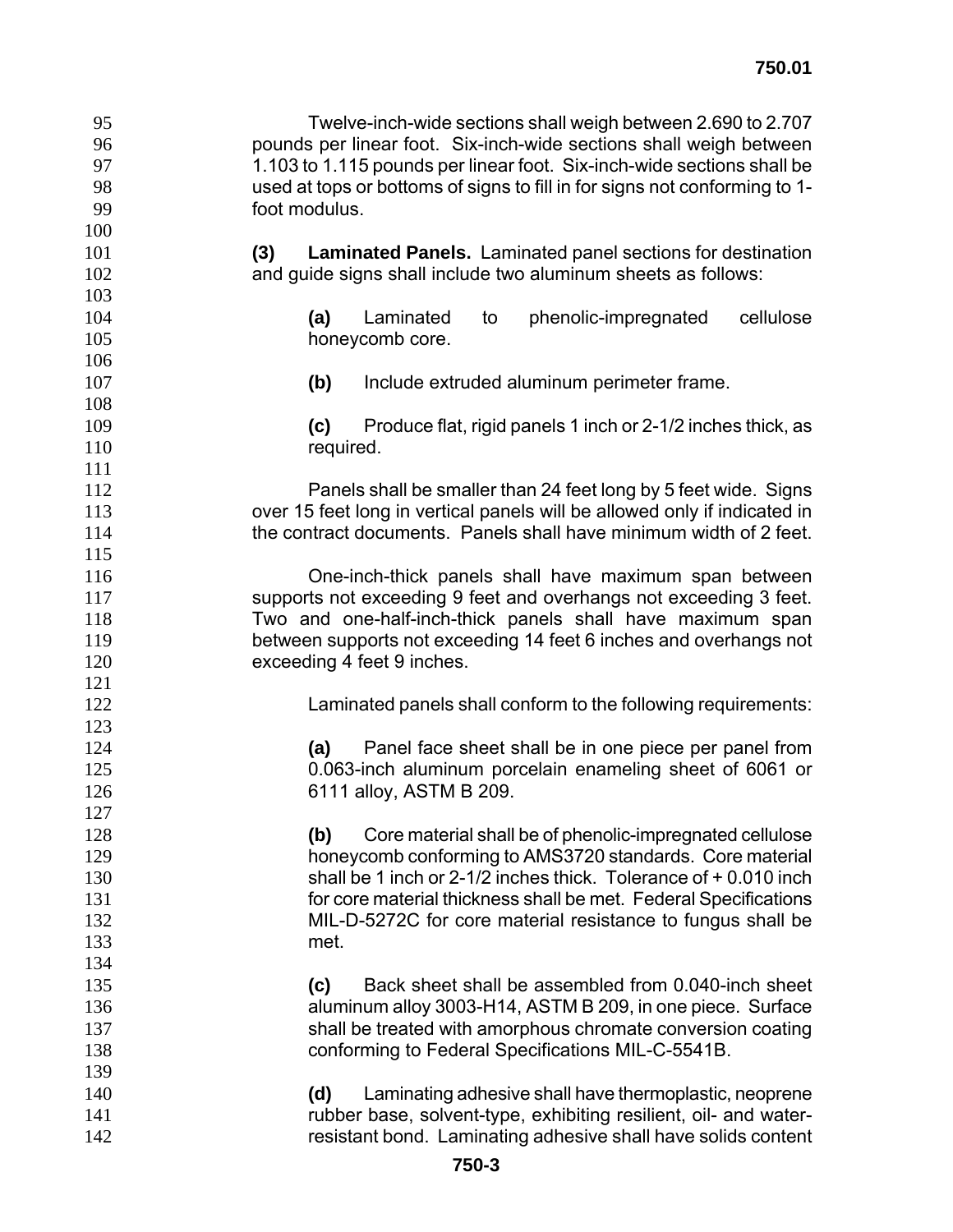| 143<br>144 | suitable for automatic spray application, yielding minimum<br>adhesive dry weight of 4.5 grams per square foot. Uniform |
|------------|-------------------------------------------------------------------------------------------------------------------------|
| 145        | adhesive film (scotch grain appearance) shall be applied to                                                             |
| 146        | each surface by automatic spray application. Laminated                                                                  |
| 147        | panels shall be force-dried at minimum temperature of 180                                                               |
| 148        | degrees F. Final bond shall be made while glue-line                                                                     |
| 149        | temperature is at minimum 180 degrees F. Sufficient pressure                                                            |
| 150        | shall be applied to ensure intimate mating of surfaces. Tensile                                                         |
| 151        | strength of Type 1 or 6061 aluminum sheets and honeycomb-                                                               |
| 152        | type laminate construction shall be 35 to 38 pounds per square                                                          |
| 153        | inch. Tensile test shall be performed on Dillon Dynamometer                                                             |
| 154        | at room temperature with 2-inch by 2-inch square test                                                                   |
| 155        | specimen. Bond obtained after 48-hour aging period shall be                                                             |
| 156        | tested to withstand six complete cycles of the Forest Products                                                          |
| 157        | Laboratory Weathering Test, ASTM D 1037.                                                                                |
| 158        |                                                                                                                         |
| 159        | On face and back of every panel, a 1/8-inch,<br>(e)                                                                     |
| 160        | self-plugging rivet to secure the sheets shall be used at each                                                          |
| 161        | corner of perimeter frame. Rivets shall be used for mounting of                                                         |
| 162        | letters.                                                                                                                |
| 163        |                                                                                                                         |
| 164        | (f) Flat units within measured $\pm$ 0.040-inch per foot shall be                                                       |
| 165        | used across plane of each panel from opposite corners.                                                                  |
| 166        | Perimeter edges shall be routed flush and smooth. Straight                                                              |
| 167        | edges shall be within tolerance of $\pm$ 1/16 inch.                                                                     |
| 168        |                                                                                                                         |
| 169        | For panel alignment extrusion, closure and alignment<br>(g)                                                             |
| 170        | aluminum extrusions shall be provided between panels for                                                                |
| 171        | multiple-panel signs. Extrusions shall be 0.062-inch thick and                                                          |
| 172        | shall fit snugly into perimeter channel.                                                                                |
| 173        |                                                                                                                         |
| 174        | If field-joining of panels is necessary, and a letter                                                                   |
| 175        | overlaps field joint, holes shall be pre-drilled in panel to                                                            |
| 176        | facilitate letter installation.<br>Letters shall be shipped with                                                        |
| 177        | necessary rivets required for field installation.                                                                       |
| 178        |                                                                                                                         |
| 179        | One-inch-thick panel units shall be framed with 1-inch<br>(h)                                                           |
| 180        | by 1-inch by 1/16-inch perimeter frame conforming to ASTM                                                               |
| 181        | B 221, alloy 6063-T6 extruded aluminum channel, heliarc.                                                                |
| 182        | Corners and locations where attachment of panels for support                                                            |
| 183        | is required shall be welded.                                                                                            |
| 184        |                                                                                                                         |
| 185        | Two and one-half-inch-thick panel units shall be framed<br>(i)                                                          |
| 186        | with 1-inch by 2-1/2-inch by 0.080-inch perimeter frame                                                                 |
| 187        | conforming to ASTM B 221, alloy 6063-T6 extruded aluminum                                                               |
| 188        | channel, heliarc. Corners and locations where attachment of                                                             |
| 189        | panels for support is required shall be welded.                                                                         |
| 190        |                                                                                                                         |
|            |                                                                                                                         |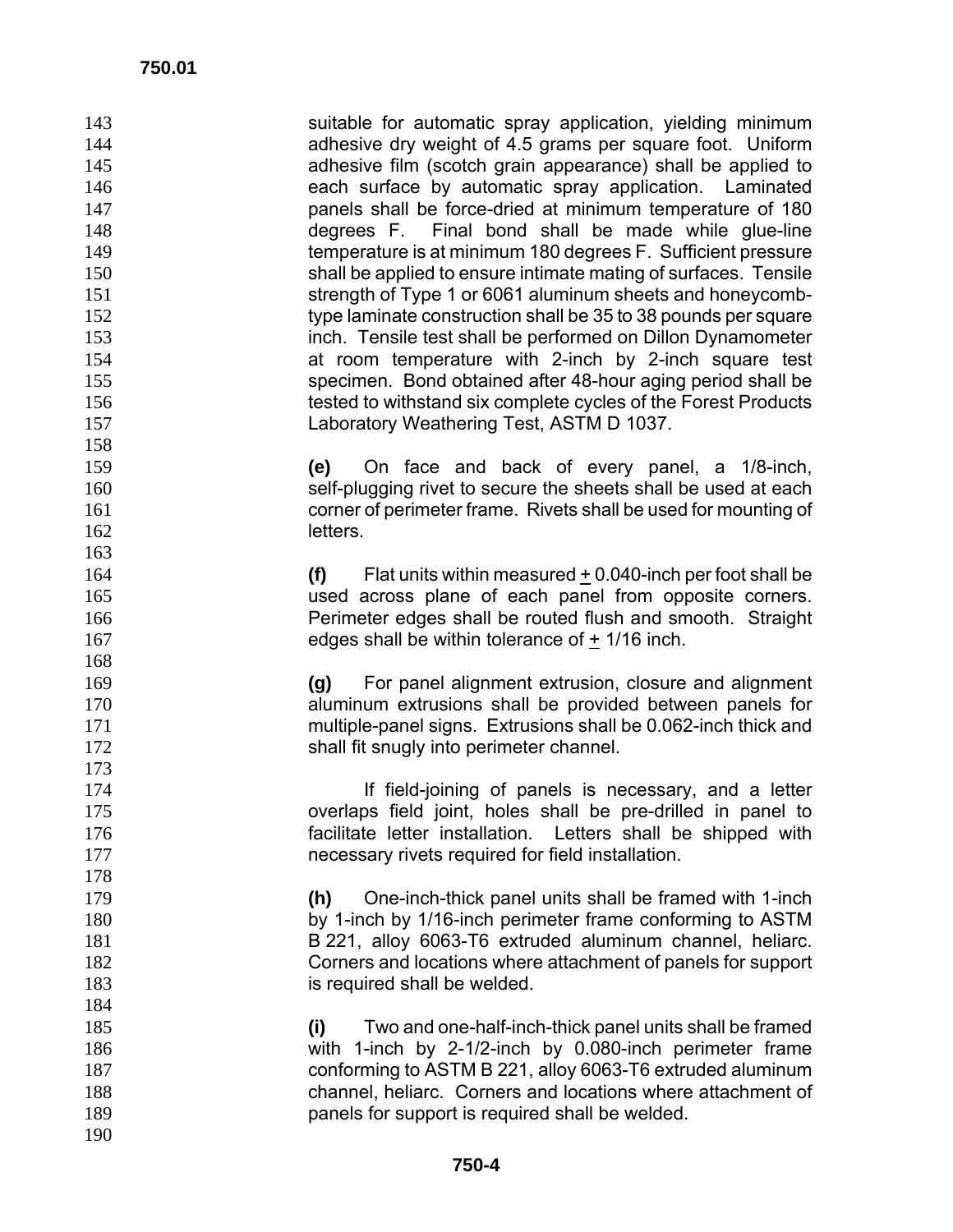**(4) Splicing.** Backing for signs 4 feet by 6 feet or less shall be of 192 one sheet.

**(C) Finishing.**

**(1) Enamel.** Enamel paint used for metal sign background and details shall be of type, quality, and character to permit baking. Paint shall produce true color tone and surface that is smooth, tough, and without cracks or other blemishes. Yellow color tone, shown by reflected white light, shall conform to the following requirements:

- **(a)** Dominant wave length of more than 580 millimicrons or less than 588 millimicrons.
- **(b)** Purity of more than 80 percent.
- **(c)** Integral pigment reflection of more than 35 percent.

Metal signs shall conform to the following requirements:

- **(a)** One prime coat by dipping or spraying.
- **(b)** One coat of background paint on back.
- **(c)** Two coats of background paint on face.

Each background coat shall be baked separately. Final coat shall be brushed or sprayed. After application of final background coat, sign shall be baked in accordance with manufacturer's recommendations. Tough, flexible coating shall be produced, not darkened visibly, and entirely free of blemishes.

Details of signs shall be painted with at least two coats of required paint, in accordance with manufacturer's recommendations. Paint shall then be baked as required for background color.

Finish design shall be clear-cut and sharp. Lines of letters and details shall be made true, regular, free from waviness, unevenness, furry or fuzzy edges or lines, and free from cracks, scales, pits, blisters, and blemishes.

- Two bolt holes for fastening sign shall be drilled before applying finishing coat of paint.
- **(2) Porcelain Enamel.** Porcelain enamel shall have properties required to enable firing and fusing to metal at manufacturer's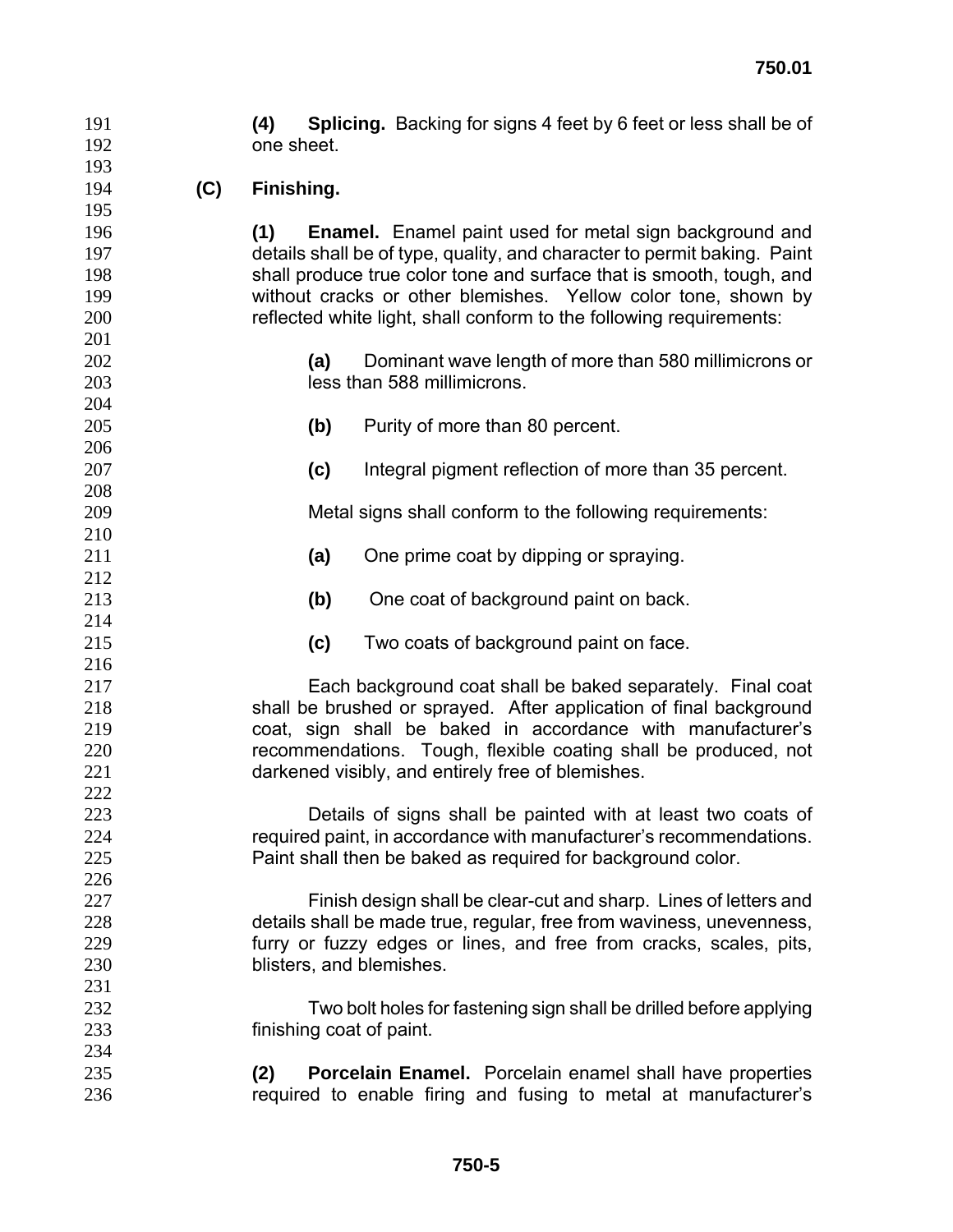recommended temperatures. Enamel shall produce true color tone and surface that is smooth and without cracks, blisters, and blemishes.

Metal signs shall be coated on face and back with minimum one ground coat and one cover coat of porcelain enamel, separately fired, and fused to metal at manufacturer's recommended temperatures. Succeeding coats shall be applied, as recommended by manufacturer, over coatings. Coats shall be fused to produce single, integral coat of porcelain of desired colors and designs in finished plate. During enamel coating and fusing, sign plates shall be hung by hooks through punched hole such that no point marks, scars, and other imperfections appear on face of sign plates. Signs shall have no surface defects.

Porcelain enamel color samples shall be submitted and accepted by the Engineer before manufacture. Color shall conform to the National Bureau of Standards (N.B.S.) Procedure C429, using NES S-reflectance Standards No. SCR-11 as primary references. Porcelain enamel shall have gloss reading of 50-70 units at angle of 45 degrees when measured on Photovolt meter, in accordance with ASTM C 346. Porcelain enamel coating applied to face of sign shall be more than 0.002 inch thick and less than 0.0051 inch thick. Thickness shall be established in accordance with ASTM D 1005 or **ASTM D 1400**.

Before enameling, aluminum sheets shall be treated with metal treatment designed to produce maximum adherence of porcelain enamel coating. Face of sign shall have required color. Sign back shall be free from over-spray or discoloration, or both. To ensure uniformity, porcelain enamel shall be applied by automatic spray equipment conforming to P.E.I. Specifications ALS-105(57). Noticeable color difference on one sign shall be +0.01 when measured in accordance with N.B.S. Procedure C429.

Adherence shall be checked by accelerated spall test, in accordance with P.E.I. Process Bulletin A1-1a, Section 6, dated March 24, 1959. Samples 12 inches by 12 inches, processed with production run, shall be tested. Test samples shall be run for every 1,000 square feet of production cycle or total order, whichever occurs **first.** Samples that have undergone spall testing shall be used as parts of project signs. Porcelain enamel shall have acid resistance of Class B or better when tested in accordance with ASTM C 282. Porcelain enamel need only pass blurring-highlight test. Porcelain enamel shall have weight loss of more than 20 milligram per square inch. Porcelain enamel shall have subsurface abrasion volume index of less than 7.0 when tested in accordance with P.E.I. Bulletin T-2 (Part IV Sub-Surface Abrasion). Standard index shall be divided by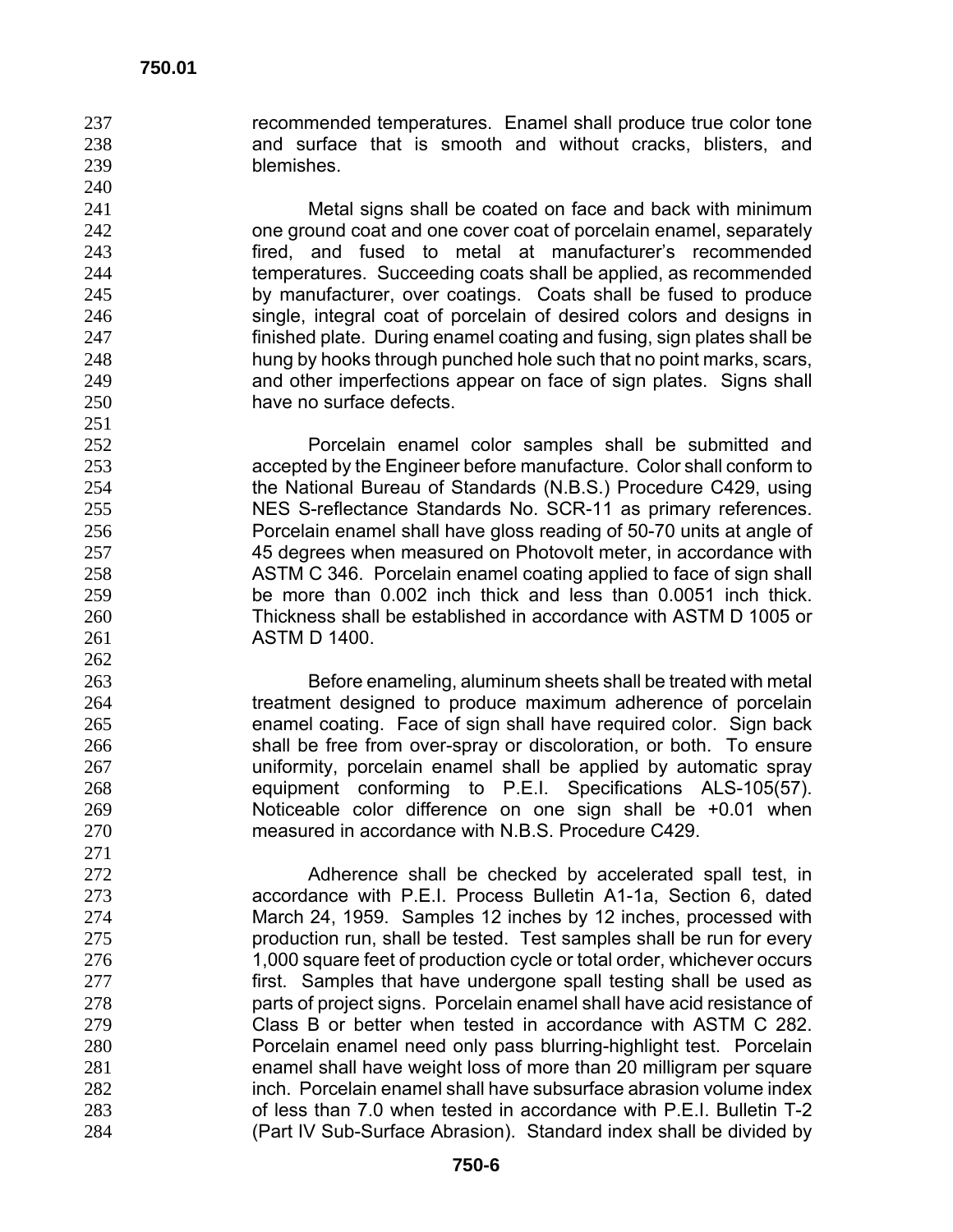| 285<br>286 | density of porcelain enamel, as defined in P.E.I. Bulletin A1-1a<br>(Section 2 Abrasion Resistance), to obtain volume index. |
|------------|------------------------------------------------------------------------------------------------------------------------------|
| 287        |                                                                                                                              |
| 288        | Porcelain enamel coating surface exposed to weathering shall                                                                 |
| 289        | be free of blemishes that may impair serviceability or detract from                                                          |
| 290        | general appearance of sign when viewed from distance of 25 feet.                                                             |
| 291        |                                                                                                                              |
| 292        | Type I (Engineering Grade) or Type II (Super Engineering<br>(3)                                                              |
| 293        | Grade). Retroreflective sheeting shall include either of the following:                                                      |
| 294        |                                                                                                                              |
| 295        | Glass spheres embedded beneath flexible transparent<br>(a)                                                                   |
| 296        | plastic that forms smooth flat outer surface.                                                                                |
| 297        |                                                                                                                              |
| 298        | Plastic sheeting with minute lenses that are integral part<br>(b)                                                            |
| 299        | of and uniformly distributed over entire surface of sheeting,                                                                |
| 300        | forming smooth flat outer surface.                                                                                           |
| 301        |                                                                                                                              |
| 302        | Visible color of retroreflective sheeting surface and of light                                                               |
| 303        | reflected shall conform to MUTCD or to color samples furnished by                                                            |
| 304        | the Engineer.                                                                                                                |
| 305        |                                                                                                                              |
| 306        | Colors, except black, shall be reflectorized.                                                                                |
| 307        |                                                                                                                              |
| 308        | Retroreflective sheeting and adhesive backing required for                                                                   |
| 309        | retroreflective sheeting shall conform to AASHTO M 268.                                                                      |
| 310        |                                                                                                                              |
| 311        | Durable adhesive bond shall be formed on well-painted                                                                        |
| 312        | surfaces, on unpainted steel and aluminum, and on porcelain enamel.                                                          |
| 313        |                                                                                                                              |
| 314        | Retroreflective sheeting, when ordered separately, shall be                                                                  |
| 315        | shipped in sheets or rolls. Dimensions of sheets shall be specified in                                                       |
| 316        | purchase order. Material in boxes shall be protected from damage or                                                          |
| 317        | defacement during transportation. Each shipment shall include                                                                |
| 318        | quantity of suitable adhesive necessary to attach material to surface.                                                       |
| 319        |                                                                                                                              |
| 320        | Signs made of retroreflective sheeting shall not be embossed.                                                                |
| 321        |                                                                                                                              |
| 322        | Type I retroreflective sheeting shall retain 50 percent of                                                                   |
| 323        | coefficient of retroreflection, in accordance with Table 750.01-1 - Type                                                     |
| 324        | I Sheeting Minimum Coefficient of Retroreflection, after 7 years from                                                        |
| 325        | date of installation.                                                                                                        |
| 326        |                                                                                                                              |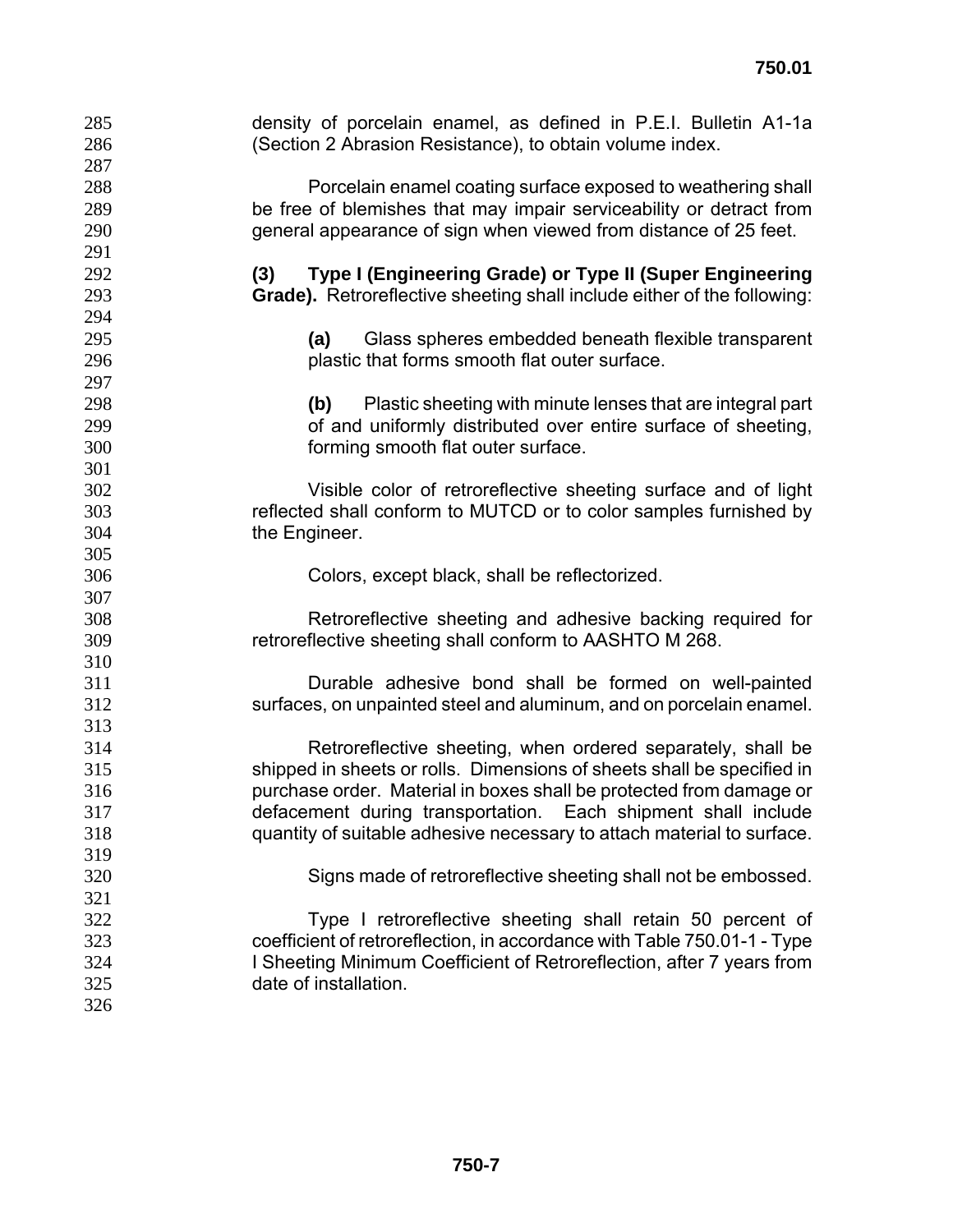**TABLE 750.01-1 - TYPE I SHEETING MINIMUM COEFFICIENT OF RETROREFLECTION (CD/LUX/M2 )** 

|              | <b>Observation</b>         | <b>Entrance Angle (Degrees)</b> |                |                |  |  |  |
|--------------|----------------------------|---------------------------------|----------------|----------------|--|--|--|
| <b>Color</b> | <b>Angles</b><br>(Degrees) | $-4.0$                          | 30.0           | 45.0           |  |  |  |
| White        | 0.1                        | 75                              | 35             | 9              |  |  |  |
|              | 0.2                        | 70                              | 30             | 8              |  |  |  |
|              | 0.5                        | 30                              | 15             | $\overline{7}$ |  |  |  |
|              | 1.0                        | 12                              | 9              | 4              |  |  |  |
| Yellow       | 0.1                        | 53                              | 23             | 5              |  |  |  |
|              | 0.2                        | 50                              | 22             | 4.5            |  |  |  |
|              | 0.5                        | 25                              | 13             | 4              |  |  |  |
|              | 1.0                        | 8.5                             | 5.5            | $\overline{2}$ |  |  |  |
| Red          | 0.1                        | 15                              | 6.2            | 1              |  |  |  |
|              | 0.2                        | 14                              | 6              | 0.6            |  |  |  |
|              | 0.5                        | 7.5                             | 3              | 0.5            |  |  |  |
|              | 1.0                        | 2.4                             | 1              | 0.4            |  |  |  |
| Green        | 0.1                        | 10                              | 5              | $\overline{2}$ |  |  |  |
|              | 0.2                        | 9                               | 3.5            | 1.5            |  |  |  |
|              | 0.5                        | 4.5                             | 2.2            | 0.5            |  |  |  |
|              | 1.0                        | 1.8                             | 1.6            | 0.4            |  |  |  |
| <b>Blue</b>  | 0.1                        | 4.2                             | $\overline{2}$ | 0.8            |  |  |  |
|              | 0.2                        | $\overline{\mathbf{4}}$         | 1.7            | 0.6            |  |  |  |
|              | 0.5                        | $\overline{2}$                  | 0.8            | 0.5            |  |  |  |
|              | 1.0                        | 0.7                             | 0.6            | 0.2            |  |  |  |
| <b>Brown</b> | 0.1                        | 1.1                             | 0.5            | 0.3            |  |  |  |
|              | 0.2                        | $\mathbf 1$                     | 0.3            | 0.2            |  |  |  |
|              | 0.5                        | 0.3                             | 0.2            | 0.1            |  |  |  |
|              | 1.0                        | 0.2                             | 0.1            | 0.1            |  |  |  |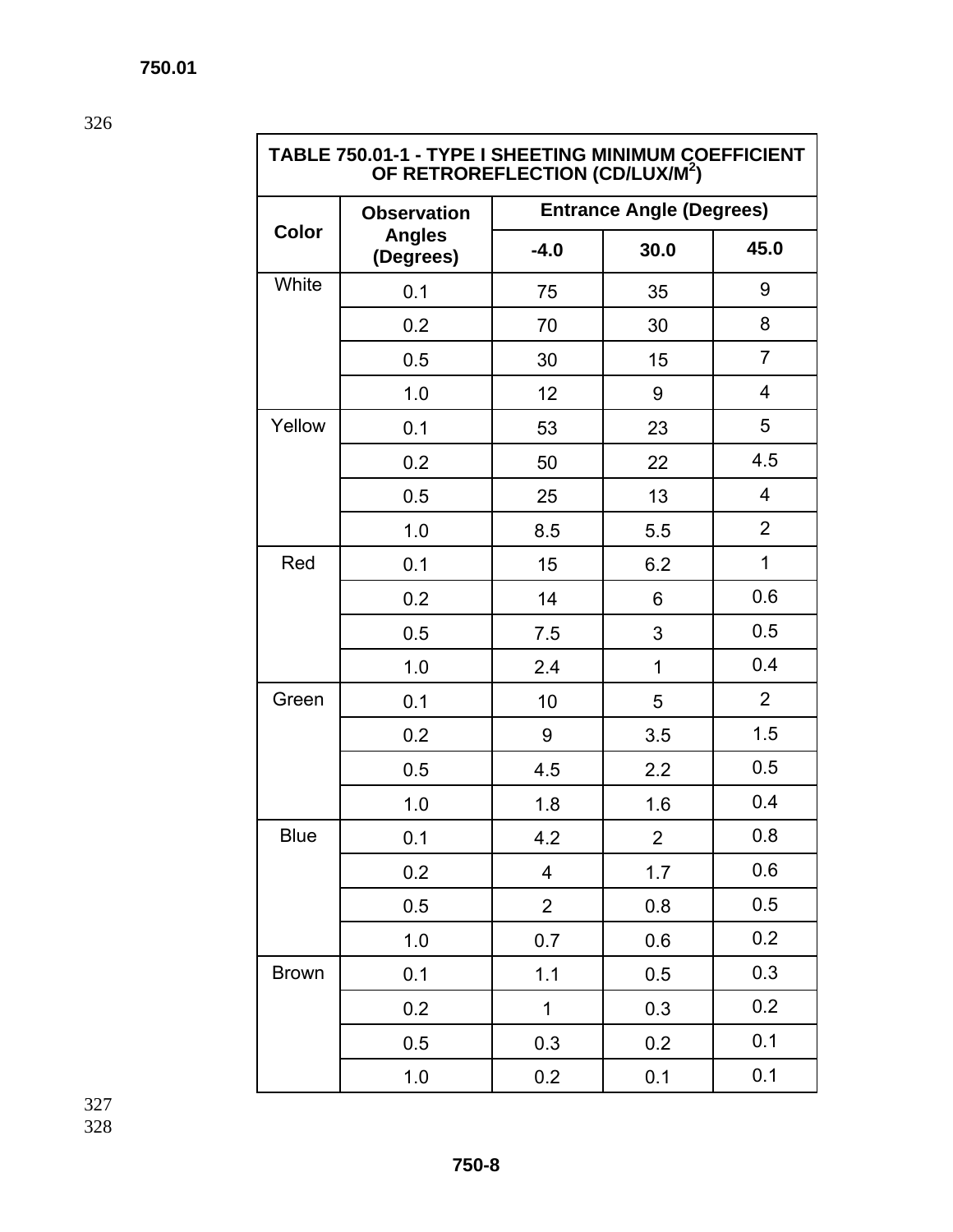**(4) Type III or IV Retroreflective Sheeting (High Intensity).** High intensity retroreflective sheeting shall be encapsulated glass-bead retroreflective material or unmetallized microprismatic retroreflective element material. Sheeting shall have pre-coated adhesive or backside protected by removable liner.

- **(a) Color Requirements.** Color shall conform to AASHTO M 268.
- **(b) Intended Use.** Retroreflective sheeting specified on surfaces of highway signs, traffic delineators, and barricade rails shall be used.
- **(c) General.**

- **1. Test Conditions.** Applied or unapplied test samples and specimens shall be conditioned at 72 degrees F + 2 degrees F and 50 percent relative humidity + 4 percent for 24 hours before testing.
- **2. Embossing.** Signs made with retroreflective sheeting shall not be embossed.
- **(d) Retained Reflectivity**. Type III retroreflective sheeting shall retain 80 percent of coefficient of retroreflection, in accordance with Table 750.01-2 - Type III Sheeting Minimum Coefficient of Retroreflection, after 10 years from date of installation.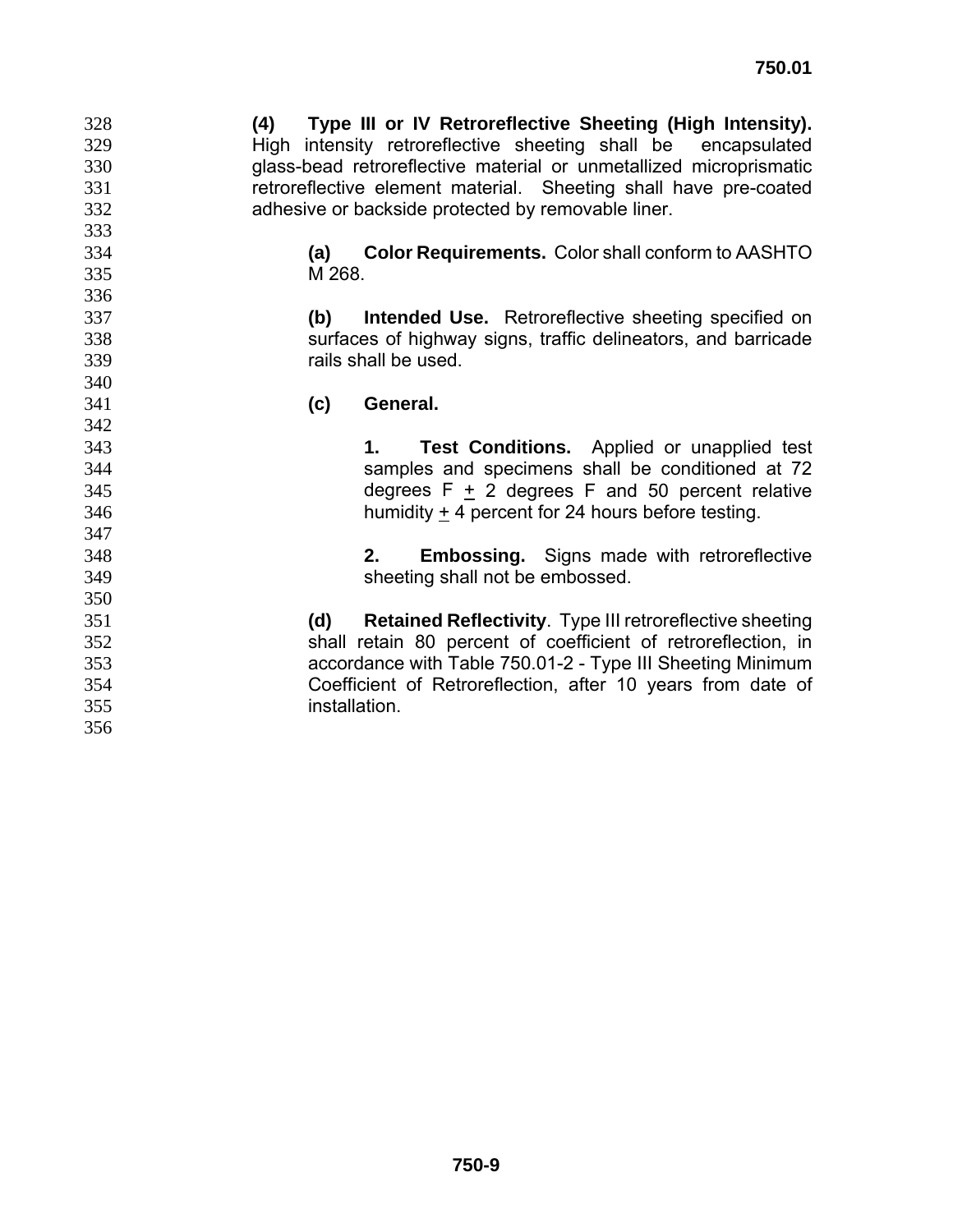**TABLE 750.01–2 - TYPE III SHEETING MINIMUM COEFFICIENT OF RETROREFLECTION (CD/LUX/M2 )** 

|              | <b>Observation</b> | <b>Entrance Angle (Degrees)</b> |      |      |  |  |  |
|--------------|--------------------|---------------------------------|------|------|--|--|--|
| <b>Color</b> | Angle<br>(Degrees) | $-4.0$                          | 30.0 | 45.0 |  |  |  |
| White        | 0.1                | 300                             | 225  | 100  |  |  |  |
|              | 0.2                | 250                             | 175  | 95   |  |  |  |
|              | 0.5                | 95                              | 70   | 55   |  |  |  |
|              | 1.0                | 10                              | 9.5  | 9.0  |  |  |  |
| Yellow       | 0.1                | 200                             | 150  | 60   |  |  |  |
|              | 0.2                | 170                             | 135  | 50   |  |  |  |
|              | 0.5                | 62                              | 60   | 40   |  |  |  |
|              | 1.0                | 9.0                             | 8.5  | 8.0  |  |  |  |
| Red          | 0.1                | 54                              | 40   | 15   |  |  |  |
|              | 0.2                | 45                              | 30   | 12   |  |  |  |
|              | 0.5                | 15                              | 12   | 10   |  |  |  |
|              | 1.0                | 2.0                             | 1.5  | 1.0  |  |  |  |
| Green        | 0.1                | 54                              | 40   | 15   |  |  |  |
|              | 0.2                | 45                              | 30   | 12   |  |  |  |
|              | 0.5                | 15                              | 12   | 10   |  |  |  |
|              | 1.0                | 1.0                             | 0.8  | 0.5  |  |  |  |
| <b>Blue</b>  | 0.1                | 24                              | 14   | 7.0  |  |  |  |
|              | 0.2                | 20                              | 11   | 6.0  |  |  |  |
|              | 0.5                | 7.5                             | 5.0  | 4.0  |  |  |  |
|              | 1.0                | 0.5                             | 0.3  | 0.1  |  |  |  |
| <b>Brown</b> | 0.1                | 14                              | 10   | 30   |  |  |  |
|              | 0.2                | 12                              | 8.5  | 2.8  |  |  |  |
|              | 0.5                | 5.0                             | 3.5  | 2.5  |  |  |  |
|              | 1.0                | 0.5                             | 0.3  | 0.1  |  |  |  |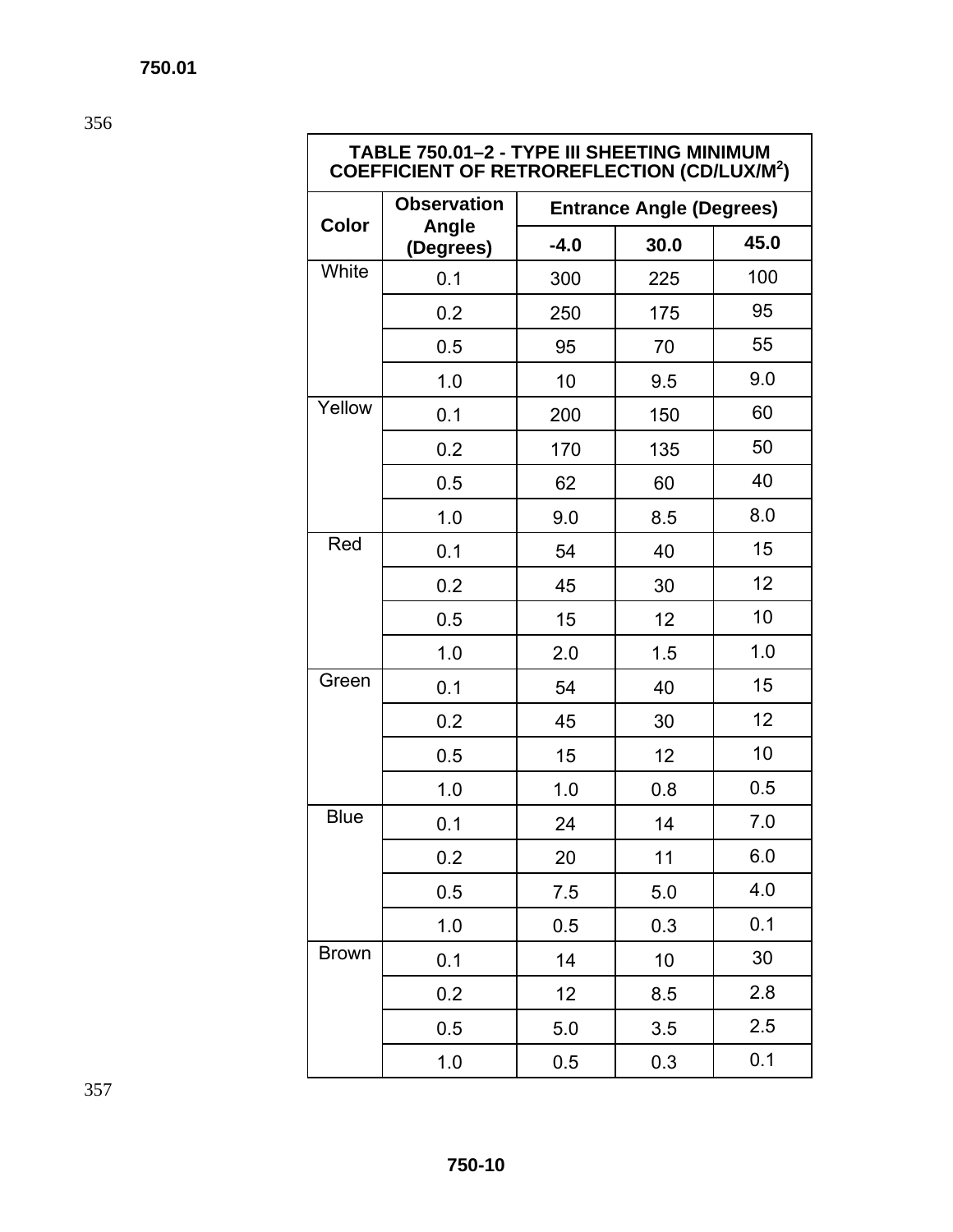**(5) Hardened Aluminum-Backed Retroreflective Sheeting.** Retroreflective sheeting used for manufacture of this product shall conform to Subsection 750.01(C)(4) - Type III or IV Retroreflective Sheeting (High Intensity). Hardened aluminum backing substrate shall be 0.005 inch to 0.010 inch thick. Aluminum shall be cleaned and degreased in accordance with sheeting manufacturer's recommendations.

Hardened aluminum-backed retroreflective sheeting includes precoated pressure sensitive adhesive backing (Class l) that may be applied to properly prepared smooth surface without necessity of additional adhesive coats on either sheeting or application surface.

Class I adhesive shall be pressure sensitive adhesive of aggressive tack-type, requiring no heat, solvent, or other preparation for adhesion to smooth, clean surfaces. Surface primer for application to rough surfaces may be required.

Adhesive on aluminum backing of sheeting shall be subject to adhesion test as follows:

**(a)** Two 2-inch by 6-inch pieces of hardened aluminum-backed retroreflective sheeting shall be subjected to temperature of 160 degrees F and pressure of 2.5 pounds per square inch for 4 hours.

**(b)** Materials shall be brought to equilibrium at 72 degrees F, + 2 degrees F, and, 50 percent, + 4 percent relative humidity for 24 hours.

**(c)** One 1-inch by 6-inch adhesion specimen shall be cut from each piece. Liner shall be removed by hand without use of water or other solvents. During removal of liner, if liner adhesive breaks or tears from backing, the specimen fails. Failure of one specimen constitutes failure of test.

**(d)** Four inches of one end of each specimen shall be applied to a smooth aluminum test panel of 6061-T6 or 5052-H38 alloy that is 0.020, 0.040, or 0.063 inch thick. Panel shall be prepared in accordance with ASTM B 449, Class 2 or degreased and etched lightly.

**(e)** Test panels shall be suspended in horizontal position with specimen facing downward.

**(f)** Four-pound weight shall be attached to free end of each specimen. Specimen shall be allowed to hang free at angle of 90 degrees to panel surface for 5 minutes.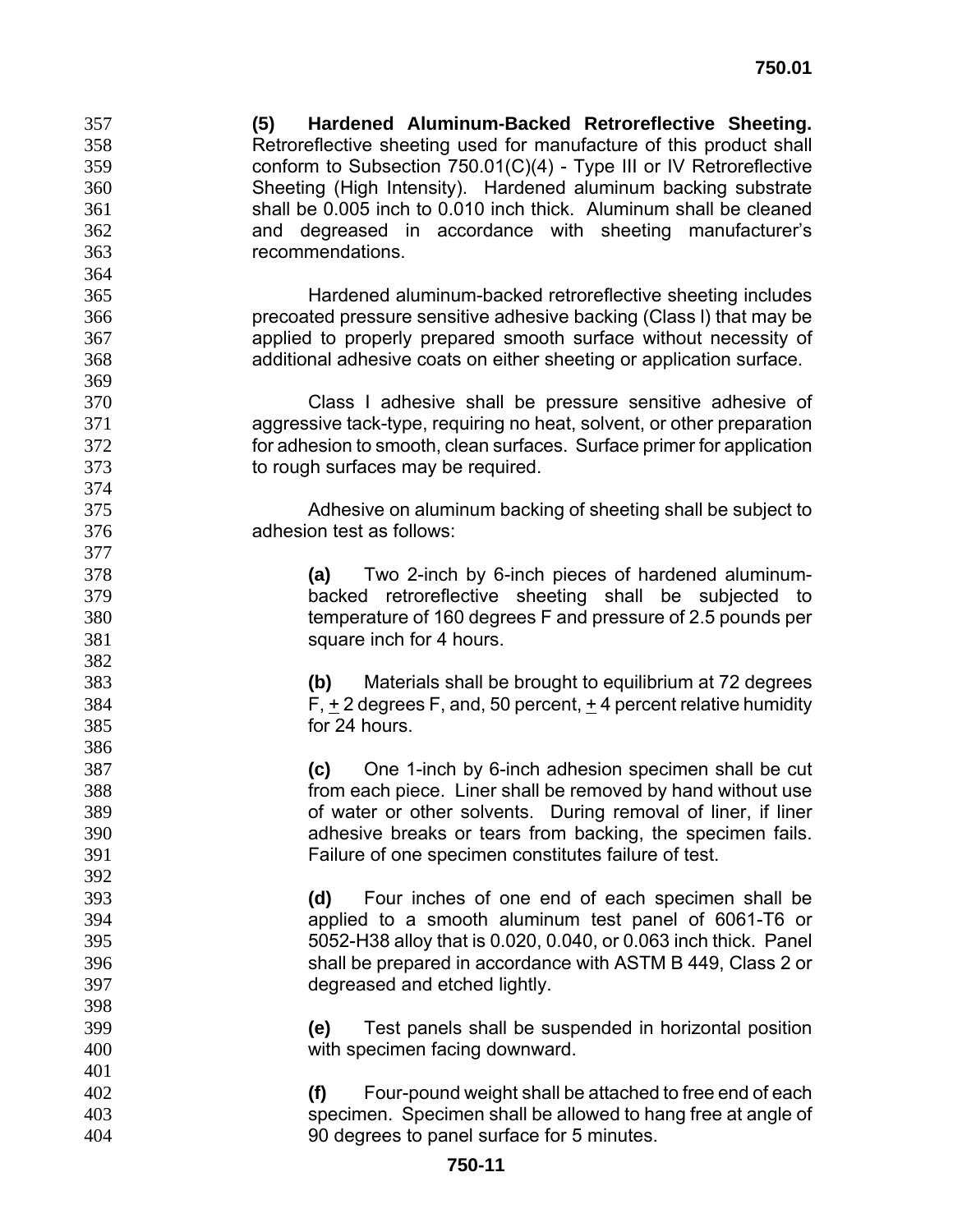#### **750.01**

| 405 |                                                                      |
|-----|----------------------------------------------------------------------|
| 406 | At end of 5-minute period, distance of peeling shall be<br>(g)       |
| 407 | less than 2 inches.                                                  |
| 408 |                                                                      |
| 409 | Failure of one specimen constitutes failure of test.<br>(h)          |
| 410 |                                                                      |
| 411 | Type IX Yellow Wide-Angle Prismatic Fluorescent<br>(6)               |
| 412 | Retroreflective Sheeting. Sheeting shall be wide-angle               |
| 413 | retroreflective sheeting with optimized performance over broad range |
| 414 | of observation and entrance angles. Retroreflective sheeting shall   |
| 415 | provide high sign brightness at all viewing distances, especially at |
| 416 | short distance, and shall conform to the following applicable ASTM   |
| 417 | Standards:                                                           |
| 418 |                                                                      |
|     | TABLE 750.01-3 - TYPE IX YELLOW RETROREFLECTIVE                      |

| <b>SHEETING STANDARDS</b>                         |                                                                                                                                |  |  |  |  |  |  |
|---------------------------------------------------|--------------------------------------------------------------------------------------------------------------------------------|--|--|--|--|--|--|
| <b>ASTM</b><br><b>Title</b><br><b>Designation</b> |                                                                                                                                |  |  |  |  |  |  |
| B 117                                             | Standard Practice for Operating Salt Spray (Fog)<br>Apparatus                                                                  |  |  |  |  |  |  |
| B 209                                             | Standard Specification for Aluminum and<br>Aluminum-Alloy Sheet and Plate                                                      |  |  |  |  |  |  |
| D 523                                             | <b>Standard Test Method for Specular Gloss</b>                                                                                 |  |  |  |  |  |  |
| E 284                                             | <b>Standard Terminology of Appearance</b>                                                                                      |  |  |  |  |  |  |
| E 308                                             | Standard Practice for Computing the Colors of<br>Objects by Using the CIE System                                               |  |  |  |  |  |  |
| E 810                                             | Standard Test Method for Coefficient of<br>Retroreflection of Retroreflective Sheeting<br>Utilizing the Coplanar Geometry      |  |  |  |  |  |  |
| E 811                                             | <b>Standard Practice for Measuring Colorimetric</b><br><b>Characteristics of Retroreflectors Under Nighttime</b><br>Conditions |  |  |  |  |  |  |
| E 991                                             | Standard Practice for Color Measurement of<br><b>Fluorescent Specimens</b>                                                     |  |  |  |  |  |  |
| E 1164                                            | <b>Standard Practice for Obtaining</b><br>Spectrophotometric Data for Object-Color<br>Evaluation                               |  |  |  |  |  |  |
| E 1247                                            | Standard Practice for Detecting Fluorescence in<br><b>Object-Color Specimens by Spectrophotometry</b>                          |  |  |  |  |  |  |

419

420 **(a) Description**. Retroreflective sheeting shall have 421 **smooth surface with distinctive interlocking diamond seal**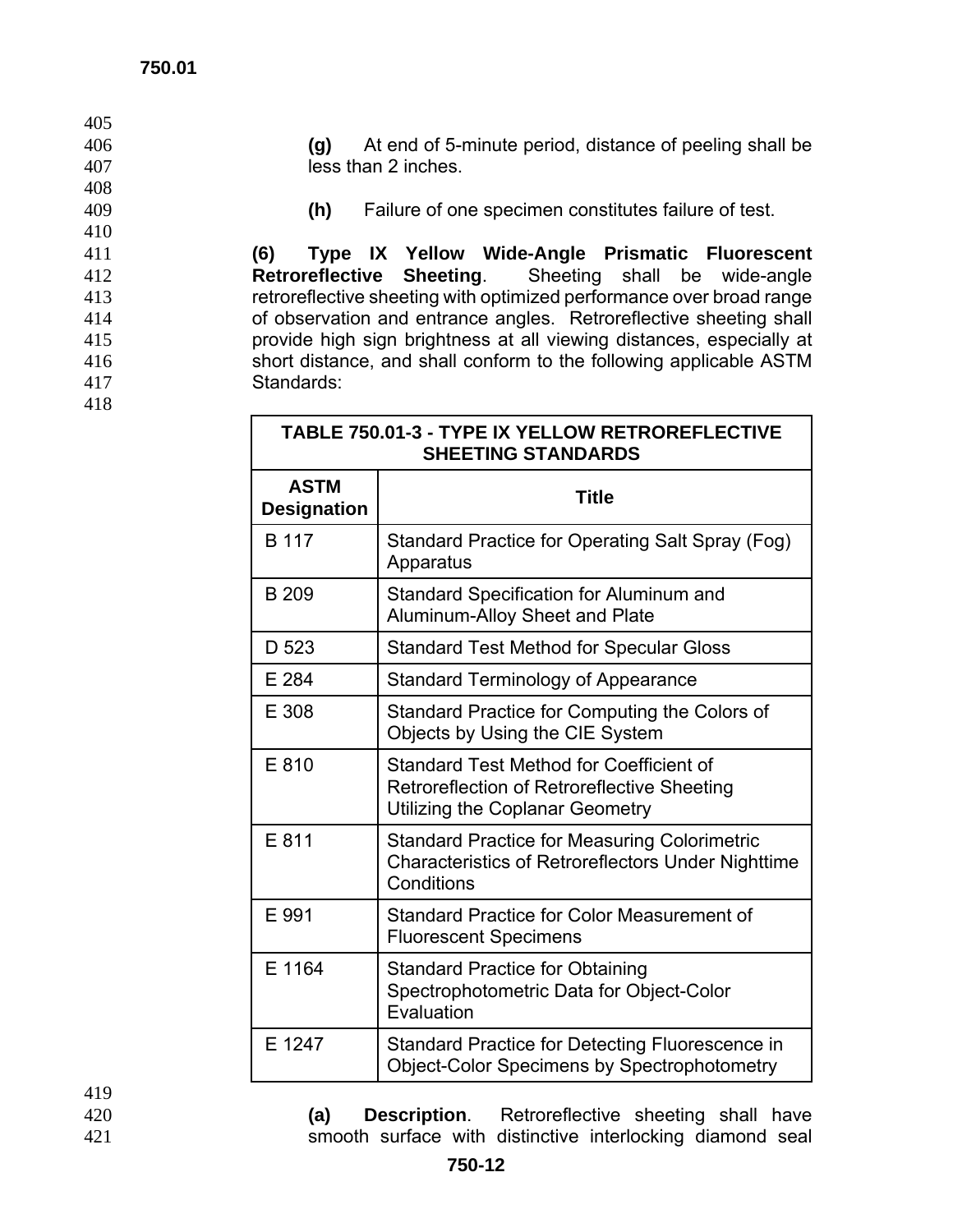pattern and datum orientation marks visible from the face. Sheeting shall be precoated with pressure sensitive adhesive backing protected by removable liner.

 

## **(b) Test Methods**.

**1. Test Conditions.** Unless otherwise specified herein, applied and unapplied test samples and specimens shall be conditioned at standard conditions of 73 degrees ± 3 degrees F and 50 ± 5 percent relative humidity for 24 hours prior to testing.

**2. Test Panels.** Unless otherwise specified herein, when tests are to be performed using test panels, specimens of retroreflective material shall be applied to smooth aluminum cut from ASTM B-209 Alloy 5052- H36, 5052-H38, 5154-H38 or 6061-T6 sheets in 0.020- inch, 0.040-inch or 0.063-inch thickness. Aluminum shall be degreased and lightly acid etched before specimens are applied. Specimens shall be applied to panels in accordance with recommendations of retroreflective sheeting manufacturer.

**(c) Physical Requirements**. Retroreflective sheeting shall conform to Table 750.01–4 - CIE Daytime Chromaticity Coordinate Limits and Total Luminance Factor. Daytime color shall be determined instrumentally on sheeting applied to aluminum test panels, using two monochromator spectrophotometers employing annular 45/0 (or equivalent 0.45) illuminating and viewing geometry. Total chromaticity coordinates and total luminance factor shall be calculated from total spectral radiance factors computed for CIE illuminant D65 in accordance with ASTM E-308, for CIE 1931 (2-degree) standard colorimetric observer. Measurements shall be made on Labsphere BFC-450 Bispectral Fluorescence Colorimeter or equivalent.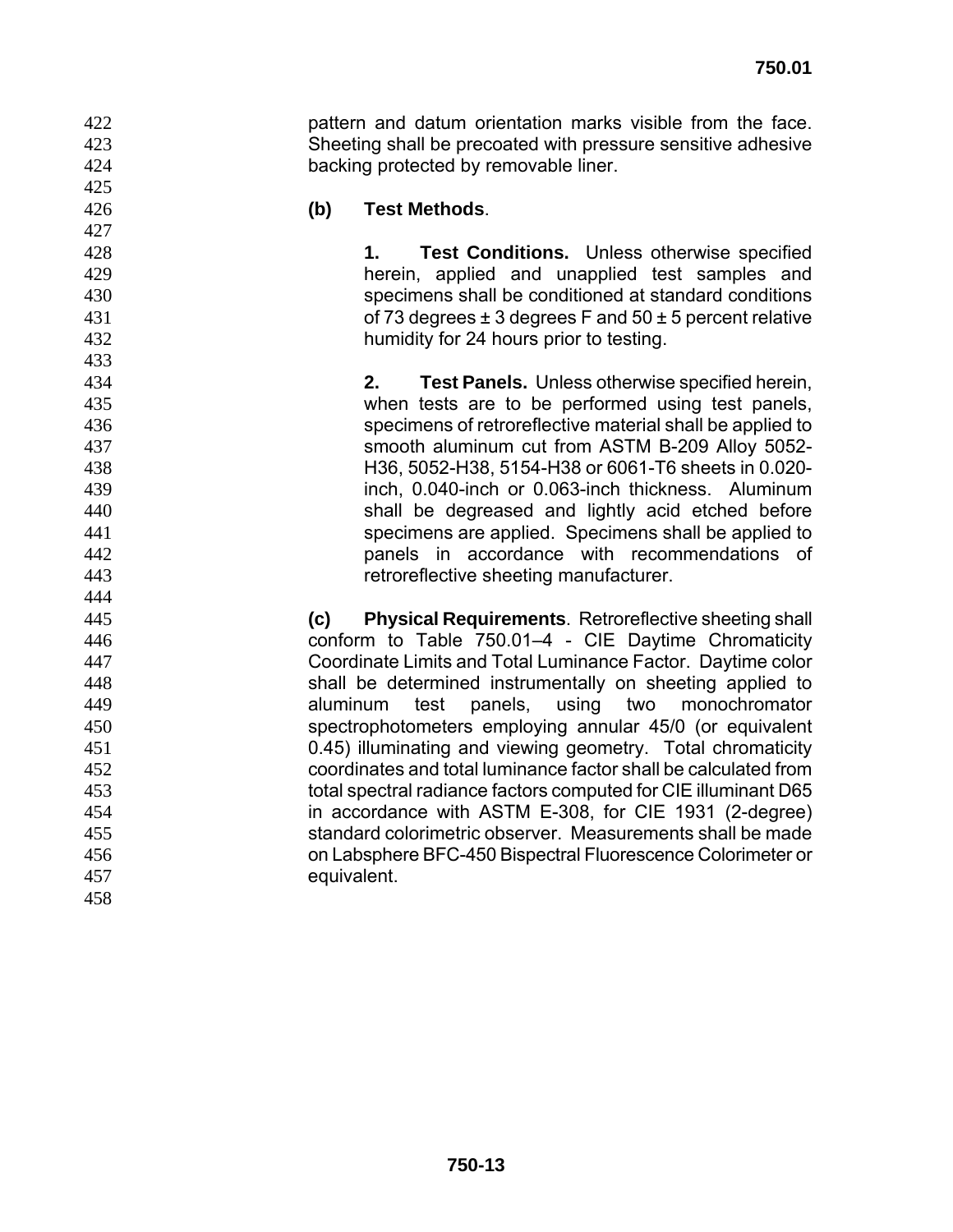| <b>TABLE 750.01-4 - CIE DAYTIME CHROMATICITY COORDINATE LIMITS AND</b><br><b>TOTAL LUMINANCE FACTOR</b> |                                   |       |                                   |       |                                   |       |                                   |       |                                              |
|---------------------------------------------------------------------------------------------------------|-----------------------------------|-------|-----------------------------------|-------|-----------------------------------|-------|-----------------------------------|-------|----------------------------------------------|
| Color                                                                                                   | <b>Chromaticity</b><br>Coordinate |       | <b>Chromaticity</b><br>Coordinate |       | <b>Chromaticity</b><br>Coordinate |       | <b>Chromaticity</b><br>Coordinate |       | <b>Total</b><br>Luminance<br><b>Factor Y</b> |
|                                                                                                         | X                                 | у     | X                                 | у     | X                                 | У     | X                                 | У     | (Percent,<br>min.)                           |
| Fluo-<br>rescent<br>Yellow                                                                              | 0.521                             | 0.424 | 0.557                             | 0.442 | 0.479                             | 0.520 | 0.454                             | 0.491 | 40                                           |

459

**(d) Fluorescence Requirements**. Retroreflective sheeting shall conform to fluorescence luminance factor requirements in 462 Table 750.01-5 - Fluorescence Luminance Factor  $Y_F$  and Table 750.01-8 - Coefficient of Retroreflection and Fluorescence Luminance Factor. Fluorescence luminance shall be determined instrumentally, on sheeting applied to aluminum test panels, using two monochromator spectrophotometers employing annular 45/0 (or equivalent 0.45) illuminating and viewing geometry. Fluorescence luminance factor shall be calculated from fluorescence spectral radiance factors computed for CIE illuminant D65 in accordance with ASTM E 308, for CIE 1931 (2-degree) standard colorimetric observer. Measurements shall be made on Labsphere BFC-450 Bispectral Fluorescence Colorimeter or equivalent.

| <b>TABLE 750.01-5 - FLUORESCENCE LUMINANCE</b><br><b>FACTOR Y<sub>F</sub></b> |    |  |  |  |  |  |
|-------------------------------------------------------------------------------|----|--|--|--|--|--|
| $Y_F$ (Percent, minimum)<br>Color                                             |    |  |  |  |  |  |
| <b>Fluorescent Yellow</b>                                                     | 25 |  |  |  |  |  |

475

474

**(e) Coefficient of Retroreflection, RA**. Coefficients of retroreflection shall not be less than minimum values specified in Table 750.01-6 - Minimum Coefficient of Retroreflection RA and Table 750.01-8 - Coefficient of Retroreflection and

480 Fluorescence Luminance Factor. Testing shall be performed in

481 accordance with ASTM E 810 and values of 0-degree rotation 482 and 90-degree rotation shall be averaged to determine RA.

483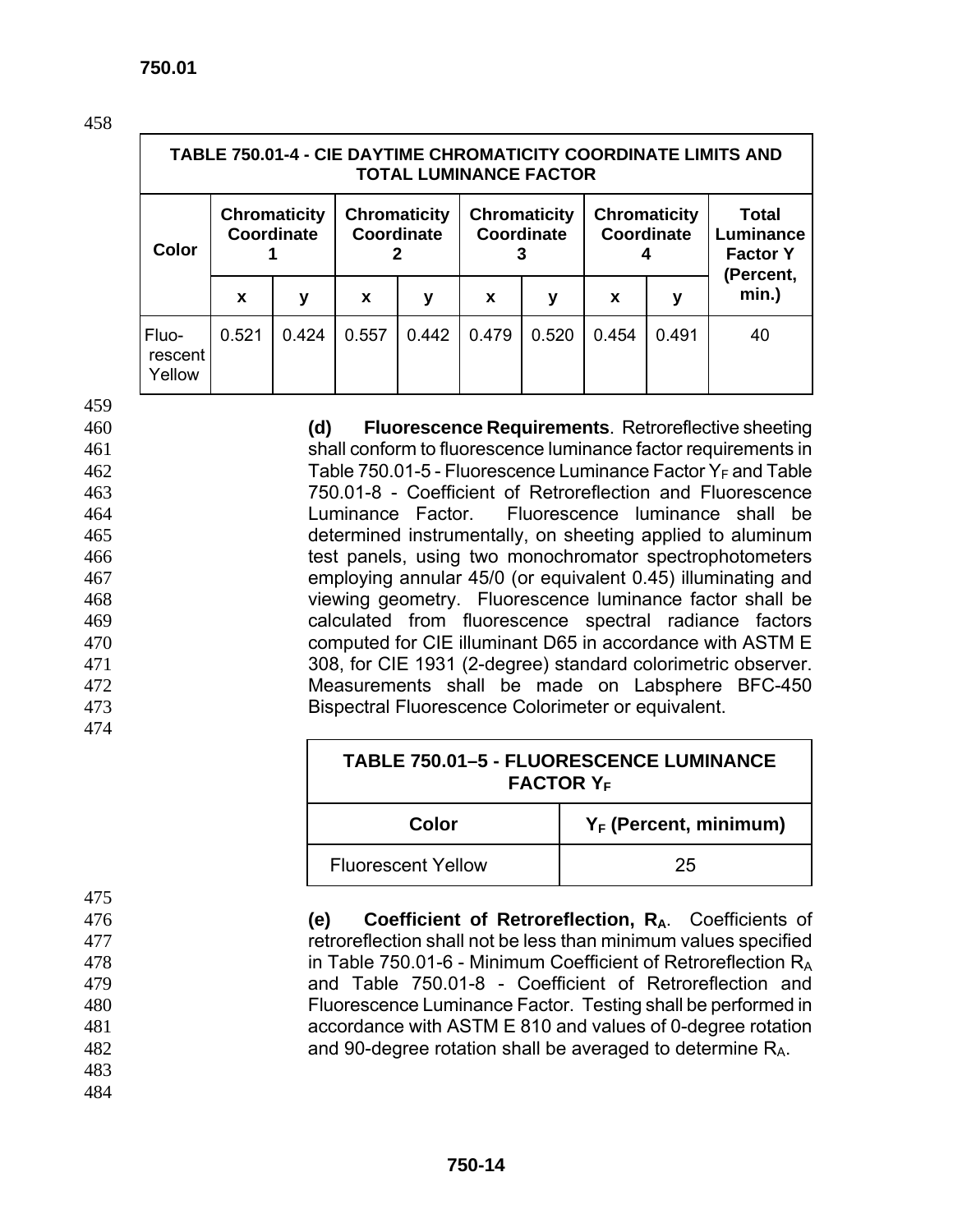| 484 |  | <b>Units.</b> Coefficients of retroreflection $R_A$ shall be |  |
|-----|--|--------------------------------------------------------------|--|
| 485 |  | specified in units of candelas per lux per square meter.     |  |

**2. Datum Mark.** Datum mark (arrow) imprinted on face of sheeting shall be datum mark for test purposes. For 0-degree rotation angle, direction of datum mark shall be parallel to entrance plane. For 90-degree rotation angle, datum mark is perpendicular to entrance **plane.** 

| <b>TABLE 750.01-6 - MINIMUM COEFFICIENT OF</b><br><b>RETROREFLECTION RA (CD/LUX/M2)</b> |                                    |     |    |  |  |
|-----------------------------------------------------------------------------------------|------------------------------------|-----|----|--|--|
| <b>Observation</b><br>Angle                                                             | <b>Entrance Angle</b><br>(Degrees) |     |    |  |  |
| (Degrees)                                                                               | -4                                 | 30  | 45 |  |  |
| 0.1                                                                                     | 400                                | 250 | 70 |  |  |
| 0.2                                                                                     | 250                                | 150 | 55 |  |  |
| 0.5                                                                                     | 165                                | 75  | 15 |  |  |
| 1.0                                                                                     | 45                                 | 24  |    |  |  |

**(f) Nighttime Color (x,y)**. Chromaticity coordinates of retroreflective sheeting shall conform to Table 750.01-7 - CIE Nighttime Chromaticity Coordinate Limits.

**1. Nighttime Color Test.** Conformance to nighttime color requirements of Table 750.01-7 - CIE Nighttime Chromaticity Coordinate Limits shall be determined instrumentally on sheeting applied to aluminum test panels. Testing shall be performed in accordance with ASTM E 811. Total chromaticity coordinates shall be calculated from total spectral radiance factors computed for CIE illuminant A in accordance with ASTM E 308, for CIE 1931 (2-degree) standard colorimetric observer.

| 495 |  |  |
|-----|--|--|
| 496 |  |  |
| 497 |  |  |
| 498 |  |  |
| 499 |  |  |
| 500 |  |  |
| 501 |  |  |
| 502 |  |  |
| 503 |  |  |
| 504 |  |  |
| 505 |  |  |
| -   |  |  |

 **750-15**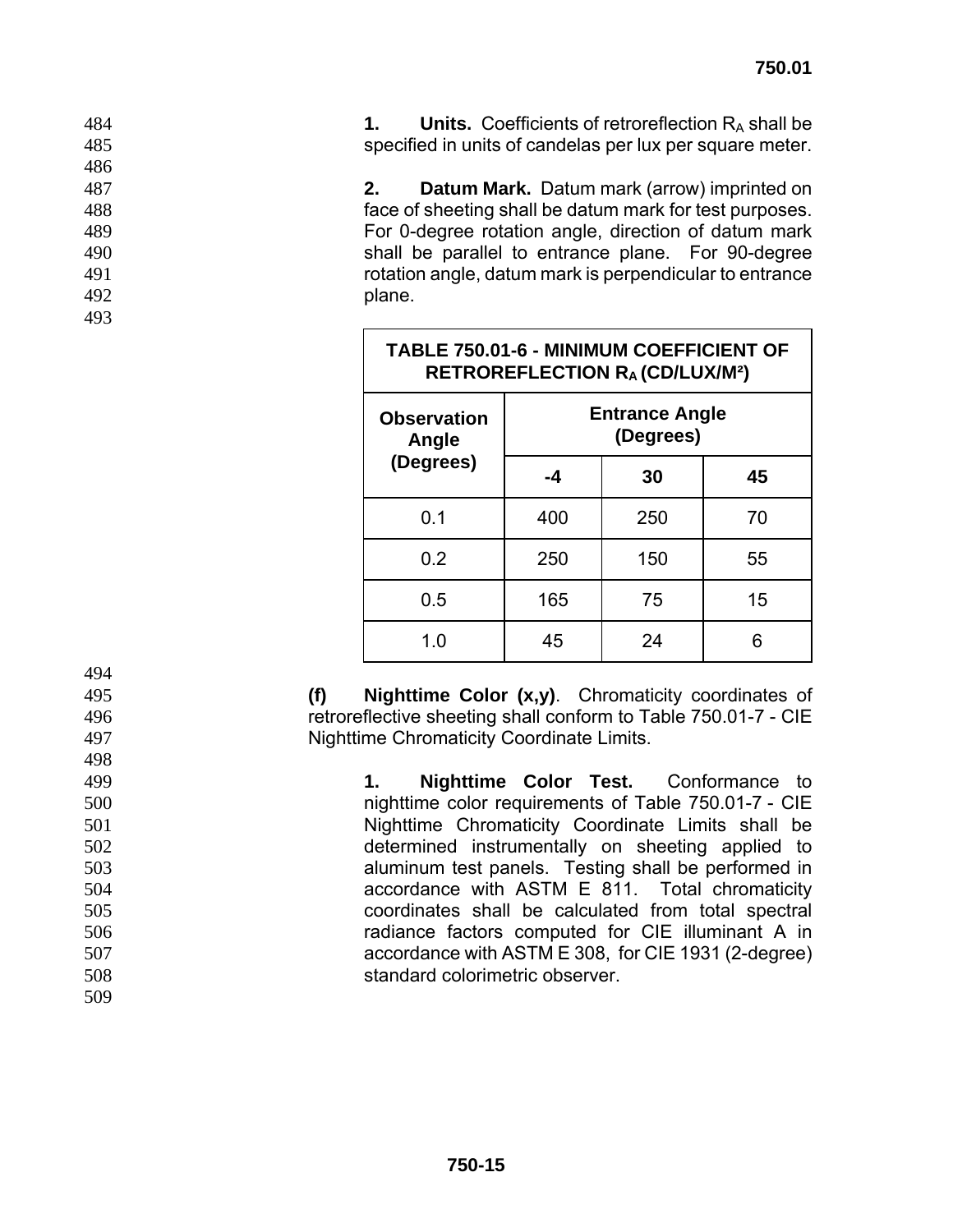| <b>SALE</b>             |  |
|-------------------------|--|
| ۰.<br>I<br>۰.<br>v<br>× |  |

|                            | <b>TABLE 750.01-7 - CIE NIGHTTIME CHROMATICITY COORDINATE LIMITS</b> |                                                                        |       |                                          |       |                                   |       |       |
|----------------------------|----------------------------------------------------------------------|------------------------------------------------------------------------|-------|------------------------------------------|-------|-----------------------------------|-------|-------|
| Color                      |                                                                      | <b>Chromaticity</b><br><b>Chromaticity</b><br>Coordinate<br>Coordinate |       | <b>Chromaticity</b><br><b>Coordinate</b> |       | <b>Chromaticity</b><br>Coordinate |       |       |
|                            | X                                                                    | у                                                                      | X     | у                                        | X     | у                                 | X     | у     |
| Fluo-<br>rescent<br>Yellow | 0.554                                                                | 0.445                                                                  | 0.610 | 0.390                                    | 0.569 | 0.394                             | 0.527 | 0.436 |

percent to 80 percent. Sheeting shall be heat resistant and permit force curing without staining of applied or unapplied sheeting at temperatures recommended by sheeting

**(i) Flexibility**. Retroreflective sheeting with liner removed and conditioned as in Subsection 750.01(C)(6)(b)1. - Test Conditions shall be sufficiently flexible to show no cracking when slowly bent, in one second's time, around 1/8-inch mandrel, with adhesive contacting mandrel, at test conditions. Talcum powder shall be spread on adhesive to prevent sticking

**(j) Adhesive**. Protective liner attached to adhesive shall be removed by peeling without soaking in water or other solutions, without breaking, tearing, or removing any adhesive from the backing. Protective liner shall be easily removed following accelerated storage for 4 hours at 158 degrees F under weight of 2.5 pounds per square inch. Adhesive backing of retroreflective sheeting shall produce bond to support 1.75 pound-weight for 5 minutes without bond peeling for distance of more than 2.0 inches when applied to test panel as described in Subsection 750.01(C)(6)(b)2. - Test Panels. Apply 4 inches of 1-inch by 6-inch specimen to test panel.

 **750-16** 

**(g) Gloss**. Retroreflective sheeting shall have an 85-

degree specular gloss of not less than 50 when tested in accordance with ASTM D 523.

**(h) Color Processing**. Retroreflective sheeting shall permit

manufacturer's recommendations at temperatures of 59

degrees F to 100 degrees F, and relative humidities of 20

cutting and color processing with compatible transparent and

opaque process colors in accordance with sheeting

manufacturer.

to mandrel.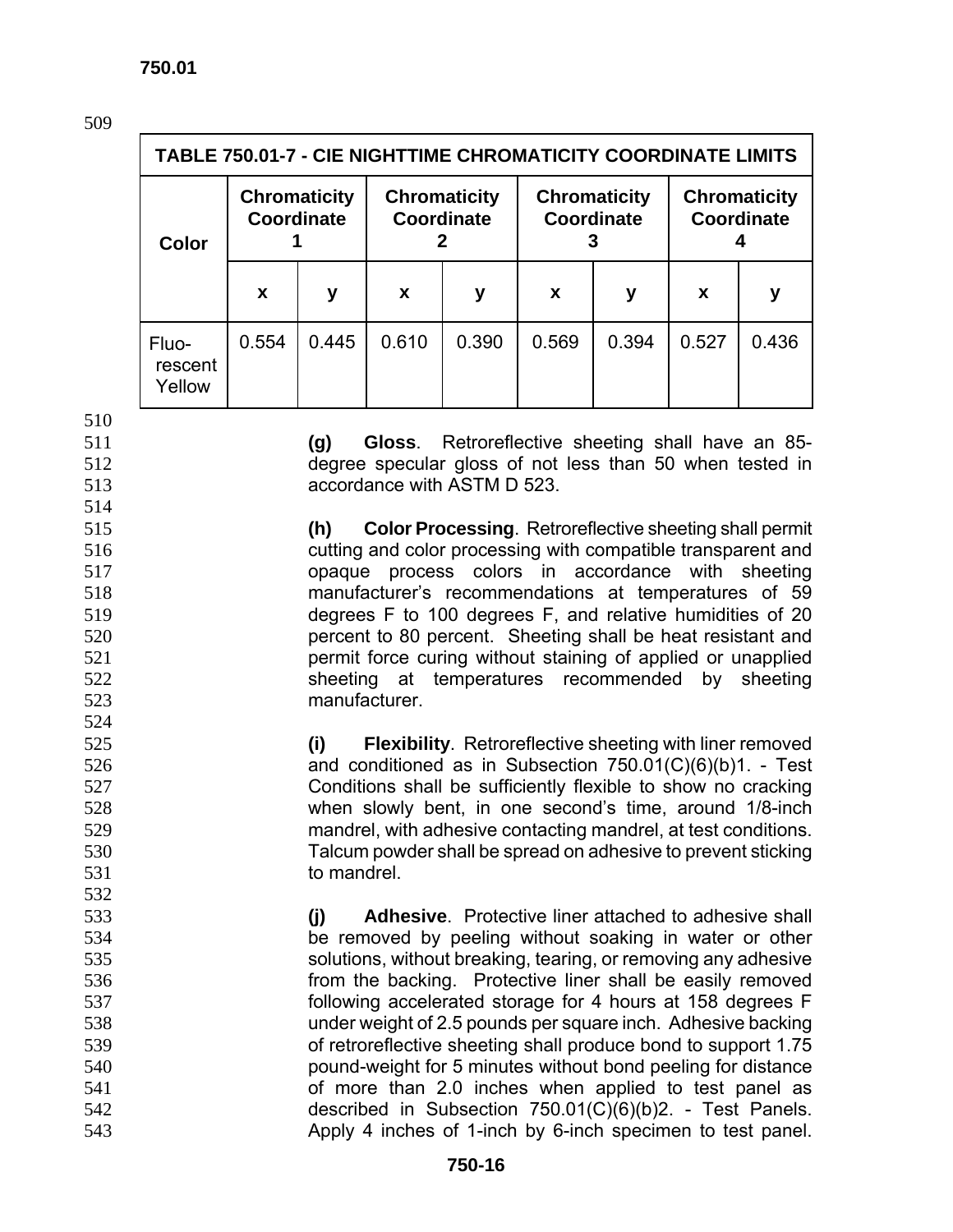Condition and then position panel face down horizontally, suspend weight from free end of sample, and allow it to hang free at angle of 90 degrees to panel surface for 5 minutes.

**(k) Impact Resistance**. Retroreflective sheeting applied in accordance with sheeting manufacturer's recommendations to test panel of alloy 6061-T6, 0.040 inch by 3 inches by 6 inches, and conditioned as in Subsection 750.01(C)(6)(b)1. - Test Conditions, shall show no cracking outside impact area when face of panel is subjected to impact of 50 inch-pounds using weight with 5/8-inch diameter rounded tip dropped from height necessary to generate impact of 50 inch-pounds, at test temperatures of both 32 degrees F and 72 degrees F.

**(l) Resistance to Accelerated Outdoor Weathering**. Retroreflective surface of sheeting shall be weather resistant and show no appreciable cracking, blistering, crazing, or dimensional change after 3 years unprotected outdoor exposure, facing equator and inclined 45 degrees from vertical. Following weather exposure, panels shall be washed in 5 percent HCL solution for 45 seconds, rinsed thoroughly with clean water, blotted with soft clean cloth, and brought to equilibrium at standard conditions. After cleaning, coefficient of retroreflection and fluorescence luminance factor shall not be less than values of Table 750.01–8 - Coefficient of Retroreflection and Fluorescence Luminance Factor. Color shall conform to Table 750.01-4 - CIE Daytime Chromaticity Coordinate Limits and Total Luminance Factor and 750.01-7 - CIE Nighttime Chromaticity Coordinate Limits. Sample shall show no appreciable evidence of cracking, scaling, pitting, blistering, edge lifting or curling more than 1/32 inch, or shrinkage or expansion, or combination thereof.

Where more than one panel of color is measured, coefficient of retroreflection shall be average of all determinations.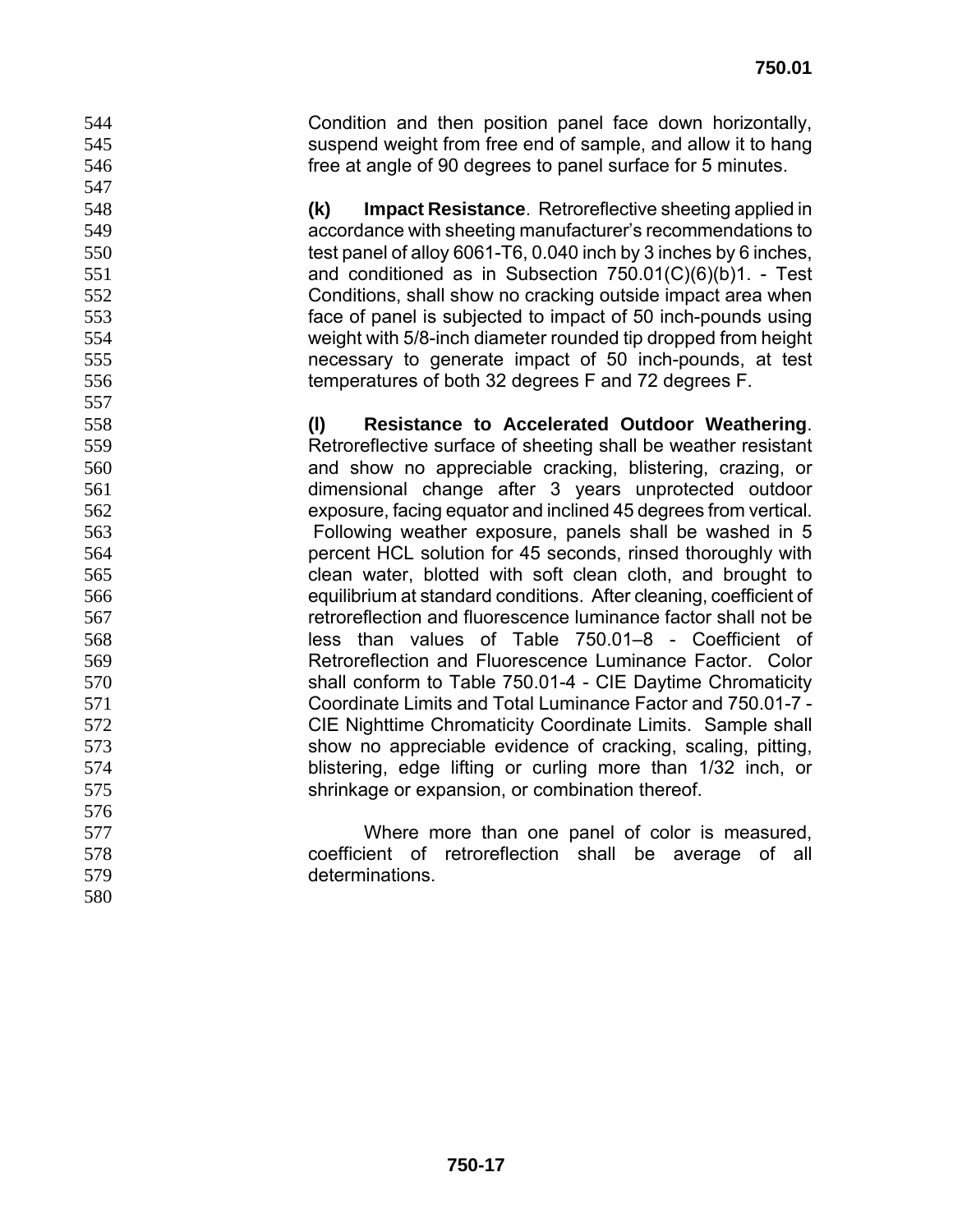581

597

601

| <b>TABLE 750.01-8 - COEFFICIENT OF RETROREFLECTION AND</b><br><b>FLUORESCENCE LUMINANCE FACTOR</b> |                                  |                                                                                                                          |       |                                                                                  |                                                                    |  |  |
|----------------------------------------------------------------------------------------------------|----------------------------------|--------------------------------------------------------------------------------------------------------------------------|-------|----------------------------------------------------------------------------------|--------------------------------------------------------------------|--|--|
| <b>Color</b>                                                                                       | <b>Warranty</b><br><b>Period</b> | <b>Minimum Coefficient</b><br>of Retroreflection<br>at -4.0 Degrees<br><b>Entrance Angle</b><br>(cd/lux/m <sup>2</sup> ) |       | <b>Minimum</b><br><b>Fluorescence</b><br>Luminance<br><b>Factor</b><br>(Percent) | <b>Minimum</b><br>Total<br>Luminance<br><b>Factor</b><br>(Percent) |  |  |
|                                                                                                    |                                  | <b>Observation</b><br>Angle<br>(Degrees)                                                                                 | $R_A$ | YF                                                                               | Υ                                                                  |  |  |
| Fluo-                                                                                              | 7 Years                          | 0.2                                                                                                                      | 165   | 20                                                                               | 35                                                                 |  |  |
| rescent<br>Yellow                                                                                  |                                  | 30<br>1.0                                                                                                                |       |                                                                                  |                                                                    |  |  |
| <b>Note:</b> All measurements shall be made after cleaning, in accordance with                     |                                  |                                                                                                                          |       |                                                                                  |                                                                    |  |  |

manufacturer's recommendations.

**(m) Optical Stability**. Three pieces of retroreflective sheeting applied to test panels and conditioned as in Subsection 750.01(C)(6)(b)1. - Test Conditions shall each first have photometric properties characterized by measuring coefficients of retroreflection in accordance with provisions in Subsection 750.01(C)(6)(e) - Coefficient of Retroreflection, RA at all test geometries shown in Table C. Panels shall then be exposed in air circulating oven at 170 ± 5 degrees F for a period of 24 hours. After exposure, panels shall be allowed to condition in accordance with provisions of Subsection 750.01(C)(6)(b)2. - Test Panels. Panels will again be characterized for photometric properties by measuring coefficients of retroreflection in accordance with to provisions of Subsection 750.01(C)(6)(e) - Coefficient of Retroreflection, 596 R<sub>A</sub> at all test geometries measured before exposure.

598 Coefficients of retroreflection measured after exposure 599 shall be between 85 percent and 115 percent of values 600 measured before exposure for each of three samples.

**(n) Resistance to Corrosion.** Retroreflective sheeting applied to test panel and conditioned as in Subsection 750.01(C)(6)(b)1. - Test Conditions, shall show no loss of adhesion, appreciable discoloration or corrosion and after cleaning shall retain minimum of 80 percent of original coefficient of retroreflection when measured at 0.2 degree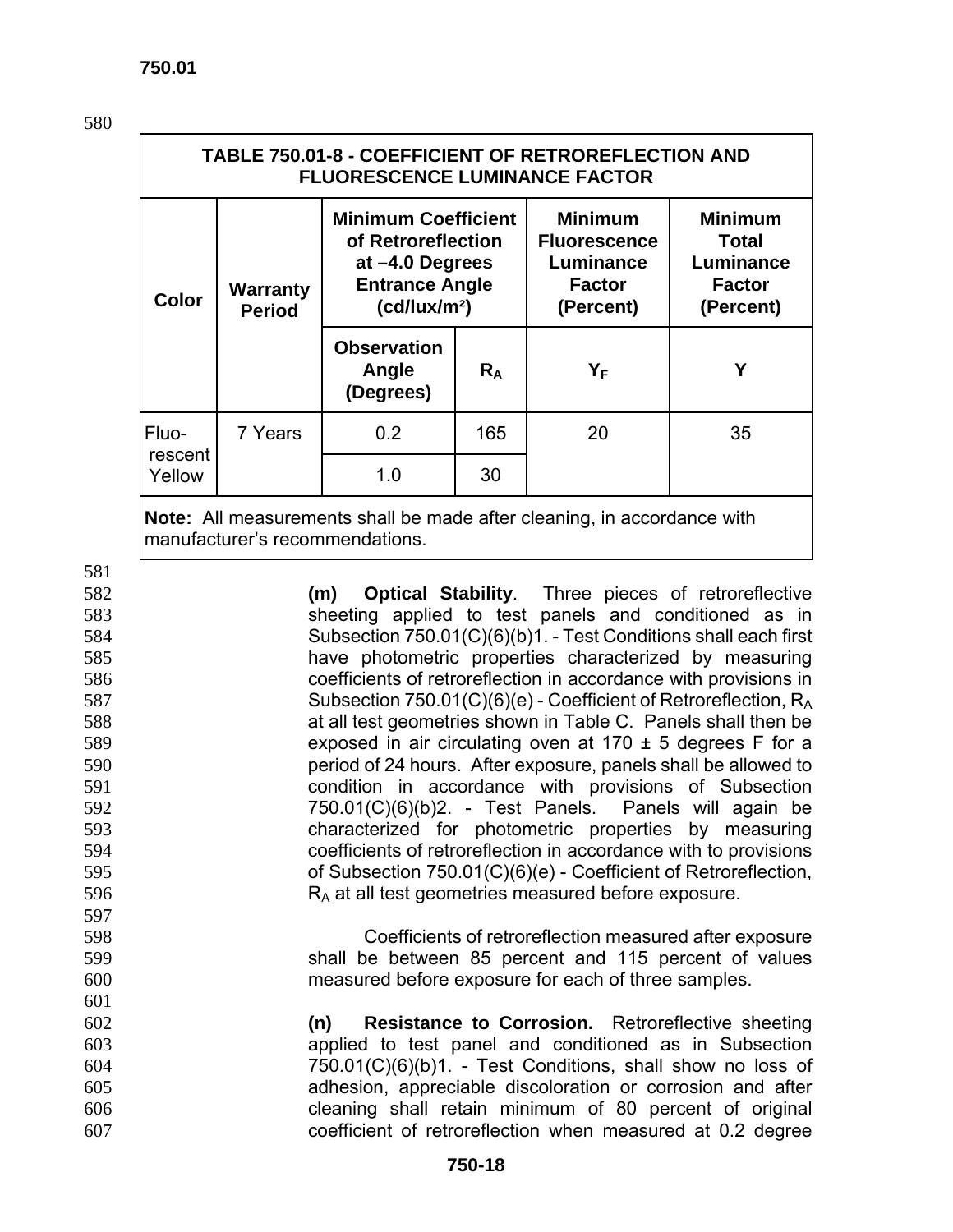observation, -4 degrees entrance and 0-degree rotation angles after 1,000 hours exposure to 5 percent concentration salt spray at 95 degrees F when tested in accordance with ASTM B 117.

**(o) Sheeting Manufacturer's Warranty**. Sheeting manufacturer shall, upon request, submit with each lot or shipment, certification stating that material supplied shall meet requirements indicated by the contract documents.

The Engineer will request certification if sign deteriorates due to natural causes such that any of the following conditions are met:

**1.** Sign is ineffective for its intended purpose when viewed from moving vehicle under normal day and night driving conditions by driver with normal vision.

**2.** Coefficient of retroreflection and fluorescence luminance factor, after cleaning, are less than values indicated in Table 750.01-8 - Coefficient of Retroreflection and Fluorescence Luminance Factor.

**3.** Daytime chromaticity, after cleaning, falls outside limits indicated in Table 750.01-4 - CIE Daytime Chromaticity Coordinate Limits and Total Luminance Factor.

**4.** Nighttime chromaticity, after cleaning, falls outside limits indicated in Table 750.01 -7 - CIE Nighttime Chromaticity Coordinate Limits.

Natural causes include effects of exposure to weather. Natural causes exclude (without limitation) damage from exposure to chemicals, abrasion, mechanical damage from fasteners used to mount sign, collisions, or mishandling.

**(p) Sheeting Manufacturer's Replacement Obligation**. Where it can be shown that retroreflective sheeting fails to conform to performance requirements of Subsection 750.01(C)(6)(o) - Sheeting Manufacturer's Warranty, sheeting manufacturer shall:

- **1.** Restore sign surface to its original effectiveness if failure occurs within first five years from date of fabrication.
-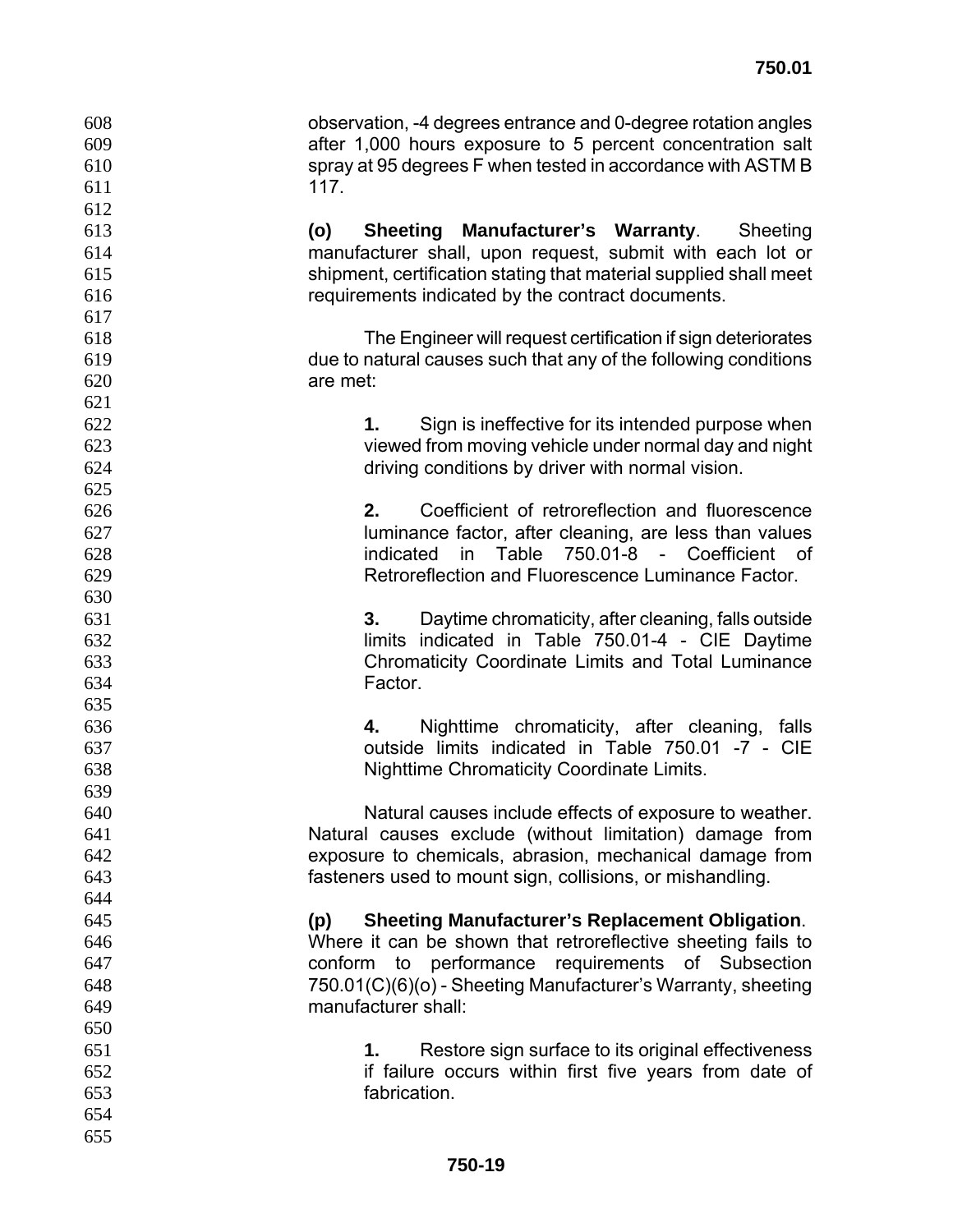| 655 | Furnish necessary amount of sheeting to restore<br>2.                  |
|-----|------------------------------------------------------------------------|
| 656 | sign surface to its original effectiveness if failure occurs           |
| 657 | from 6 or 7 year from date of fabrication.                             |
| 658 |                                                                        |
| 659 | Replacement sheeting shall carry unexpired warranty of                 |
| 660 | sheeting it replaces.                                                  |
| 661 |                                                                        |
| 662 | Type IX Yellow-Green Wide Angle Prismatic Fluorescent<br>(7)           |
| 663 | Retroreflective Sheeting. Sheeting shall be visible-activated          |
| 664 | fluorescent retroreflector providing higher daytime brightness than    |
| 665 | ordinary colored sheetings of similar chromaticity.                    |
| 666 |                                                                        |
| 667 | Sheeting shall be wide-angle retroreflective sheeting with             |
| 668 | optimized performance over broad range of observation and entrance     |
| 669 | angles. Retroreflective sheeting shall provide high sign brightness at |
| 670 | viewing distances, especially at short distance, and shall conform to  |
| 671 | the following applicable ASTM Standard Documents:                      |
| 672 |                                                                        |
|     | TABLE 750.01-9 - TYPE IX YELLOW-GREEN                                  |

| <b>TABLE 750.01-9 - TYPE IX YELLOW-GREEN</b><br>RETROREFLECTIVE SHEETING STANDARDS |                                                                                                                           |  |  |  |
|------------------------------------------------------------------------------------|---------------------------------------------------------------------------------------------------------------------------|--|--|--|
| <b>ASTM</b><br><b>Designation</b>                                                  | <b>Title</b>                                                                                                              |  |  |  |
| B 117                                                                              | Standard Practice for Operating Salt Spray (Fog)<br>Apparatus                                                             |  |  |  |
| <b>B</b> 209                                                                       | Standard Specification for Aluminum and<br>Aluminum-Alloy Sheet and Plate                                                 |  |  |  |
| D 523                                                                              | <b>Standard Test Method for Specular Gloss</b>                                                                            |  |  |  |
| E 284                                                                              | <b>Standard Terminology of Appearance</b>                                                                                 |  |  |  |
| E 308                                                                              | Standard Practice for Computing the Colors of<br>Objects by Using the CIE System                                          |  |  |  |
| E 810                                                                              | Standard Test Method for Coefficient of<br>Retroreflection of Retroreflective Sheeting<br>Utilizing the Coplanar Geometry |  |  |  |
| E 991                                                                              | Standard Practice for Color Measurement of<br><b>Fluorescent Specimens</b>                                                |  |  |  |
| E 1164                                                                             | <b>Standard Practice for Obtaining</b><br>Spectrophotometric Data for Object-Color<br>Evaluation                          |  |  |  |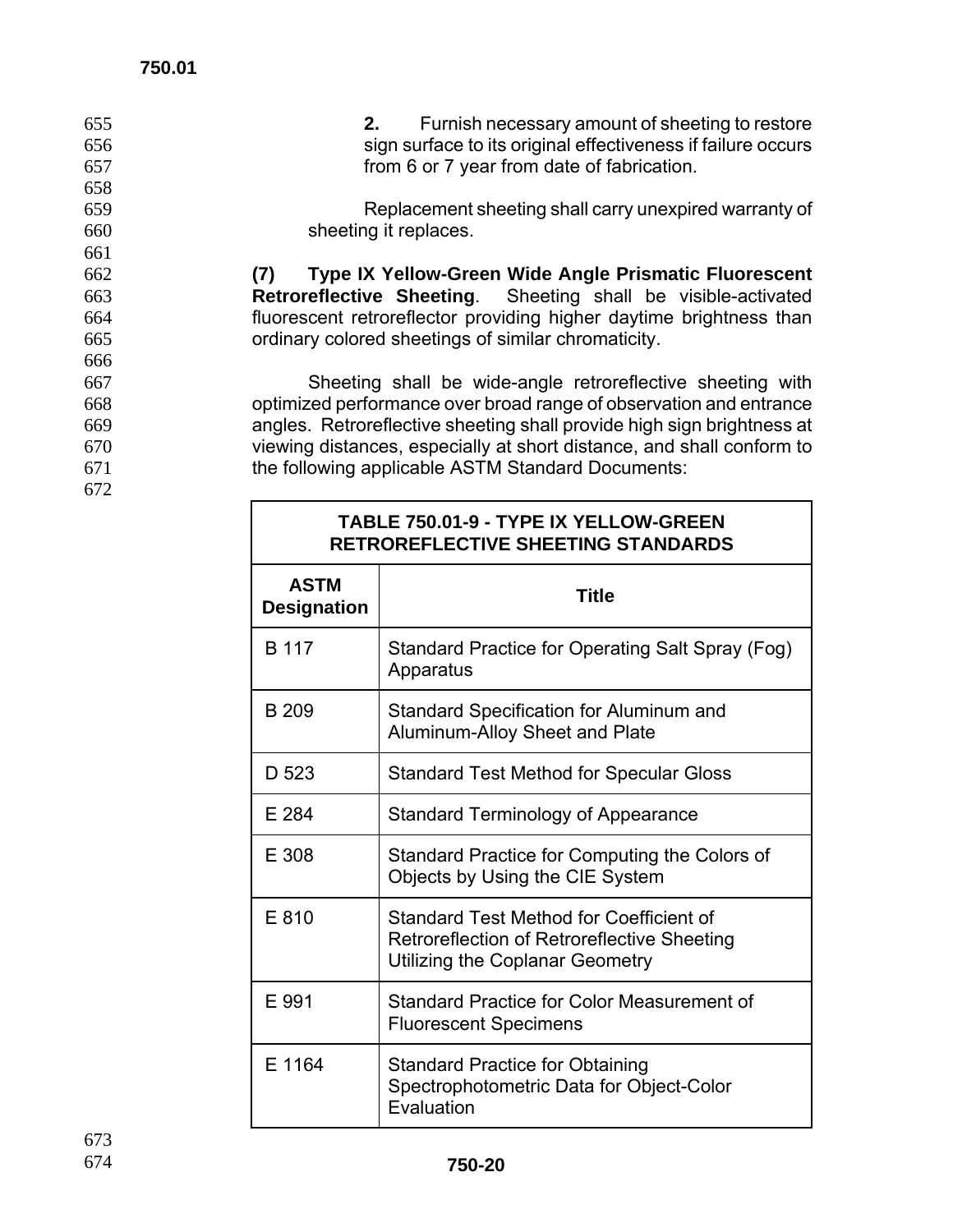**(a) Description**. Retroreflective sheeting shall have smooth surface with distinctive interlocking diamond seal pattern and datum orientation marks visible from the face. Sheeting shall be precoated with pressure sensitive adhesive backing protected by removable liner.

## **(b) Test Methods**.

**1. Test Conditions.** Unless otherwise specified herein, applied and unapplied test samples and specimens shall be conditioned at standard conditions of 73 degrees ± 3 degrees F and 50 ± 5 percent relative humidity for 24 hours prior to testing.

**2. Test Panels.** Unless otherwise specified herein, when tests are to be performed using test panels, specimens of retroreflective material shall be applied to smooth aluminum cut from ASTM B 209 Alloy 5052- H36, 5052-H38, 5154-H38 or 6061-T6 sheets in 0.020- inch, 0.040-inch, or 0.063-inch thickness. Aluminum shall be degreased and lightly acid etched before specimens are applied. Specimens shall be applied to panels in accordance with recommendations of retroreflective sheeting manufacturer.

**(c) Physical Requirements**. Daytime Color Test shall conform to requirements of Table 750.01-10 - CIE Daytime Chromaticity Coordinate Limit and Total Luminance Factor. Test shall be conducted instrumentally, on sheeting applied to aluminum test panels, using 2-monochromator spectrophotometer employing annular 45/0 (or equivalent 0.45) illuminating and viewing geometry. Total chromaticity coordinates and total luminance factor shall be calculated from total spectral radiance factors computed for CIE illuminant D65, in accordance with ASTM E 308, for CIE 1931 (2-degree) standard colorimetric observer. Measurements shall be made on Labsphere BFC-450 Bispectral Fluorescence Colorimeter or equivalent.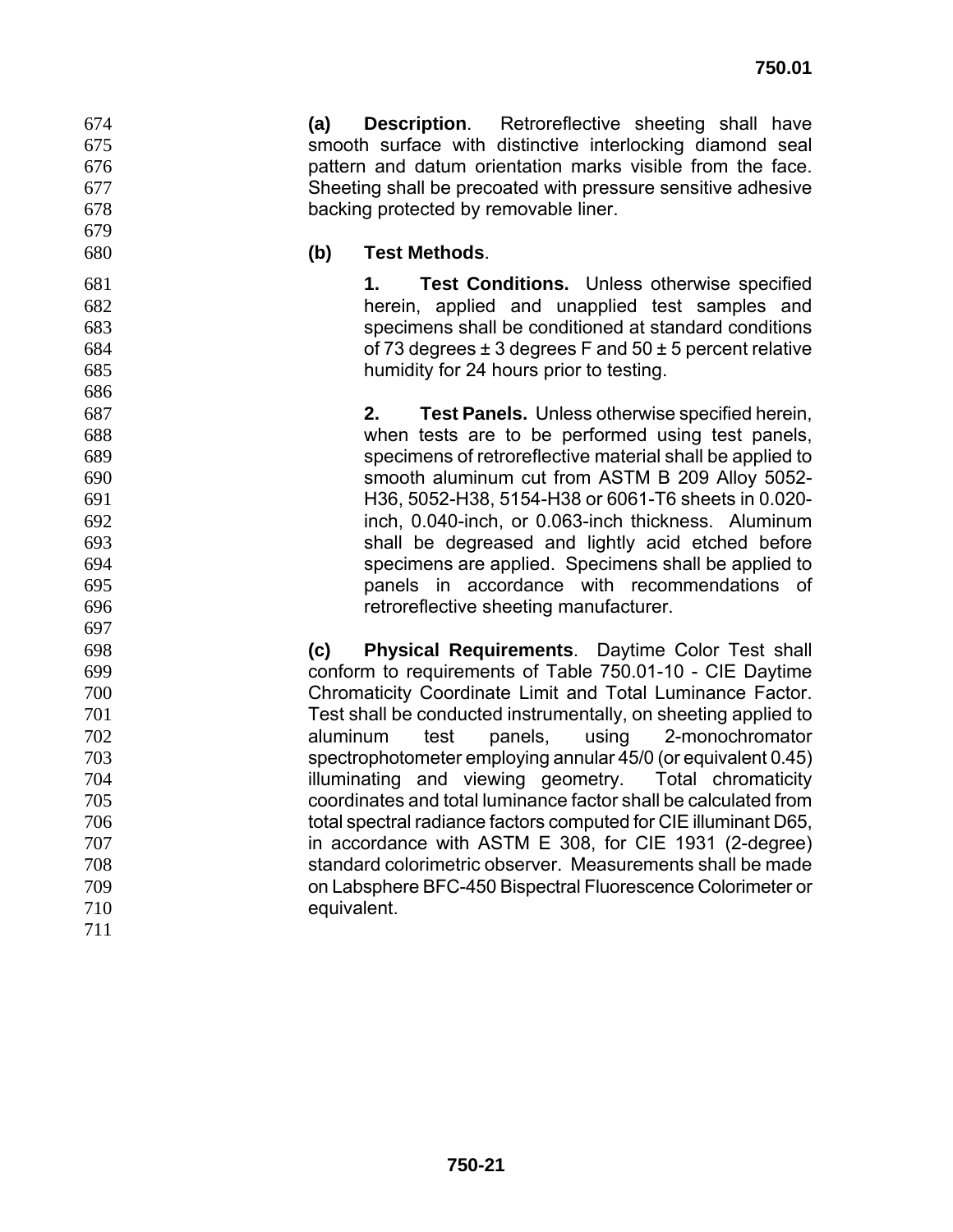|                                      | TABLE 750.01-10 - CIE DAYTIME CHROMATICITY COORDINATE LIMIT AND<br><b>TOTAL LUMINANCE FACTOR</b> |       |                                                                        |       |       |                                   |       |                                       |                    |
|--------------------------------------|--------------------------------------------------------------------------------------------------|-------|------------------------------------------------------------------------|-------|-------|-----------------------------------|-------|---------------------------------------|--------------------|
| Color                                | <b>Chromaticity</b><br><b>Coordinate</b>                                                         |       | <b>Chromaticity</b><br><b>Chromaticity</b><br>Coordinate<br>Coordinate |       |       | <b>Chromaticity</b><br>Coordinate |       | Total<br>Luminance<br><b>Factor Y</b> |                    |
|                                      | X                                                                                                | у     | $\mathbf x$                                                            | у     | X     | у                                 | X     | у                                     | (Percent,<br>min.) |
| Fluo-<br>rescent<br>Yellow-<br>Green | 0.387                                                                                            | 0.610 | 0.460                                                                  | 0.540 | 0.421 | 0.486                             | 0.368 | 0.539                                 | 60                 |

712

727

728

737 738

**(d) Fluorescence Requirements**. Fluorescence shall conform to requirements in Table 750.01-11 - Fluorescence Luminance Factor and Table 750.01-13 - Minimum Coefficient of Retroreflection  $R_A$  (Cd/Lux/M<sup>2</sup>) and Fluorescence Luminance Factor  $Y_F$ , After Accelerated Outdoor Weathering. Conformance shall be determined instrumentally, on sheeting applied to aluminum test panels, using a 2-monochromator spectrophotometer employing annular 45/0 (or equivalent 0.45) **illuminating and viewing geometry.** Fluorescence luminance factor shall be calculated from fluorescence spectral radiance factors computed for CIE illuminant D65 in accordance with ASTM E 308, for CIE 1931 (2 degrees) standard colorimetric observer. Measurements shall be made on Labsphere BFC-450 Bispectral Fluorescence Colorimeter or equivalent.

| <b>TABLE 750.01-11 - FLUORESCENCE LUMINANCE</b><br><b>FACTOR</b> |    |  |  |
|------------------------------------------------------------------|----|--|--|
| $Y_F$ (Percent, min.)<br>Color                                   |    |  |  |
| Fluorescent Yellow-Green                                         | 35 |  |  |

**(e) Coefficient of Retroreflection, RA**. Coefficients of retroreflection shall not be less than minimum values specified **in Table 750.01-12 - Minimum Coefficient of Retroreflection R<sub>A</sub>** and Table 750.01-13 - Minimum Coefficient of Retroreflection  $R_A (Cd/Lux/M^2)$  and Fluorescence Luminance Factor Y<sub>F</sub> After<br>734 **Accelerated Outdoor Weathering.** Testing shall be in Accelerated Outdoor Weathering. accordance with ASTM E 810, except that angle of rotation shall be specified.

#### **750-22**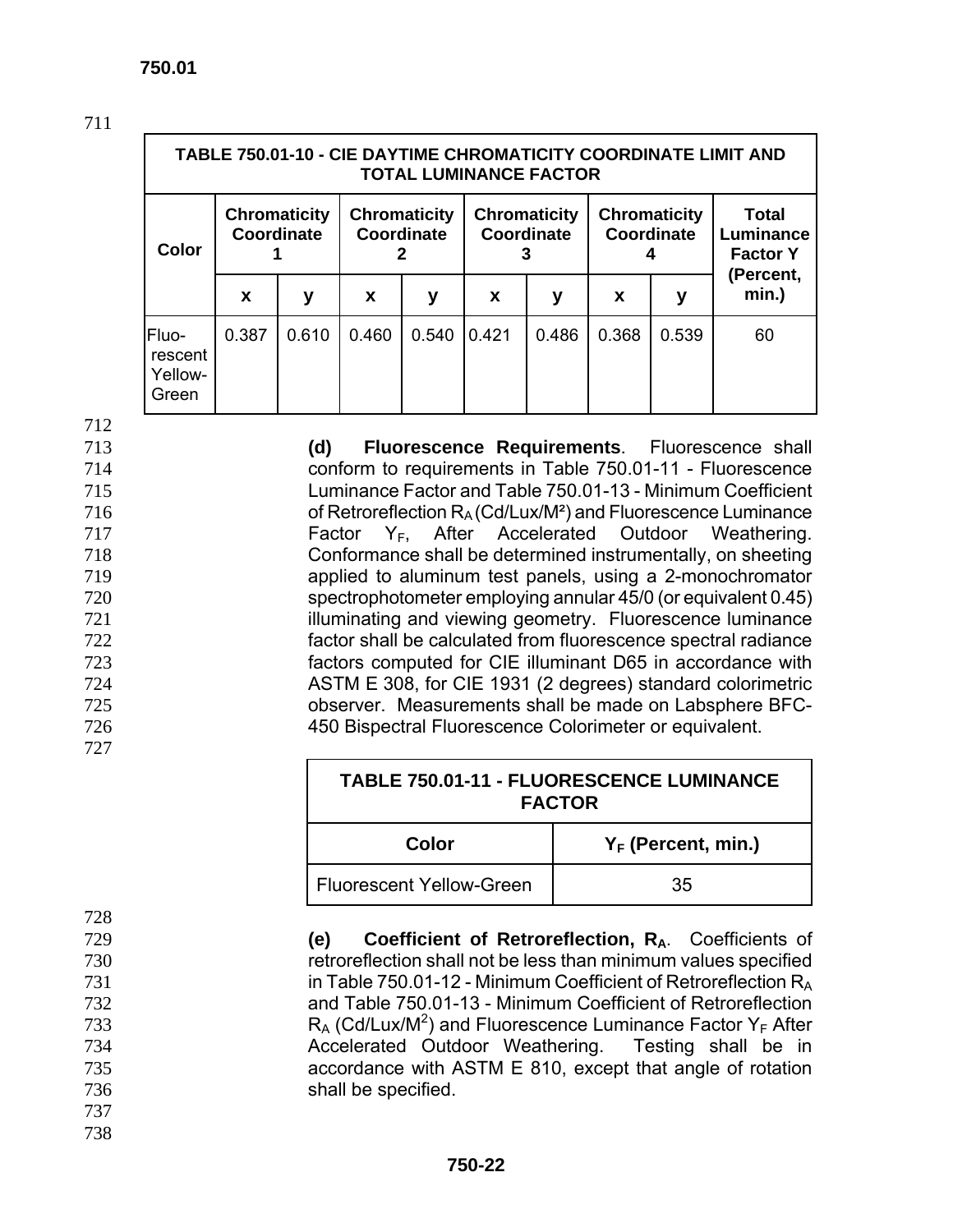738 **1. Units.** Coefficients of retroreflection RA shall be 739 specified in units of candelas per lux per square meter.

**2. Datum Mark.** Datum mark (arrow) imprinted on face of sheeting shall be datum mark for test purposes. Testing shall be performed at 0 degree rotation and 90 degrees rotation in accordance with tables below. For the 0-degree rotation angle, direction of datum mark shall be parallel to entrance plane. For 90-degree rotation, angle datum mark is perpendicular to entrance 748 **plane.** 

| <b>TABLE 750.01-12 - MINIMUM COEFFICIENT OF</b><br><b>RETROREFLECTION RA (CD/LUX/M2)</b> |                    |                        |                       |                      |  |  |
|------------------------------------------------------------------------------------------|--------------------|------------------------|-----------------------|----------------------|--|--|
| <b>Observation</b>                                                                       | <b>Rotation</b>    |                        | <b>Entrance Angle</b> |                      |  |  |
| Angle<br>(Degrees)                                                                       | Angle<br>(Degrees) | $-4$<br><b>Degrees</b> | 30<br><b>Degrees</b>  | 45<br><b>Degrees</b> |  |  |
| 0.1                                                                                      | 0                  | 560                    | 465                   | 30                   |  |  |
| 0.1                                                                                      | 90                 | 525                    | 300                   | 160                  |  |  |
| 0.2                                                                                      | 0                  | 375                    | 225                   | 25                   |  |  |
| 0.2                                                                                      | 90                 | 275                    | 180                   | 125                  |  |  |
| 0.5                                                                                      | O                  | 225                    | 145                   | 70                   |  |  |
| 0.5                                                                                      | 90                 | 250                    | 70                    | 40                   |  |  |
| 1.0                                                                                      | 0                  | 75                     | 45                    | 4                    |  |  |
| 1.0                                                                                      | 90                 | 50                     | 25                    | 12                   |  |  |

750

740

749

751 **(f) Gloss**. Retroreflective sheeting shall have 85 degrees

752 specular gloss of not less than 50 when tested in accordance 753 with ASTM D 523.

754

755 **(g) Color Processing**. Retroreflective sheeting shall permit

756 cutting and color processing with compatible transparent and

opaque process colors in accordance with sheeting manufacturer's recommendations at temperatures of 59 degrees F to 100 degrees F, and relative humidities of 20 percent to 80 percent. Sheeting shall be heat resistant and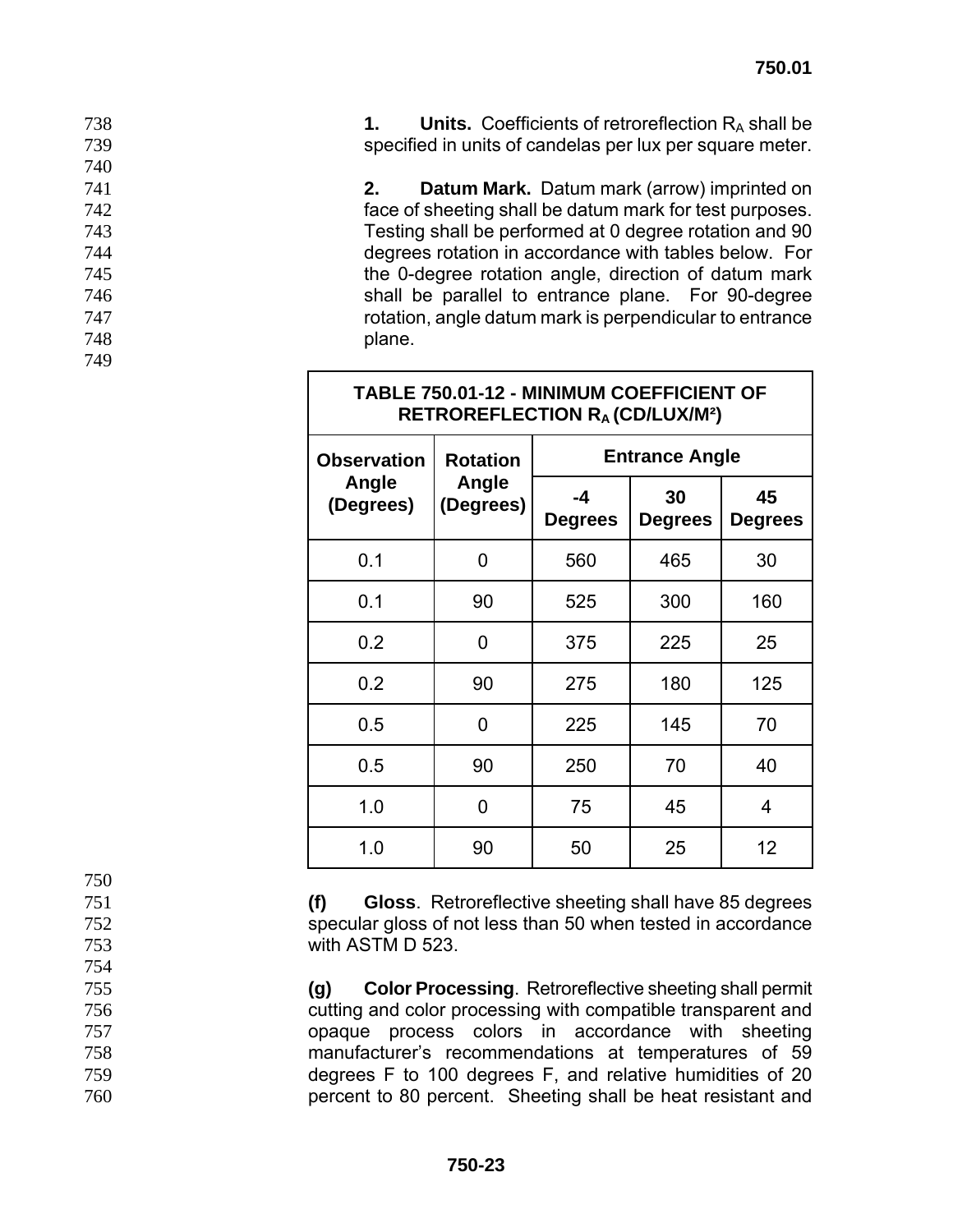permit force curing without staining of applied or unapplied sheeting at temperatures recommended by sheeting manufacturer.

**(h) Flexibility**. Retroreflective sheeting with liner removed and conditioned as in Subsection 750.01(C)(7)(b)1. - Test Conditions shall be sufficiently flexible to show no cracking when slowly bent, in one second's time, around 1/8 inch mandrel, with adhesive contacting mandrel, at test conditions. Talcum powder shall be spread on adhesive to prevent sticking to mandrel.

**(i) Adhesive**. Protective liner attached to adhesive shall be removed by peeling without soaking in water or other solutions, without breaking, tearing, or removing any adhesive from backing. Protective liner shall be easily removed following accelerated storage for 4 hours at 158 degrees F under weight of 2.5 pounds per square inch. Adhesive backing of retroreflective sheeting shall produce bond to support 1.75 pound-weight for 5 minutes without bond peeling for distance of more than 2.0 inches when applied to test panel as described in Subsection 750.01(C)(7)(b)(2) - Test Panels. Apply 4 inches of 1-inch by 6-inch specimen to test panel. Condition and then position panel face down horizontally, suspend weight from free end of sample and allow it to hang free at angle of 90 degrees to panel surface for 5 minutes.

**(j) Impact Resistance**. Retroreflective sheeting applied in accordance with sheeting manufacturer's recommendations to test panel of alloy 6061-T6, 0.040 inch by 3 inches by 5 inches and conditioned as in Subsection 750.01(C)(7)(b)(1) – Test Conditions, shall show no cracking outside impact area when face of panel is subjected to impact of 100 inch-pounds using weight with 5/8-inch diameter rounded tip dropped from height necessary to generate impact of 100 inch-pounds, at test temperatures of both 32 degrees F and 72 degrees F.

**(k) Resistance to Accelerated Outdoor Weathering**. Retroreflective surface of sheeting shall be weather resistant and show no appreciable cracking, blistering, crazing, or dimensional change after 3 years unprotected outdoor exposure, facing equator and inclined 45 degrees from vertical. Following weather exposure, panels shall be washed in 5 percent HCL solution for 45 seconds, rinsed thoroughly with clean water, blotted with soft clean cloth and brought to equilibrium at standard conditions. After cleaning, coefficient of **retroreflection and fluorescence luminance factor shall not be** less than values indicated in Table 750.01-13 - Minimum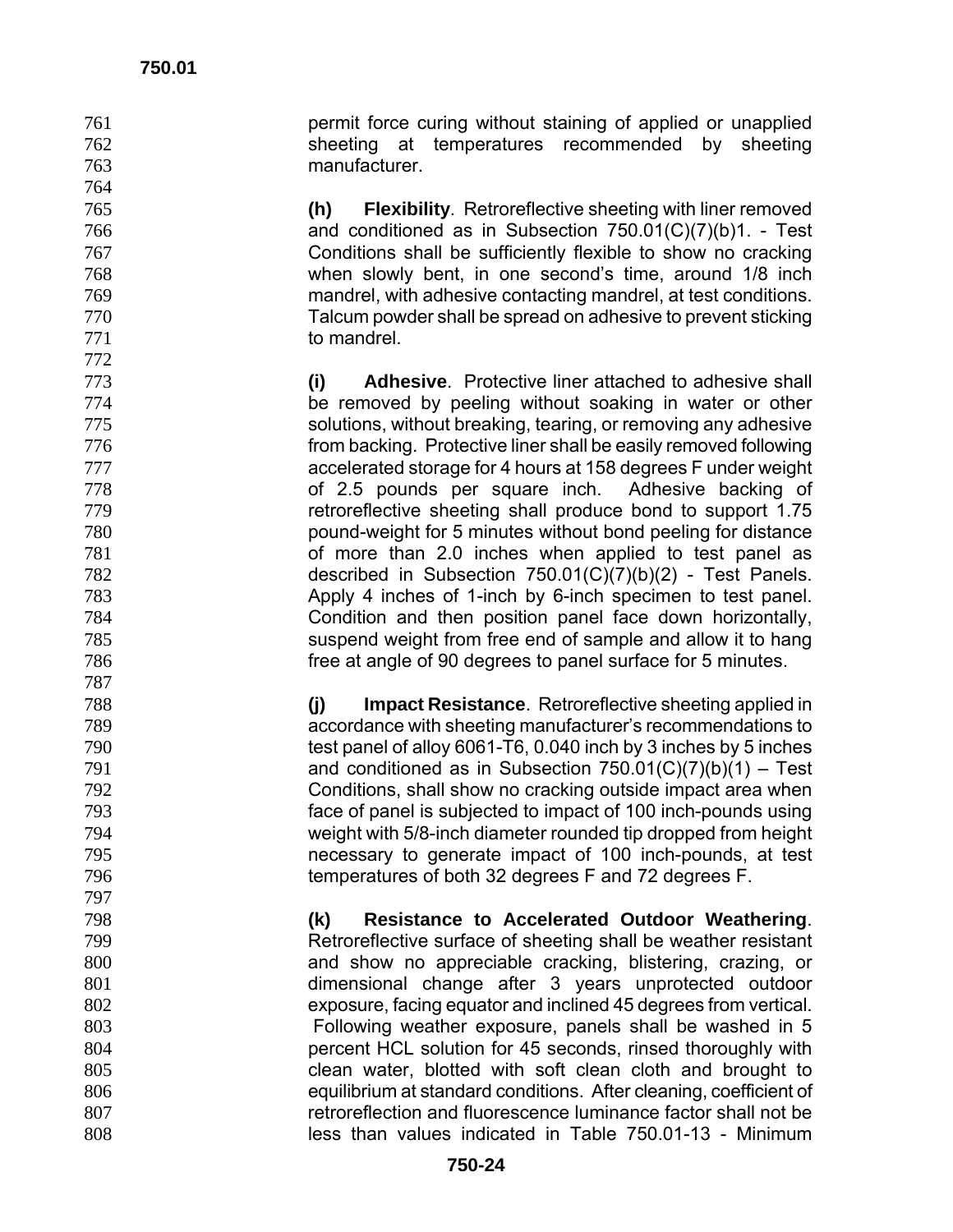**Coefficient of Retroreflection**  $R_A$  **(Cd/Lux/M<sup>2</sup>) and Fluorescence** 810 Luminance Factor  $Y_F$ , After Accelerated Outdoor Weathering. Color shall conform to Table 750.01-10 - CIE Daytime **Chromaticity Coordinate Limit and Total Luminance Factor.** Sample shall conform to the following: 814 **1.** Show no appreciable evidence of cracking, **State State State State State State State State State State State State State State State State State State State State State State State State State State State State State State State State State State State State S than 1/32 inch shrinkage or expansion.** 818

819 **2.** Where more than one panel of color is 820 measured, coefficient of retroreflection shall be average 821 **b** all determinations.

#### **TABLE 750.01-13- MINIMUM COEFFICIENT OF RETROREFLECTION RA (CD/LUX/M²) AND FLUORESCENCE LUMINANCE FACTOR YF, AFTER ACCELERATED OUTDOOR WEATHERING**

| Color            | <b>Warranty</b><br><b>Period</b> | <b>Observation</b><br>Angle<br>(Degrees) | <b>Rotation</b><br>Angle<br>(Degrees) | -4<br><b>Entrance</b><br>Angle<br>(Degrees) | <b>Fluorescence</b><br>Luminance<br>Factor $Y_F$<br>(Percent<br>min.) |
|------------------|----------------------------------|------------------------------------------|---------------------------------------|---------------------------------------------|-----------------------------------------------------------------------|
| Fluorescent      | 7 Years                          | 0.2                                      | 0                                     | 190                                         | 20                                                                    |
| Yellow-<br>Green |                                  | 0.2                                      | 90                                    | 140                                         | 20                                                                    |
|                  |                                  | 1.0                                      | 0                                     | 40                                          | 20                                                                    |
|                  |                                  | 1.0                                      | 90                                    | 25                                          | 20                                                                    |

823

822

**(l) Optical Stability**. Three pieces of retroreflective 825 sheeting applied to test panels and conditioned as in Subsection 750.01(C)(7)(b)(1) - Test Condtions shall first have each of their photometric properties characterized by measuring coefficients of retroreflection in accordance with provisions in Subsection 750.01(C)(7)(e) - Coefficient of 830 Retroreflection,  $R_A$  at test geometries indicated in Table 750.01-12 - Minimum Coefficient of Retroreflection RA (Cd/Lux/M<sup>2</sup>). Panels shall then be exposed in air-circulating **b** oven at 170  $\pm$  5 degrees F for a period of 24 hours. After exposure, panels shall be allowed to condition in accordance with provisions of Subsection 750.01(C)(7)(b)(1) – Test Conditions. Panels will again be characterized for photometric properties by measuring coefficients of retroreflection in **accordance with provisions of Subsection 750.01(C)(7)(e)** –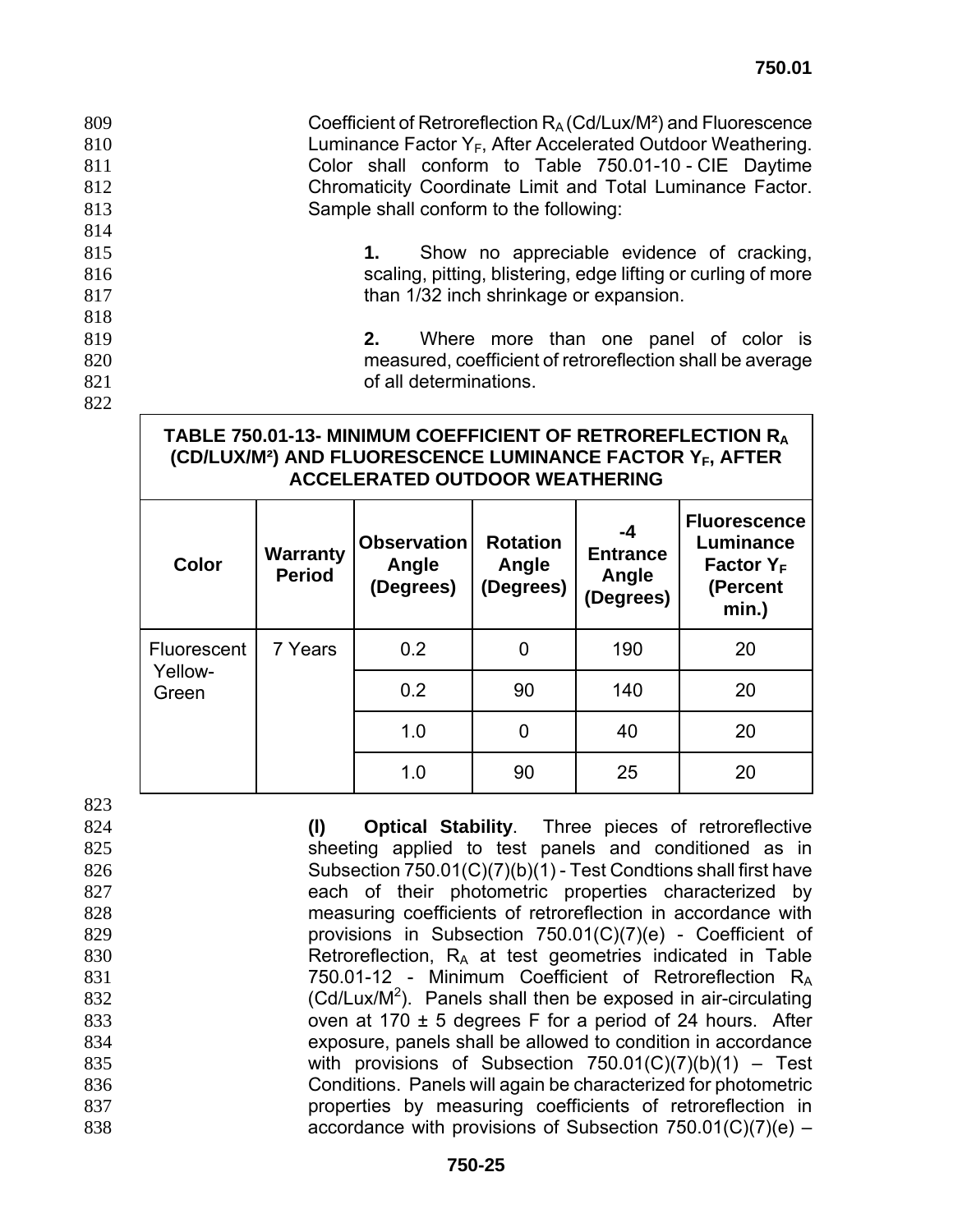**Coefficient of Retroreflection,**  $R_A$  **at test geometries measured** 840 before exposure. Coefficients of retroreflection measured after exposure shall be between 85 percent and 115 percent of values measured before exposure for each of three samples. **(m) Resistance to Corrosion.** Retroreflective sheeting applied to test panel and conditioned as in Subsection 750.01(C)(7)(b)(1) - Test Conditions shall show no loss of adhesion, appreciable discoloration, or corrosion. Resistance to corrosion shall be measured after 1,000 hours exposure to 5 percent concentration salt spray at 95 degrees F. After cleaning and when tested in accordance with ASTM B 117, retroreflective sheeting shall retain minimum 80 percent of original coefficient of retroreflection, measured at 0.2 degree observation, -4 degrees entrance, and 0 degree rotation 856 angles. **(n) Sheeting Manufacturer's Warranty**. Sheeting manufacturer shall submit with each lot or shipment, certification stating that material supplied shall meet requirements indicated by the contract documents. If any of the following conditions are met, sheeting manufacturer shall comply with Subsection 750.01(C)(7)(o) - Sheeting Manufacturer's Replacement Obligation. **1.** Coefficient of retroreflection and fluorescence luminance factor, after cleaning, are less than values indicated in Table 750.01-13 - Minimum Coefficient of 870 Retroreflection  $R_A$  (Cd/Lux/M<sup>2</sup>) and Fluorescence **Luminance Factor Y<sub>F</sub>**, After Accelerated Outdoor 872 Weathering. **2.** Daytime chromaticity, after cleaning, falls outside 875 limits indicated in Table 750.01-10 - CIE Daytime Chromaticity Coordinate Limit and Total Luminance **Factor.**  Natural causes include effects of exposure to weather. Natural causes exclude (without limitation) damage from exposure to chemicals, abrasion, mechanical damage from fasteners used to mount sign, collisions, or mishandling.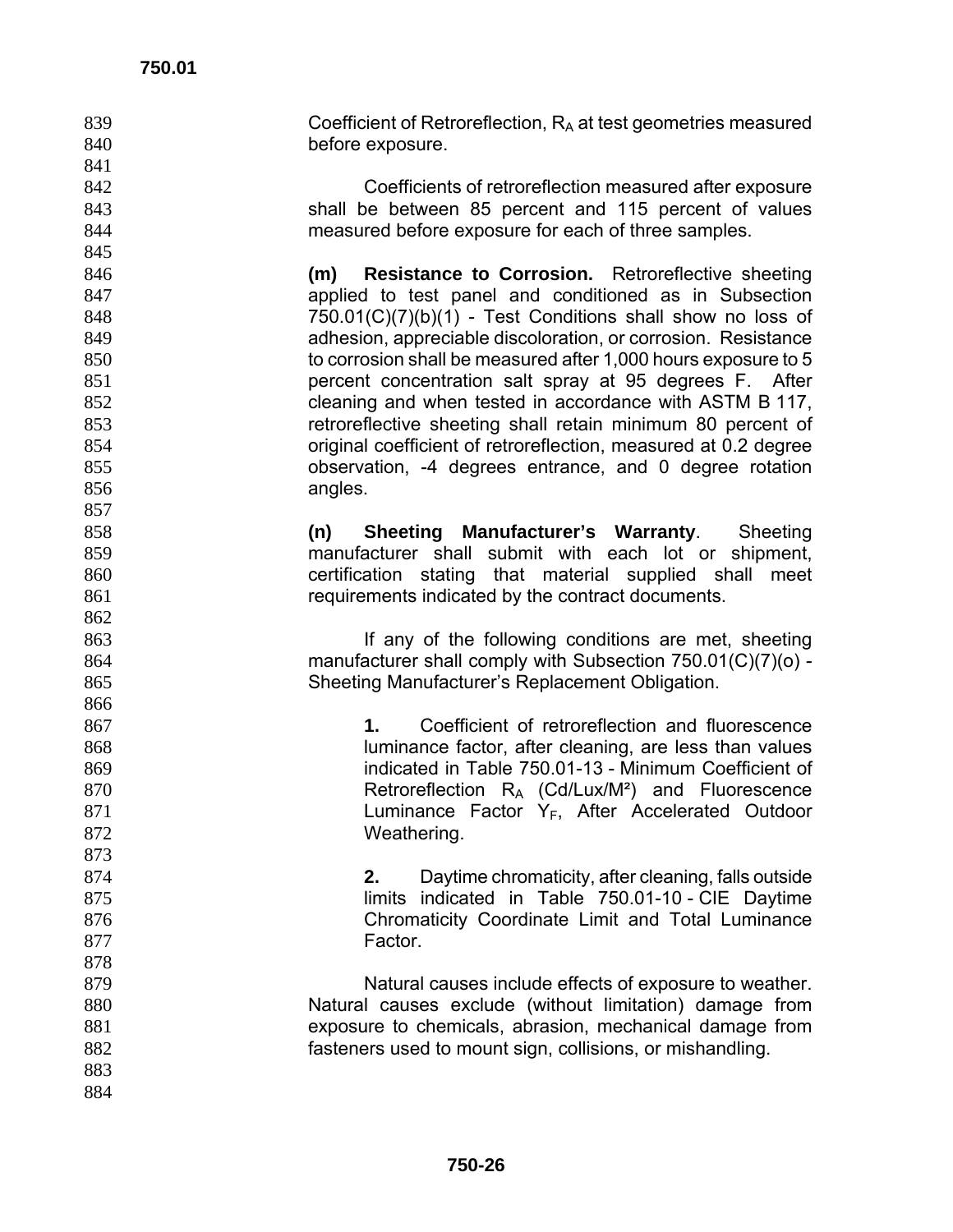**(o) Sheeting Manufacturer's Replacement Obligation**. Where it can be shown that retroreflective sheeting fails to conform to performance requirements of Subsection 750.01(C)(7)(n) - Sheeting Manufacturer's Warranty, sheeting manufacturer shall do the following: **1.** Restore sign surface to its original effectiveness **if failure occurs within first 60 months from date of** fabrication. **2.** Furnish necessary amount of sheeting to restore sign surface to its original effectiveness if failure occurs from 61 to 84 month from date of fabrication. Replacement sheeting shall carry unexpired warranty of 899 sheeting it replaces. **(8) Type VII Fluorescent Orange Wide Angle Prismatic Retroreflective Sheeting**. Fluorescent orange wide angle prismatic retroreflective sheeting shall be specifically designed for use on rigid substrate work zone signs to provide high visual impact under nighttime and daytime driving conditions, including low visibility periods such as dawn, dusk, and overcast days. **(a) Description**. Sheeting shall consist of prismatic lenses formed in transparent fluorescent orange synthetic resin, sealed and backed with aggressive pressure sensitive adhesive protected by removable liner. Retroreflective sheeting shall have smooth surface with distinctive interlocking diamond seal pattern and orientation marks visible from face. **(b) Coefficient of Retroreflection, R<sub>A</sub>.** Sheeting applied on aluminum test panels shall be measured in accordance with ASTM E 810, and shall have minimum coefficient of retroreflection values as indicated in Table 919 750.01-14 - Minimum Coefficient of Retroreflection R<sub>A</sub> (Cd/Lux/M²), 90 Degree Rotation Angle. Rotation angle shall be 90 degrees, observation angles shall be 0.2 degree and 0.5 degree, entrance angles (component β1) shall be –4 degrees, +30 degrees, and +50 degrees, and entrance angle (component β2) shall be 0 degree.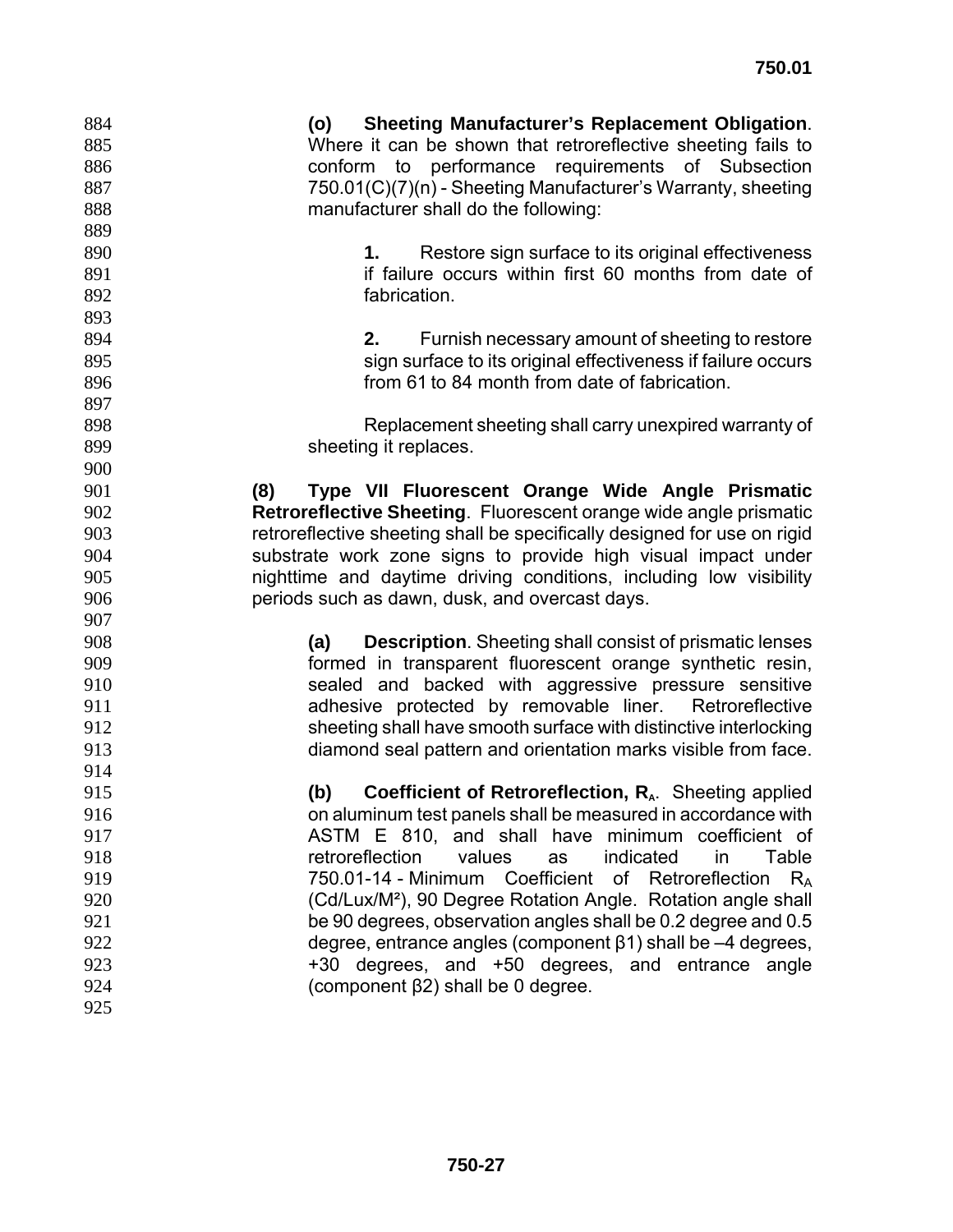| <b>TABLE 750.01-14 - MINIMUM COEFFICIENT OF</b><br>RETROREFLECTION R <sub>A</sub> (CD/LUX/M <sup>2</sup> ), 90 DEGREE<br><b>ROTATION ANGLE</b> |                                       |        |  |  |  |  |
|------------------------------------------------------------------------------------------------------------------------------------------------|---------------------------------------|--------|--|--|--|--|
| <b>Observation</b><br>Angle<br>(Degrees)                                                                                                       | <b>Entrance</b><br>Angle<br>(Degrees) | Orange |  |  |  |  |
| 0.2                                                                                                                                            | $-4$                                  | 200    |  |  |  |  |
| 0.2                                                                                                                                            | $+30$                                 | 120    |  |  |  |  |
| 0.2                                                                                                                                            | +50                                   | 50     |  |  |  |  |
| 0.5                                                                                                                                            | $-4$                                  | 80     |  |  |  |  |
| 0.5                                                                                                                                            | +30                                   | 50     |  |  |  |  |
| 0.5                                                                                                                                            | +50                                   | 20     |  |  |  |  |

934

945

926

Datum mark (arrow) imprinted on face of sheeting shall be datum mark for test purposes. For specified 90-degree rotation angle, sheeting shall be positioned on goniometer so that direction of datum mark is perpendicular to observation plane (geometry is equivalent to a 90-degree orientation angle with presentation angle of 0-degree in measurement geometry described in Federal Test Method Standard 370).

**(c) Daytime Color**. Daytime color shall conform to Table 750.01-15 - Color Specification Limits (Daytime). Daytime color and maximum spectral radiance factor (peak reflectance) of sheeting mounted on aluminum test panels shall be determined instrumentally in accordance with ASTM E 991. Values shall be determined on HunterLab Labscan 6000 0/45 Spectrocolorimeter with option CMR 559 [or approved equal 0/45 (45/0) instrument with circumferential viewing (illumination)]. Computations shall be done in accordance with ASTM E 308 for 2 degrees observer.

# **TABLE 750.01–14 - MINIMUM COEFFICIENT OF**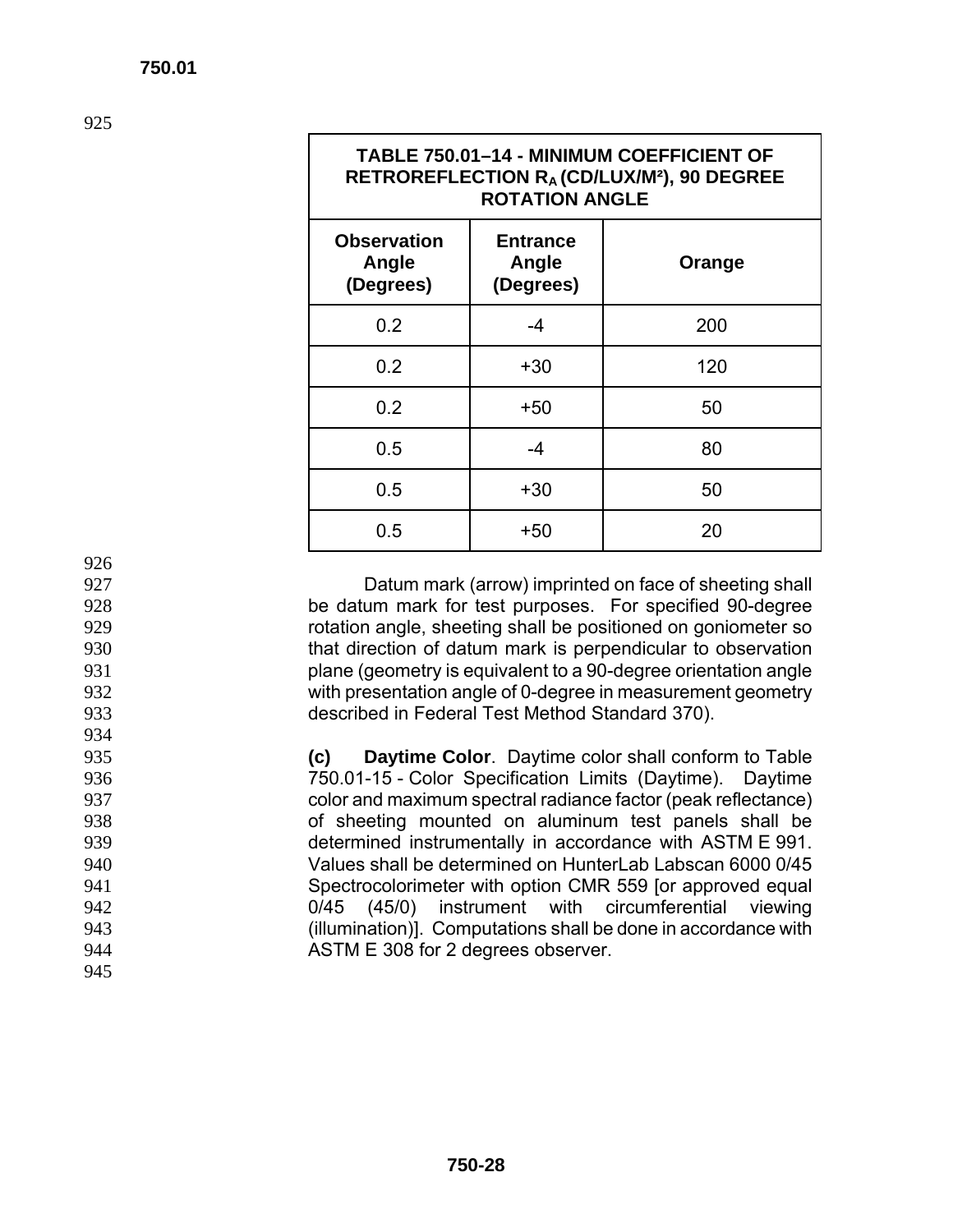| <b>TABLE 750.01-15- COLOR SPECIFICATION LIMITS (DAYTIME)</b> |   |   |                         |                         |                                  |   |                                                                                                        |       |      |      |
|--------------------------------------------------------------|---|---|-------------------------|-------------------------|----------------------------------|---|--------------------------------------------------------------------------------------------------------|-------|------|------|
| Color                                                        |   |   | Coordinate   Coordinate |                         | Coordinate                       |   | Chromaticity Chromaticity Chromaticity Chromaticity Reflectance<br>Coordinate<br>Limit, Y<br>(Percent) |       |      |      |
|                                                              | X | y | X                       | у                       | <b>X</b>                         | y | X                                                                                                      | y     | min. | max. |
| <b>Fluorescent</b><br>Orange<br>(New)                        |   |   |                         | 0.583 0.416 0.523 0.397 | 0.560                            |   | 0.36010.631                                                                                            | 0.369 | 30   |      |
| Fluorescent<br>Orange<br>(Weathered)                         |   |   |                         |                         | l0.583l0.416l0.523l0.397l0.560 l |   | 0.36010.63110.369                                                                                      |       | 20   | 45   |
| Mata.                                                        |   |   |                         |                         |                                  |   |                                                                                                        |       |      |      |

#### **Note:**

Maximum spectral radiance factor (new): 110 percent min. Maximum spectral radiance factor (weathered): 60 percent min.

946

954

**(d) Nighttime Color**. Nighttime color of sheeting applied to aluminum test panels shall be determined instrumentally in **accordance with ASTM E 811 and calculated in u<sup>1</sup>,**  $v^1$ coordinate system in accordance with ASTM E 308. Sheeting shall be measured at 0.33 degree observation and –4 degrees entrance at 90 degrees rotation. Color shall conform to Table 750.01-16 - Color Specification Limits (Nighttime).

| TABLE 750.01-16- COLOR SPECIFICATION LIMITS (NIGHTTIME) |                                   |                |                                   |                |                                   |                |                                          |             |
|---------------------------------------------------------|-----------------------------------|----------------|-----------------------------------|----------------|-----------------------------------|----------------|------------------------------------------|-------------|
| Color                                                   | <b>Chromaticity</b><br>Coordinate |                | <b>Chromaticity</b><br>Coordinate |                | <b>Chromaticity</b><br>Coordinate |                | <b>Chromaticity</b><br><b>Coordinate</b> |             |
|                                                         | $\mathbf{u}^1$                    | v <sup>1</sup> | $u^1$                             | v <sup>1</sup> | $u^1$                             | v <sup>1</sup> | $u^1$                                    | ${\bf v}^1$ |
| <b>Fluorescent</b><br>Orange<br>(New and<br>Weathered)  | 0.400                             | 0.540          | 0.475                             | 0.529          | 0.448                             | 0.522          | 0.372                                    | 0.534       |

955

- 
- 
- 
- 
- 

**(e) Resistance to Accelerated Weathering**. Retroreflective surface of sheeting shall be weather-resistant and show no appreciable cracking, blistering, crazing, or dimensional change after one-year, unprotected outdoor exposure, facing equator and inclined 45 degrees from vertical, or after 1,500 hours exposure in xenon arc weatherometer in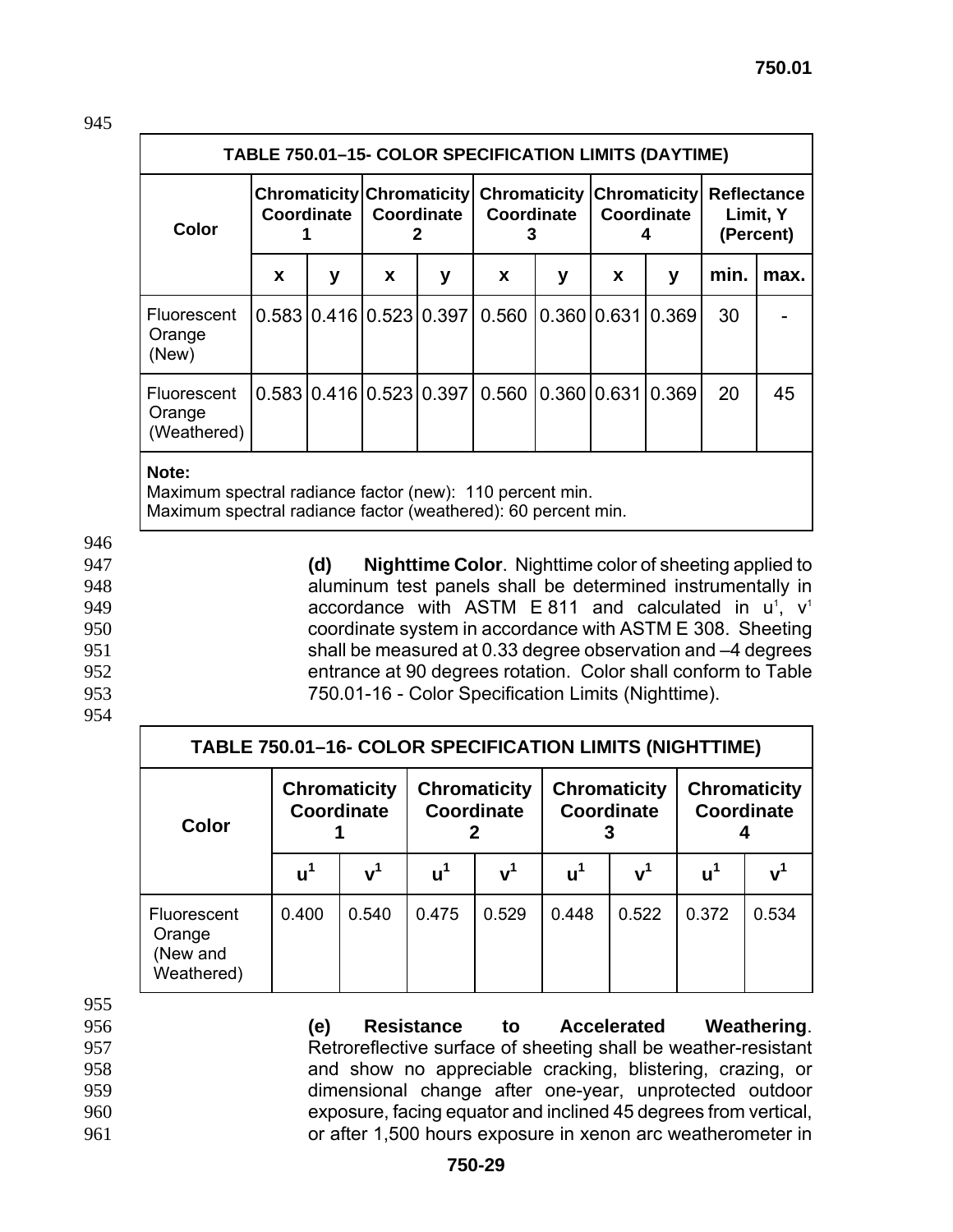| 962<br>963 | accordance with ASTM G 155, Type B, Method A. Following<br>weather exposure, panels shall be washed in 5 percent HCL                |
|------------|-------------------------------------------------------------------------------------------------------------------------------------|
| 964<br>965 | solution for 45 seconds, rinsed thoroughly with clean water,                                                                        |
| 966        | blotted with soft clean cloth and brought to equilibrium at<br>standard conditions. After cleaning, coefficient of                  |
|            | retroreflection shall not be less than 100 when measured as                                                                         |
| 967        |                                                                                                                                     |
| 968        | prescribed in Subsection 750.01(C)(8)(e)2.; and color shall                                                                         |
| 969        | conform to Table 750.01-15 - Color Specification Limits                                                                             |
| 970        | (Daytime) and Table 750.01-16 - Color Specification Limits                                                                          |
| 971        | (Nighttime) for weathered sheeting. Sample shall conform to                                                                         |
| 972        | the following:                                                                                                                      |
| 973        |                                                                                                                                     |
| 974        | 1.<br>Show no appreciable evidence of cracking,                                                                                     |
| 975        | scaling, pitting, blistering, edge lifting or curling of                                                                            |
| 976        | more than 1/32 inch shrinkage or expansion.                                                                                         |
| 977        |                                                                                                                                     |
| 978        | Be measured only at angles of 0.2 degree<br>2.                                                                                      |
| 979        | observation, -4 degrees entrance and 90 degrees                                                                                     |
| 980        | rotation. Where more than one panel of color is                                                                                     |
| 981        | measured, coefficient of retroreflection shall be average                                                                           |
| 982        | of all determinations.                                                                                                              |
| 983        |                                                                                                                                     |
| 984        | (f)<br><b>Impact Resistance.</b> Retroreflective sheeting applied in                                                                |
| 985        | accordance with sheeting manufacturer's recommendations to                                                                          |
| 986        | test panel of alloy 6061-T6, 0.040 inch by 3 inches by 5 inches,                                                                    |
| 987        | and conditioned for 24 hours, shall show no cracking outside                                                                        |
| 988        | impact area when face of panel is subjected to impact of 100                                                                        |
| 989        | inch-pounds using weight with 5/8-inch diameter rounded tip                                                                         |
| 990        | dropped from height necessary to generate an impact of 100                                                                          |
| 991<br>992 | inch-pounds, at test temperatures of both 32 degrees F and 72                                                                       |
| 993        | degrees F.                                                                                                                          |
| 994        |                                                                                                                                     |
| 995        | Resistance to Heat. Retroreflective sheeting, applied<br>(g)                                                                        |
| 996        | to test panel as in Subsection 750.01(C)(8)(e)2., and                                                                               |
| 997        | conditioned for 24 hours, shall be measured in accordance with                                                                      |
| 998        | Table 750.01-14 - Minimum Coefficient of Retroreflection $R_A$<br>(Cd/Lux/M <sup>2</sup> ), 90 Degree Rotation Angle. at 0.2 degree |
| 999        |                                                                                                                                     |
|            | observation and -4 degrees entrance angles at 90 degrees                                                                            |
| 1000       | rotation and exposed to $170 + 5$ degrees F for 24 hours in air                                                                     |
| 1001       | circulating oven. After heat exposure, sheeting shall retain                                                                        |
| 1002       | minimum of 70 percent of original coefficient of retroreflection.                                                                   |
| 1003       |                                                                                                                                     |
| 1004       | <b>Field Performance.</b> Retroreflective sheeting processed<br>(h)                                                                 |
| 1005       | and applied to sign blank materials in accordance with sheeting                                                                     |
| 1006       | manufacturer's recommendations shall be expected to perform                                                                         |
| 1007       | Retroreflective<br>effectively<br>minimum<br>3 years.<br>for<br>of                                                                  |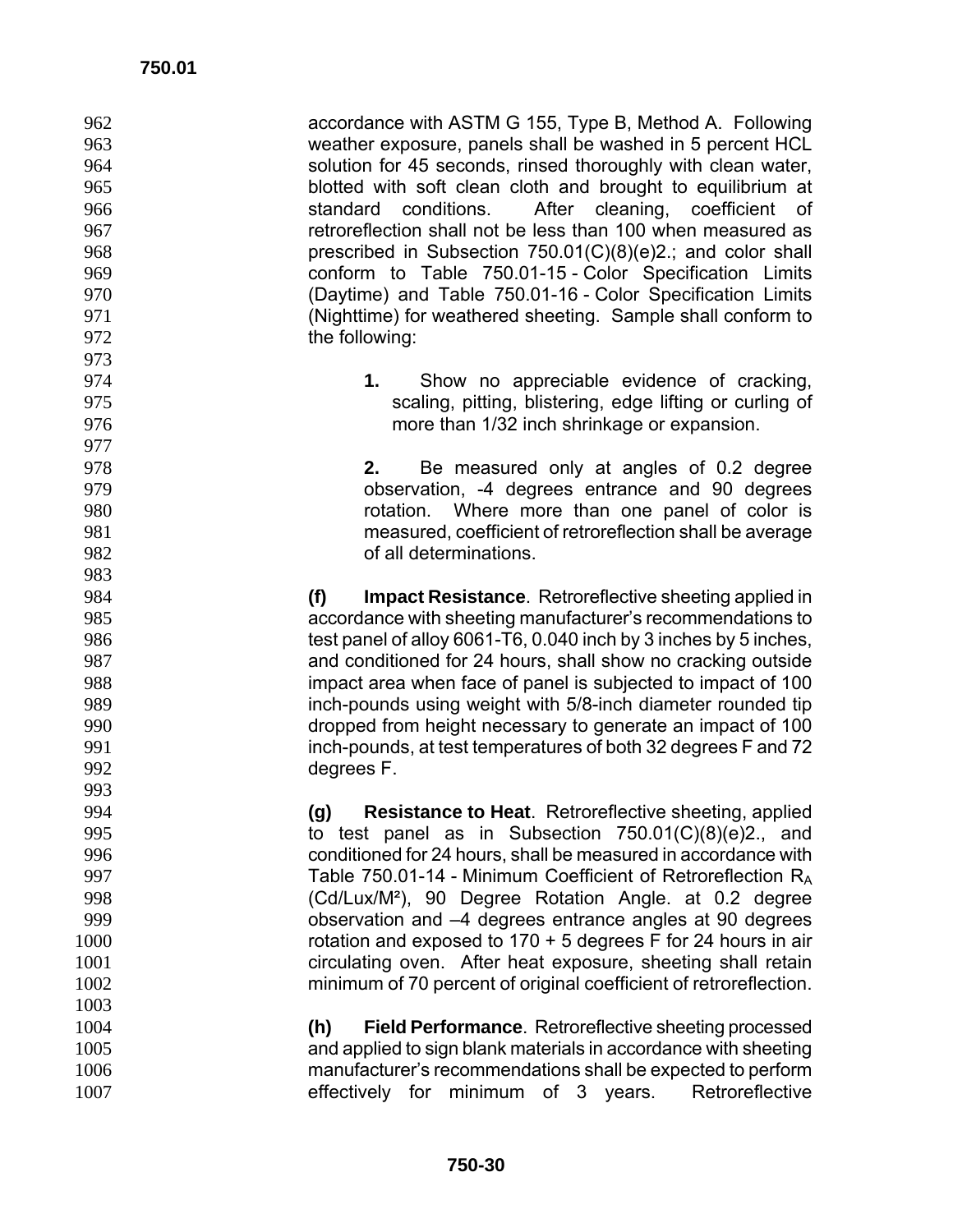sheeting shall be considered unsatisfactory if it has deteriorated due to natural causes such that the following condition is met: coefficient of retroreflection is less than 100 when measured at 0.2-degree observation angle and 1012 -4-degree entrance angle at 90-degree rotation. Measurements shall be made after sign cleaning in accordance with sheeting manufacturer's recommendations. **(D) Sign Message and Accessories.** White letters, numerals, symbols, and borders from retroreflective sheeting shall be used on individual aluminum cut-outs, or individually embossed porcelain enameled aluminum cut-outs containing reflex reflectors, or hardened aluminum-backed 1021 retroreflective sheeting. **(1) Aluminum Cut-Outs With Retroreflective Sheeting.** Size and design of letters, symbols, numerals, and borders shall conform to FHWA's *Standard Alphabets for Highway Signs.* Letters, numerals, and symbols shall be 0.040-inch-thick aluminum sheet of ASTM B 209, 3003-H14 alloy. Borders shall be 0.032-inch-thick aluminum sheet of ASTM B 209, 6061-T6 alloy. Aluminum shall be degreased and etched, or treated with light, tight, amorphous chromate-type coating. Each letter, numeral, symbol, and border shall be supplied with mounting holes and secured to sign surface with aluminum blind rivets. Blind rivets shall be self-plugging type with 1/8-inch minimum diameter shank and 5/16-inch minimum grip range. Letters, numerals, symbols, and borders shall be finished to be clean cut and sharp and shall have plane surfaces. Certificated of compliance shall be submitted in accordance with Subsection 106.07 - Certificate of Compliance for furnished letters, numerals, symbols, and borders Letters, numerals, symbols, and borders shall be packaged to ensure arrival at their destination undamaged and shall be protected from exposure to moisture during shipment and storage. **(2) Porcelain Enameled Aluminum Cut-Outs With Acrylic Plastic Reflectors, Letters, Symbols And Borders.** Size and design of porcelain enameled aluminum cut-outs with acrylic plastic reflectors, letters, symbols, and borders shall conform to FHWA's *Standard Alphabets for Highways Signs*.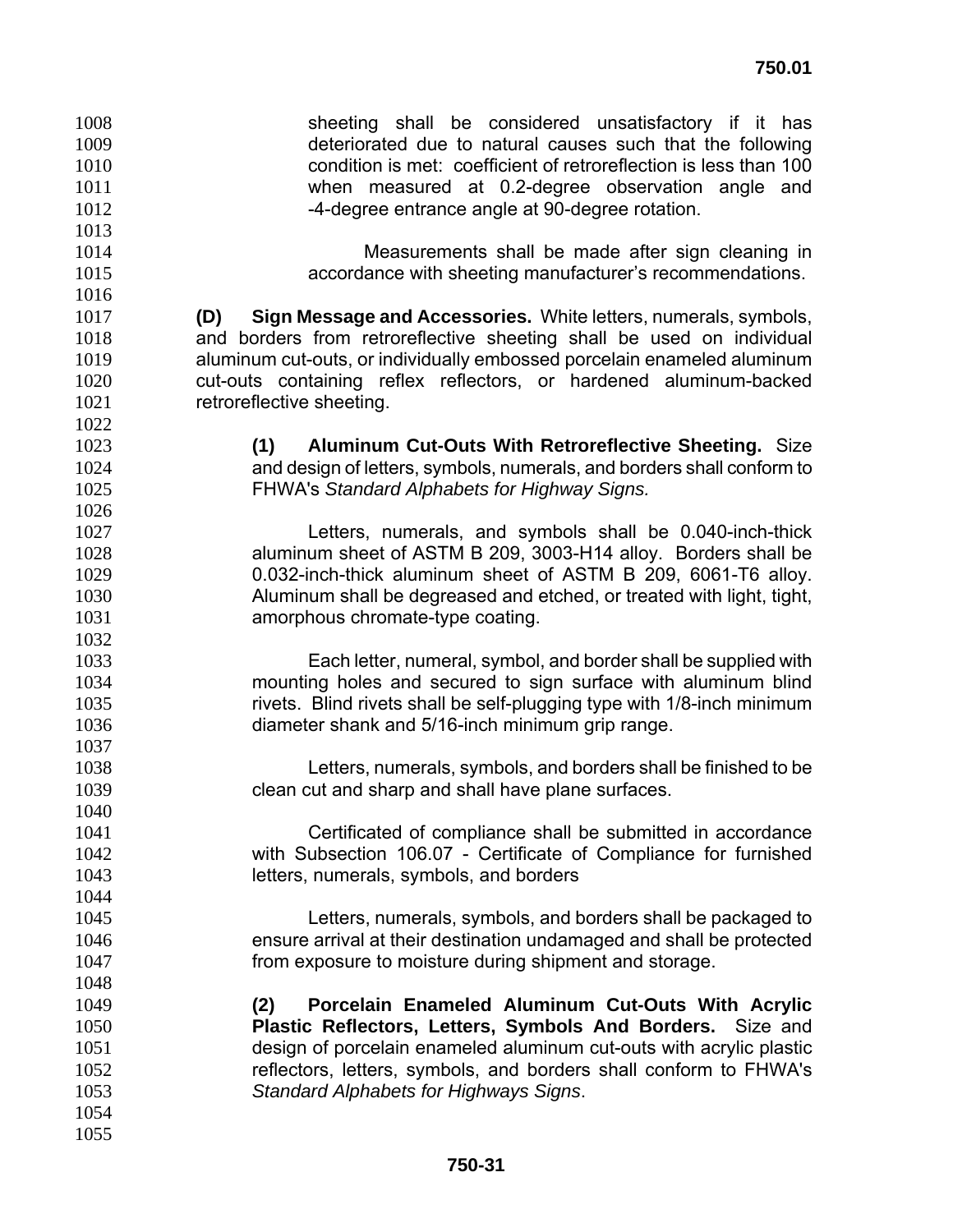1069

1076

1081

1084

Aluminum cut-outs with acrylic plastic reflex reflectors shall include embossed metal frames. Prismatic reflectors may be installed. Tape or adhesive will not be allowed. Metal frames shall be sheet aluminum more than 0.040-inch thick conforming to ASTM B 209, alloy 3003-T6. Sheet shall be cleaned thoroughly after fabrication and treated for corrosion protection. Frames shall be finished neatly and have embossed edges.

Frames shall have white porcelain enamel finish. Metal parts of letters, digits, symbols, and borders shall be capable of withstanding 50 hours of salt spray, with no evidence of pinholing, when tested in accordance with ASTM B 117. Frames shall be fastened to panel background with aluminum, self-plugging blind 1068 rivets.

Round reflectors shall include clear, transparent face (lens) and plastic back of identical material. Plastic back shall be fused to lens, under heat and pressure, around perimeter to form a homogeneous unit. Plastic back shall be sealed permanently against dust, water, or water vapor. Reflector units assembled with gaskets will not be allowed.

Lenses shall include smooth front surface free of projections or indentations, other than those required for identification. Lenses having rear surface bearing configuration shall affect internal reflection of light without aid of plating or separate reflector.

1082 The following values for specific brightness of reflex reflectors 1083 shall be met or exceeded:

**TABLE 750.01-17 - SPECIFIC BRIGHTNESS OF REFLEX** 

| TADLE T30.01" IT " SPECIFIC DRIGHTINESS OF REFLEA<br><b>REFLECTORS</b> |                                         |                                                                        |  |  |  |  |
|------------------------------------------------------------------------|-----------------------------------------|------------------------------------------------------------------------|--|--|--|--|
| <b>Entrance</b><br>Angle<br>(Degrees)                                  | <b>Divergence</b><br>Angle<br>(Degrees) | <b>Specific Brightness</b><br>(Candlepower/Square<br>Inch/Foot-Candle) |  |  |  |  |
| O                                                                      | 1/6                                     | 3.6                                                                    |  |  |  |  |
| 10                                                                     | 1/6                                     | 3.0                                                                    |  |  |  |  |
| 20                                                                     | 1/6                                     | 1.6                                                                    |  |  |  |  |
| ŋ                                                                      | 1/3                                     | 3.0                                                                    |  |  |  |  |
| 10                                                                     | 1/3                                     | 2.3                                                                    |  |  |  |  |
| 20                                                                     | 1/3                                     | 1.0                                                                    |  |  |  |  |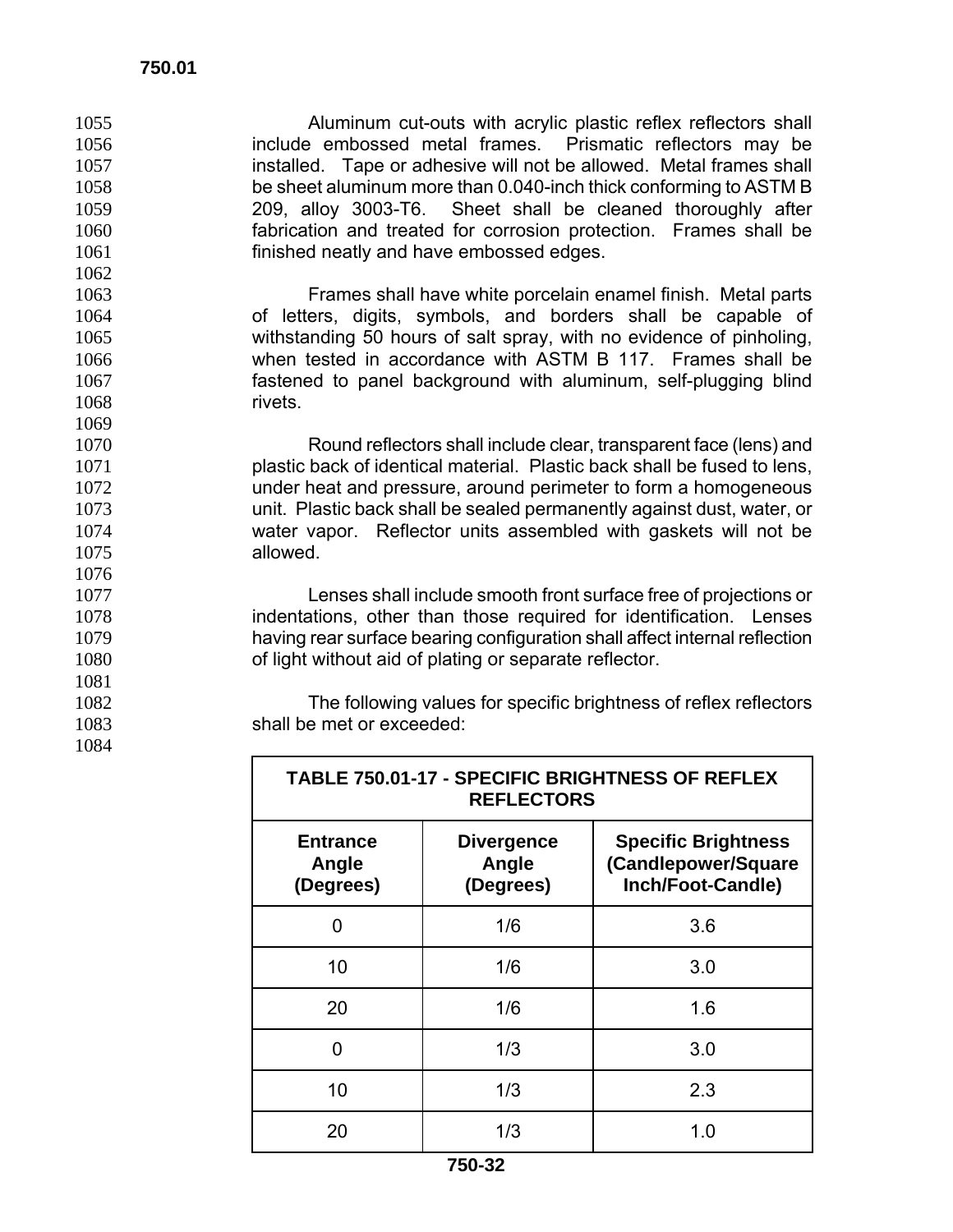| 1085 |                                                                         |
|------|-------------------------------------------------------------------------|
| 1086 | For testing optical performance, the following definitions shall        |
| 1087 | be used:                                                                |
| 1088 |                                                                         |
| 1089 | <b>Entrance Angle.</b> Angle at reflector between direction of<br>(a)   |
| 1090 | light incident on reflector and direction of reflector axis.            |
| 1091 |                                                                         |
| 1092 | Divergence Angle. Angle at reflector between<br>(b)                     |
| 1093 | observer's line of sight and direction of light incident on             |
| 1094 | reflector.                                                              |
| 1095 |                                                                         |
| 1096 | <b>Specific Brightness.</b> Candlepower returned at chosen<br>(c)       |
| 1097 | divergence angle, per square inch of reflecting surface for each        |
| 1098 | foot-candle of illumination at reflector.                               |
| 1099 |                                                                         |
| 1100 | (3)<br>Hardened Aluminum-Backed Retroreflective Sheeting.               |
| 1101 | Size and design of letters, symbols, numerals, and borders shall        |
| 1102 | conform to FHWA's Standard Alphabets for Highway Signs.                 |
| 1103 |                                                                         |
| 1104 | Sheeting finish shall conform to Subsection 750.01(C)(5) -              |
| 1105 | Hardened Aluminum-Backed Retroreflective Sheeting.                      |
| 1106 |                                                                         |
| 1107 | Sheeting shall be fabricated in accordance with manufacturer's          |
| 1108 | instructions.                                                           |
| 1109 |                                                                         |
| 1110 | Letters, numerals, symbols, and borders shall be clean cut and          |
| 1111 | sharp, and shall have plane surfaces.                                   |
| 1112 |                                                                         |
| 1113 | Certificated of compliance shall be submitted in accordance             |
| 1114 | with Subsection 106.07 - Certificate of Compliance for furnished        |
| 1115 | letters, numerals, symbols, and borders.                                |
| 1116 |                                                                         |
| 1117 | Letters, numerals, symbols, and borders shall be delivered              |
| 1118 | undamaged and shall be protected from exposure to moisture, oil, and    |
| 1119 | solvents during storage and shipment.                                   |
| 1120 |                                                                         |
| 1121 | Same material shall be used for background and sign legend.             |
| 1122 | Background shall be made smooth, clean, and dry before application      |
| 1123 | of sign legend. Sign legend shall be installed in accordance with       |
| 1124 | manufacturer's instructions.                                            |
| 1125 |                                                                         |
| 1126 | (E)<br>Retroreflective Sheeting Materials.<br>Retroreflective sheeting  |
| 1127 | includes white or colored sheeting having smooth outer surface.         |
| 1128 |                                                                         |
| 1129 | Retroreflective sheeting shall be classified in accordance with         |
| 1130 | AASHTO M 268, with addition of 1-degree observation angle and 45-degree |
| 1131 | entrance angle.                                                         |
| 1132 |                                                                         |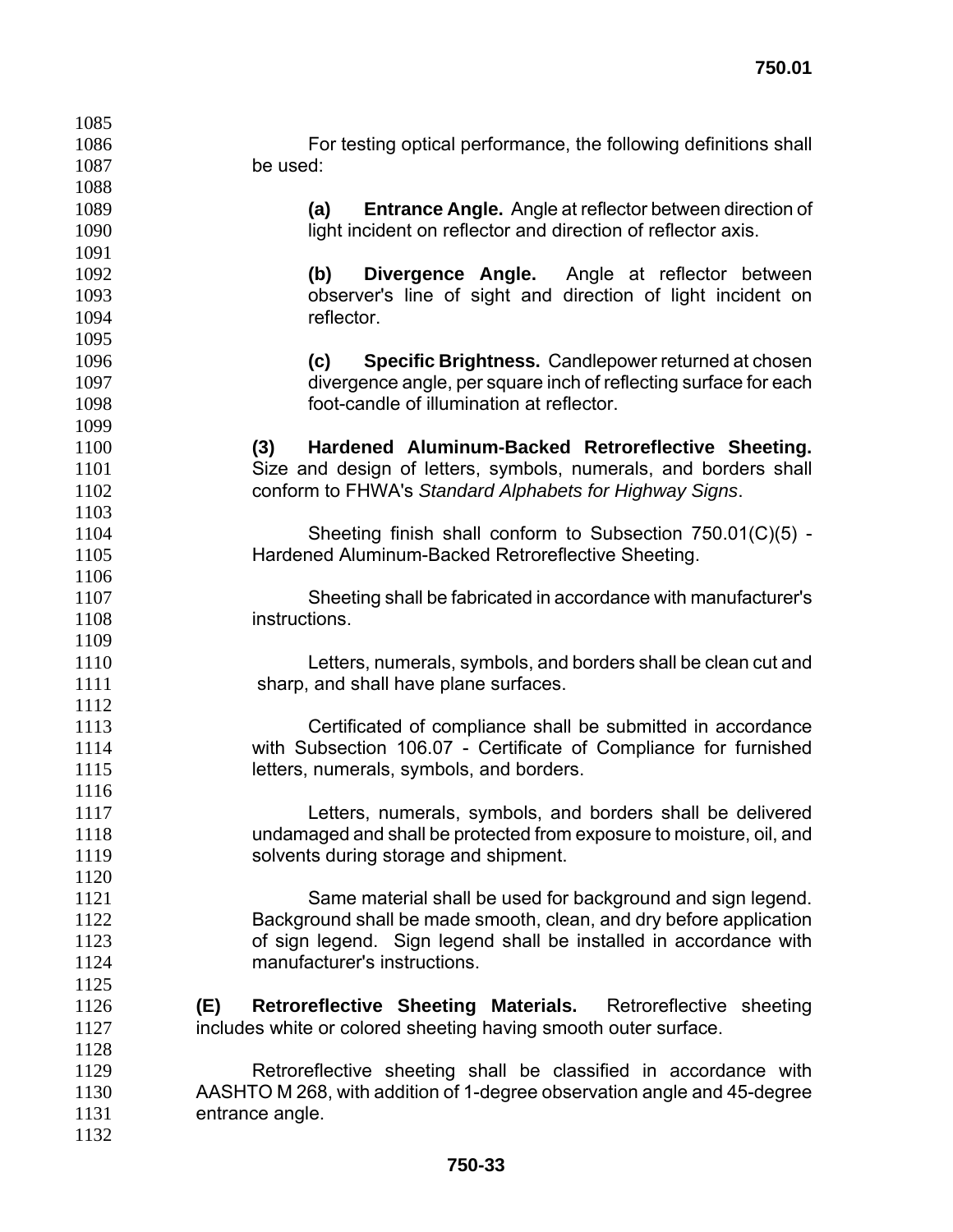**750.01** 

- General and minimum performance requirements for each type of retroreflective sheeting shall conform to AASHTO M 268.
- Test methods and procedures shall be in accordance with AASHTO M 268.
- **750.02 Sign Posts.**
- **(A) Pipe Posts.** Pipe posts of zinc-coated, standard weight, steel pipe shall conform to ASTM A 53. Portion of post that will be embedded below finish grade shall be equipped with device accepted by the Engineer to resist turning of post after installation. Post shall be made of one-piece pipe of required length. Pipe posts with one welded joint may be used if joint is located below finished grade. Pipe post shall have two 3/8-inch-diameter holes, located to match sign holes, or adjustable band brackets accepted by 1148 the Engineer.
- **(B) Channel Posts.** Channel posts of uniform flanged channel section produced from high strength rail steel shall conform to ASTM A 499, grade 60 and shall be zinc coated in accordance with AASHTO M 111.
- Weight of each anchor base post and sign post, before holes are punched, shall be 2-1/2 or 4 pounds per foot as indicated in the contract documents. Weight tolerance shall be + 3-1/2 percent.
- Anchor base post shall be punched with minimum of ten 7/16-inch diameter holes, centered in web. Holes shall be spaced 1 inch on centers, except that first and fifth holes shall be 7/16-inch by 1/2-inch slots. First hole shall be made 1 inch from top. Anchor bases shall have tapered bottoms in accordance with the contract documents.
- Sign post shall be punched with 7/16-inch diameter holes centered in web and spaced 1 inch on centers, full length. First and last holes shall be made 1 inch from the ends.
- **(C) Square Tube Posts.** Square and other tube posts shall conform to ASTM A 653 for cold-rolled, carbon steel sheet, commercial quality; ASTM A 1011 for hot-rolled carbon steel sheet, structural quality; or ASTM A 787 for electric-resistance-welded, metallic-coated carbon steel mechanical tubing. Posts shall be hot-dip, zinc-coated in accordance with ASTM A 653.
- Corner welds shall be made by high frequency, resistance welding, externally scarfed, and zinc-coated after scarfing. Four sides of square tube post shall be made with 7/16-inch diameter holes spaced 1 inch on centers along entire length of post. Permissible tolerances are indicated in Table 750.02-1 - 14-Gage Square Tube Post Tolerance, 750.02-2 - 12-Gage Square Tube Post Tolerance, and 750.02-3 - 10-Gage Square Tube Post Tolerance. Posts shall be acceptable to FHWA and meet crashworthiness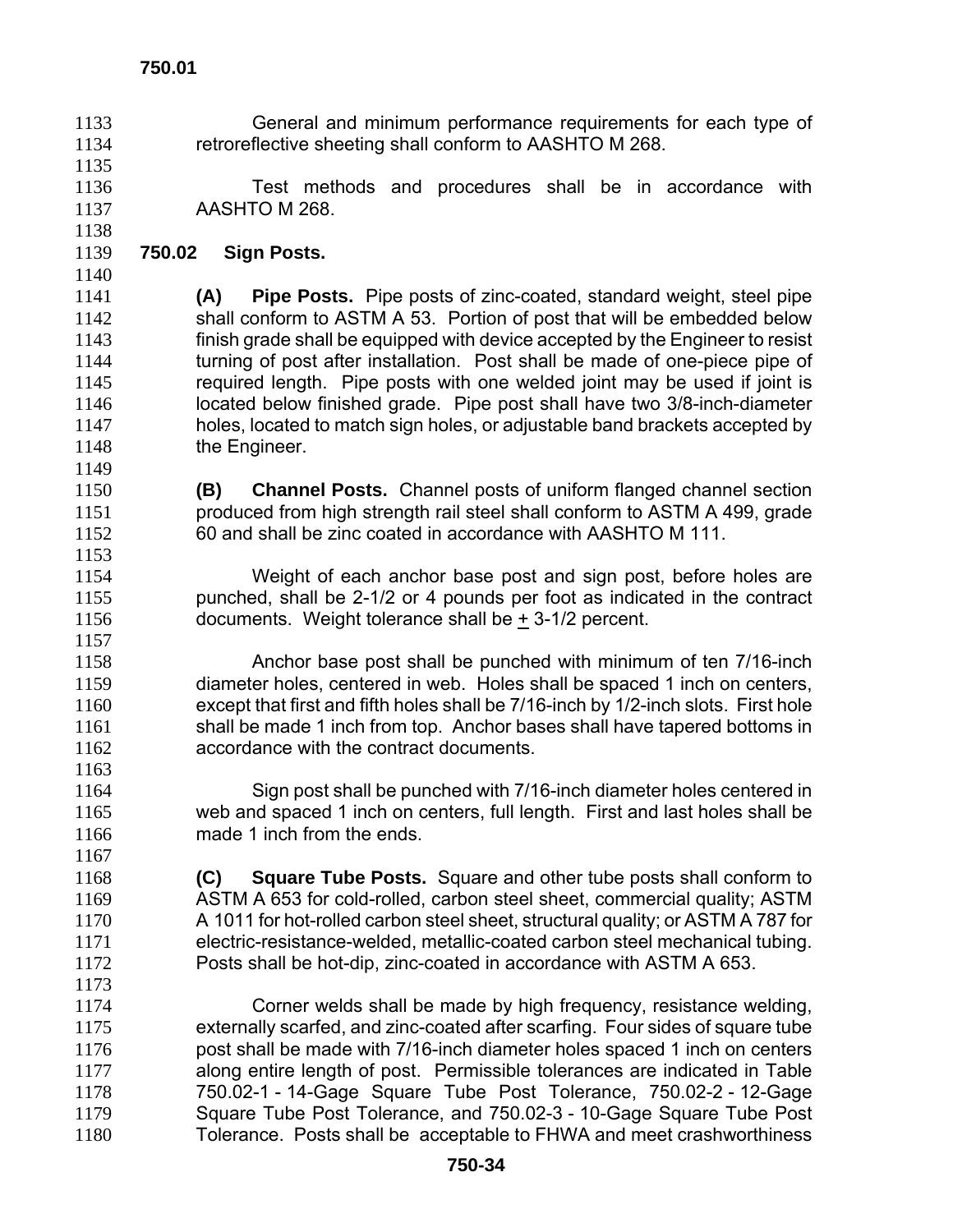1181 requirements for use in both standard soil and weak soil, as defined in 1182 NCHRP Report 350.

- 1183
- 1184 Single square tube post to support signs shall be equipped with device
- 1185 accepted by the Engineer to resist turning after installation.
- 1186

**TABLE 750.02-1 - 14-GAGE SQUARE TUBE POST TOLERANCE Nominal Outside Size (Inch)**  Physical Property 1.75 **Square 2 Square 2.25 Square**  U.S. Standard Gage 14 Wall Thickness (Inch)  $\vert$  0.083, +0.002, -0.008 Minimum Yield Strength (Pounds/Square Inch) 60,000 Minimum Weight (Pounds/Foot) | 1.8 | 2.1 | 2.4 Outside Dimension (Inch) +0.010 +0.010 +0.010 Side Squareness (Inch)  $\vert$  +0.010 +0.012 +0.014 Twist Permitted (Inch/Foot) 0.062/3 0.062/3 0.062/3 Straightness 1/16 Inch in 3 Feet Telescoping **Consecutive Size Tubes Shall** Telescope Freely For 10 Feet Hole Size (Inch)  $+1/64$ Hole Spacing  $\frac{+1}{8}$  and  $\frac{+1}{8}$  in 20 Feet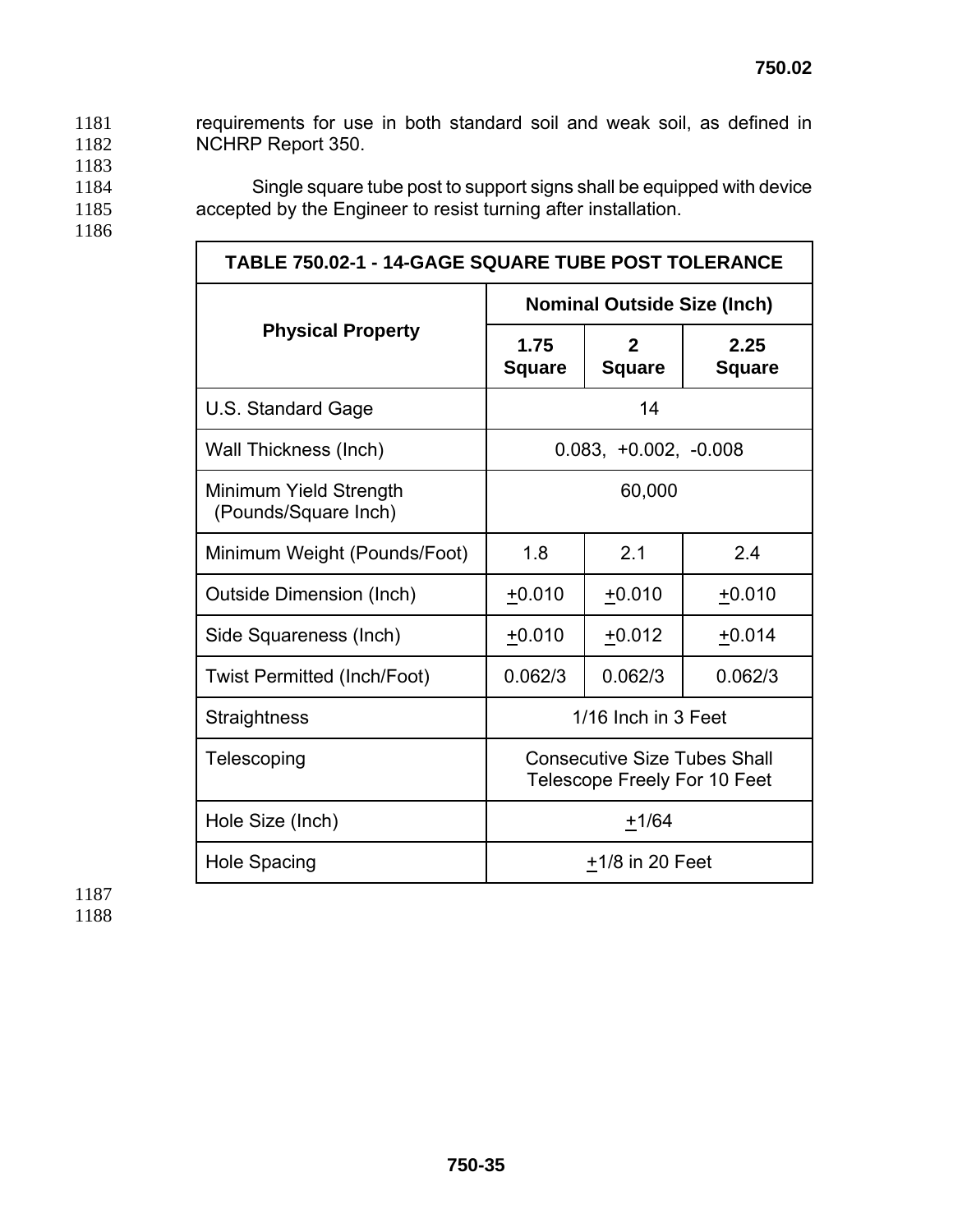| TABLE 750.02-2 - 12-GAGE SQUARE TUBE POST TOLERANCE   |                                                                            |                       |                         |                         |                      |  |
|-------------------------------------------------------|----------------------------------------------------------------------------|-----------------------|-------------------------|-------------------------|----------------------|--|
|                                                       | <b>Nominal Outside Size (Inch)</b>                                         |                       |                         |                         |                      |  |
| <b>Physical Property</b>                              | 1.5<br><b>Square</b>                                                       | 1.25<br><b>Square</b> | $\overline{2}$          | 2.25<br>Square   Square | 2.5<br><b>Square</b> |  |
| U.S. Standard Gage                                    |                                                                            |                       | 12                      |                         |                      |  |
| Wall Thickness (Inch)                                 |                                                                            |                       | $0.105, +0.011, -0.008$ |                         |                      |  |
| Minimum Yield Strength<br>(Pounds Per Square<br>lnch) | 40,000                                                                     |                       |                         |                         |                      |  |
| Minimum Weight<br>(Pounds/Foot)                       | 1.7                                                                        | 2.0                   | 2.4                     | 2.7                     | 3.1                  |  |
| <b>Outside Dimension (Inch)</b>                       | $+0.008$                                                                   | $+0.008$              | $+0.008$                | $+0.010$                | $+0.010$             |  |
| Side Squareness (Inch)                                | $+0.008$                                                                   | $+0.010$              | $+0.012$                | $+0.014$                | $+0.016$             |  |
| <b>Twist Permitted</b><br>(Inch/Foot)                 | 0.062/3                                                                    | 0.062/3               | 0.062/3                 | 0.062/3                 | 0.062/3              |  |
| Straightness                                          |                                                                            |                       | 1/16 Inch in 3 Feet     |                         |                      |  |
| Telescoping                                           | <b>Consecutive Size Tubes Shall</b><br><b>Telescope Freely For 10 Feet</b> |                       |                         |                         |                      |  |
| Hole Size (Inch)                                      | $+1/64$                                                                    |                       |                         |                         |                      |  |
| Hole Spacing (Inch)                                   | $+1/8$ in 20 Feet                                                          |                       |                         |                         |                      |  |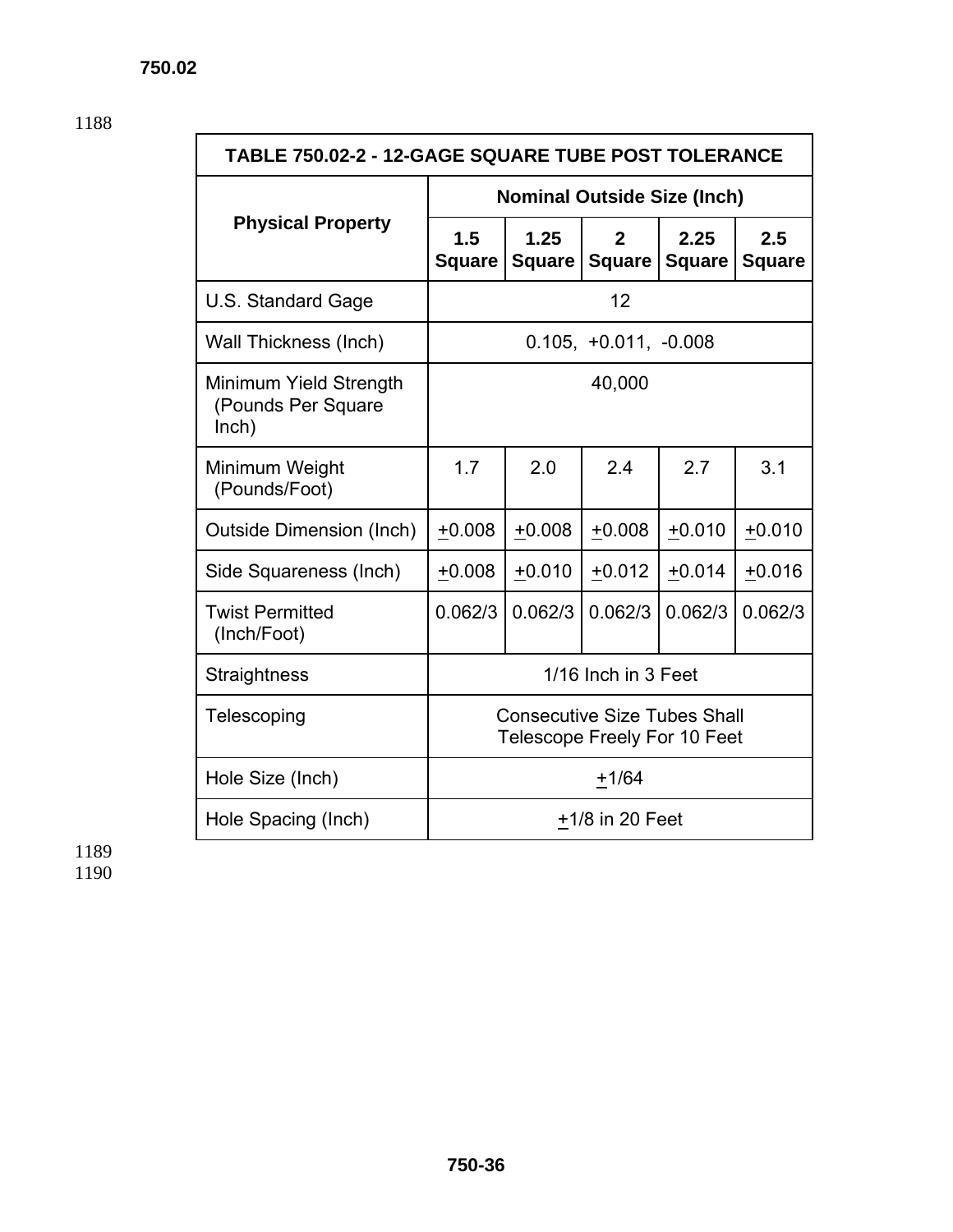| <b>TABLE 750.02-3 - 10 GAGE SQUARE TUBE POST TOLERANCE</b>                         |                                    |                         |  |  |  |  |
|------------------------------------------------------------------------------------|------------------------------------|-------------------------|--|--|--|--|
| <b>Physical Property</b>                                                           | <b>Nominal Outside Size (Inch)</b> |                         |  |  |  |  |
|                                                                                    | 2.187 Square                       | 2.5 Square              |  |  |  |  |
| U.S. Standard Gage                                                                 |                                    | 10                      |  |  |  |  |
| Wall Thickness (Inch)                                                              |                                    | $0.135, +0.011, -0.008$ |  |  |  |  |
| Minimum Yield Strength,<br>(Pounds Per Square Inch)                                | 40,000                             |                         |  |  |  |  |
| Minimum Weight (Pounds/Foot)                                                       | 3.4                                | 4.0                     |  |  |  |  |
| <b>Outside Dimension (Inch)</b>                                                    | $+0.010$                           | $+0.010$                |  |  |  |  |
| Side Squareness (Inch)                                                             | $+0.014$                           | $+0.015$                |  |  |  |  |
| <b>Twist Permitted (Inch/Foot)</b>                                                 | 0.062/3                            | 0.075/3                 |  |  |  |  |
| <b>Straightness</b>                                                                | 1/16 Inch in 3 Feet                |                         |  |  |  |  |
| <b>Consecutive Size Tubes Shall</b><br>Telescoping<br>Telescope Freely For 10 Feet |                                    |                         |  |  |  |  |
| Hole size (Inch)                                                                   | $+1/64$                            |                         |  |  |  |  |
| Hole Spacing (Inch)                                                                | +1/8 In 20 Feet                    |                         |  |  |  |  |

## 1192 **750.03 Fasteners for Signs and Route Markers.**

1193

**(A)** Regulatory signs, warning signs, and route marker assemblies, mounted on pipe posts, shall be secured in position by using stainless steel washers with neoprene gasket or nylon washers installed between post and sign and under bolt head on sign surface. Bolts and metal washers shall be zinc-coated by hot-dip process in accordance with AASHTO M 232. 1199

- 1200 **(B)** Post clips for extruded aluminum sign panels shall be of aluminum 1201 conforming to ASTM B 108, alloy 356-T6. Post clip bolt assemblies shall 1202 include the following:
- 1203 1204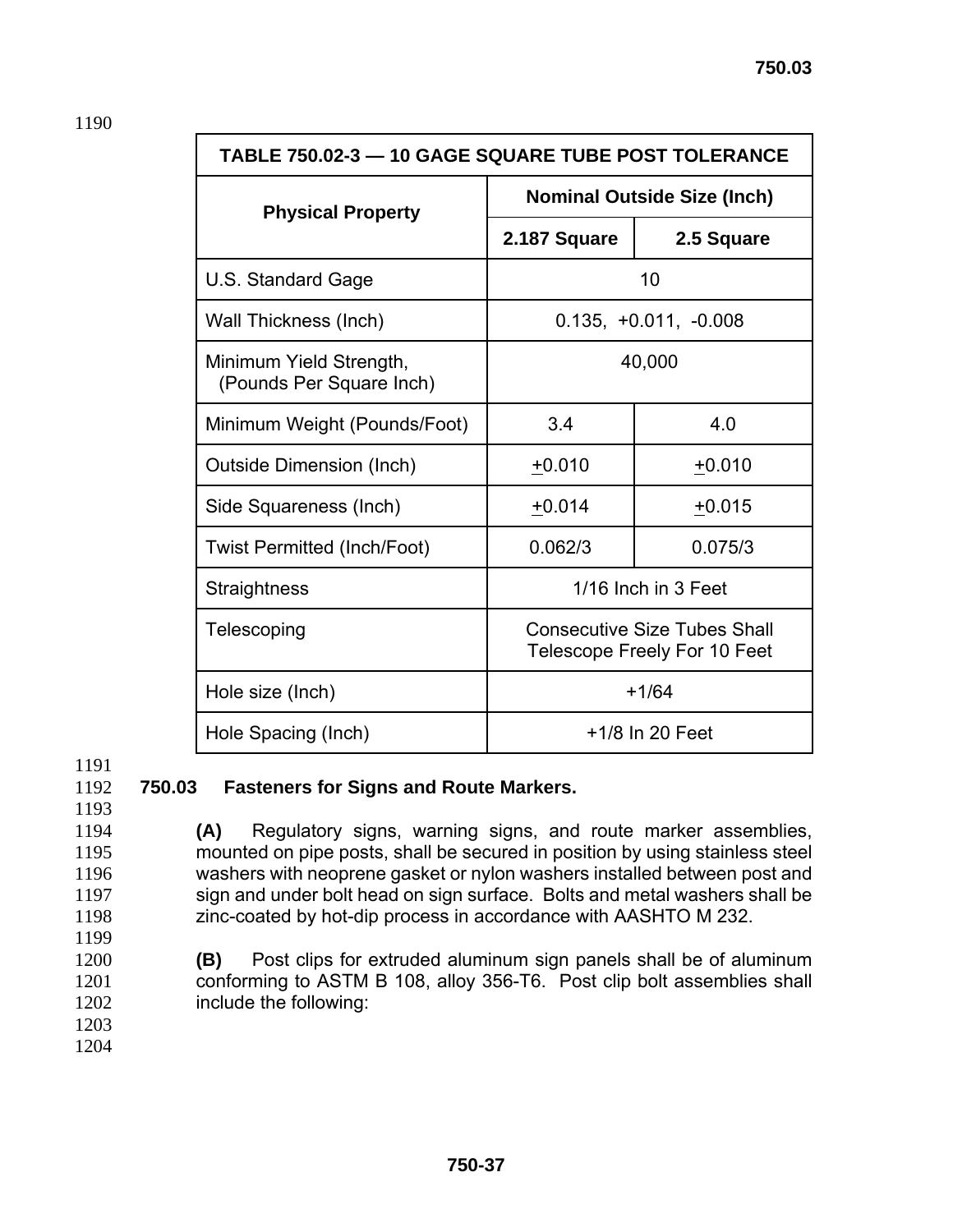| 1204<br>1205 |        | (1)                    | Aluminum bolts conforming to ASTM B 211, alloy 2024-T4                        |
|--------------|--------|------------------------|-------------------------------------------------------------------------------|
| 1206         |        | (2)                    | Aluminum lock nuts conforming to ASTM B 211, alloy 2017-T4,                   |
| 1207         |        |                        | (0.0002-inch minimum anodic coating thickness with dichromate or              |
| 1208         |        | boiling water seal).   |                                                                               |
| 1209         |        |                        |                                                                               |
| 1210         |        | (3)                    | Aluminum-alloy Alclad 2024-T4 flat washers conforming to                      |
| 1211         |        | <b>ASTM B 209.</b>     |                                                                               |
| 1212         |        |                        |                                                                               |
| 1213         | 750.04 |                        | Ground Mounted Destination and Expressway Sign Supports.                      |
| 1214         |        |                        | Structural steel members and anchor bolts shall conform to ASTM A 283, AASHTO |
| 1215         |        |                        | M 227, or AASHTO M 255. Structural steel members and upper 10 inches of       |
| 1216         |        |                        | anchor bolts shall be hot-dip zinc-coated in accordance with AASHTO M 111.    |
| 1217<br>1218 | 750.05 |                        |                                                                               |
| 1219         |        |                        | <b>Overhead Expressway Sign Supports.</b>                                     |
| 1220         | (A)    | <b>Steel Supports.</b> |                                                                               |
| 1221         |        |                        |                                                                               |
| 1222         |        | (1)                    | <b>Tapered Posts And Cross Arms.</b> Sheet steel shall conform                |
| 1223         |        |                        | to ASTM A 1011, Grade 40 or ASTM A 1008, Grade D. Sheet steel                 |
| 1224         |        |                        | may be of weldable grade with minimum yield point of 40,000 pounds            |
| 1225         |        | per square inch.       |                                                                               |
| 1226         |        |                        |                                                                               |
| 1227         |        |                        | Posts and arms shall be tubular with constant taper, unless                   |
| 1228         |        |                        | otherwise indicated in the contract documents.                                |
| 1229         |        |                        |                                                                               |
| 1230         |        |                        | Tubular section shall be fabricated with only one continuous                  |
| 1231         |        |                        | longitudinal weld to each section. Tubular section shall be welded by         |
| 1232         |        |                        | submerged arc welding process accepted by the Engineer. Tubular               |
| 1233         |        |                        | sections shall be fabricated from full-length sheets or from sheets at        |
| 1234         |        |                        | least 10 feet in length. Only one transverse joint per post and per arm       |
| 1235         |        |                        | will be allowed. Butt-welded transverse joints shall be reinforced by         |
| 1236         |        |                        | inserting metal sleeve at each joint. Sleeves shall be of No. 10 U.S.         |
| 1237         |        |                        | gage or thicker steel and of same chemical composition as metal               |
| 1238         |        |                        | joined. Metal sleeves shall conform to the following:                         |
| 1239         |        |                        |                                                                               |
| 1240         |        | (a)                    | Be at least 1 inch long.                                                      |
| 1241         |        |                        |                                                                               |
| 1242         |        | (b)                    | Be centered at joint.                                                         |
| 1243         |        |                        |                                                                               |
| 1244         |        | (c)                    | Have same taper as section joined.                                            |
| 1245<br>1246 |        |                        |                                                                               |
| 1247         |        | (d)                    | Be in full contact throughout length and circumference.                       |
| 1248         |        |                        | Variation of centerline of post or arm shall not exceed 3/4 inch,             |
| 1249         |        |                        | measured at mid-length, from straight line drawn from centers of ends         |
|              |        |                        |                                                                               |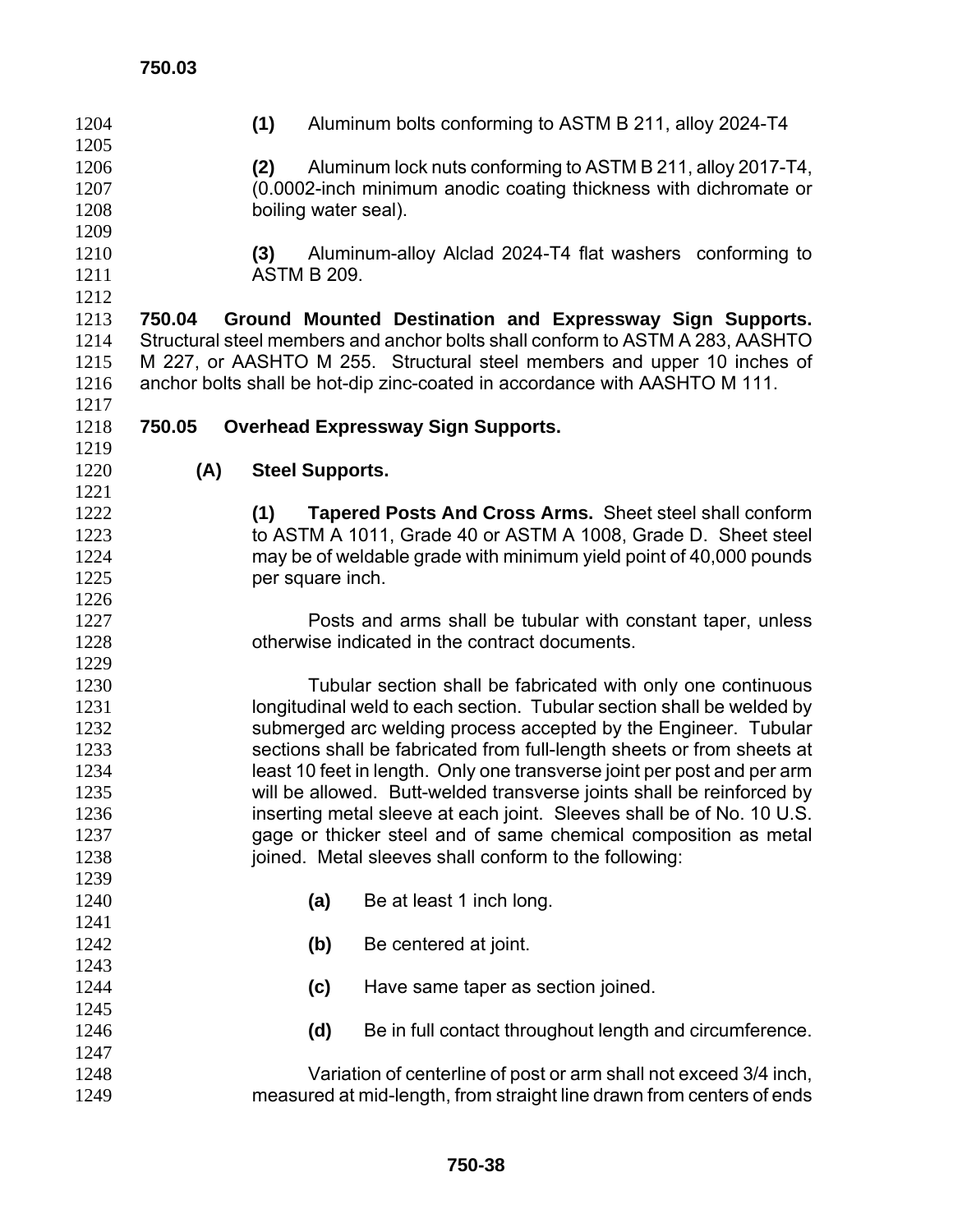of theoretically straight post of similar length. Diameter of tubular 1251 section shall not vary more than + 1 percent from theoretical diameter at cross sections of cross arm and post. 

Two-ply post tubes shall be constructed separately, as prescribed herein, except transverse joints will not be allowed. Tubes shall then be telescoped together and rerolled as a unit on a hardened 1257 steel mandrel.

Gage thickness shall be as specified in Table 750.05-1 - Gage Thickness.

| TABLE 750.05-1 - GAGE THICKNESS |             |  |  |  |  |  |
|---------------------------------|-------------|--|--|--|--|--|
| No. 7 gage                      | 0.1793 inch |  |  |  |  |  |
| No. 3 gage                      | 0.2500 inch |  |  |  |  |  |
| No. 0 gage                      | 0.3125 inch |  |  |  |  |  |

**(2) Uniform Tubes, Posts, and Cross Arms.** Poles shall be seamless welded black and hot-dipped zinc-coated steel, conforming to ASTM A 53 Grade B, Type S (Seamless) or Type E (Electrical-resistance Weld).

Structural shapes shall conform to ASTM A 36. Hot-dipped zinc-coated components shall conform to AASHTO M 111.

1271 High-strength bolts, nuts, and washers shall conform to AASHTO M 164 and shall be zinc-coated in accordance with AASHTO M 232.

Design shall conform to AASHTO *Standard Specifications for Structural Supports for Highway Signs, Luminaires and Traffic Signs*.

**(3) Base Plate.** Steel for base plates shall conform to ASTM A 36. Exposed edges shall be finished smooth, and exposed corners rounded, unless otherwise indicated by the contract documents.

**(4) Structural Steel and Anchor Bolts.** Structural steel and anchor bolts shall conform to ASTM A 36 and ASTM A 193. Anchor bolts shall be furnished with two nuts, one lock washer, and one plain washer. Nuts shall conform to ASTM A 194.

**(5) Fastenings.** Fastenings used at locations other than in sign panels shall be zinc-coated wrought iron.

 **750-39**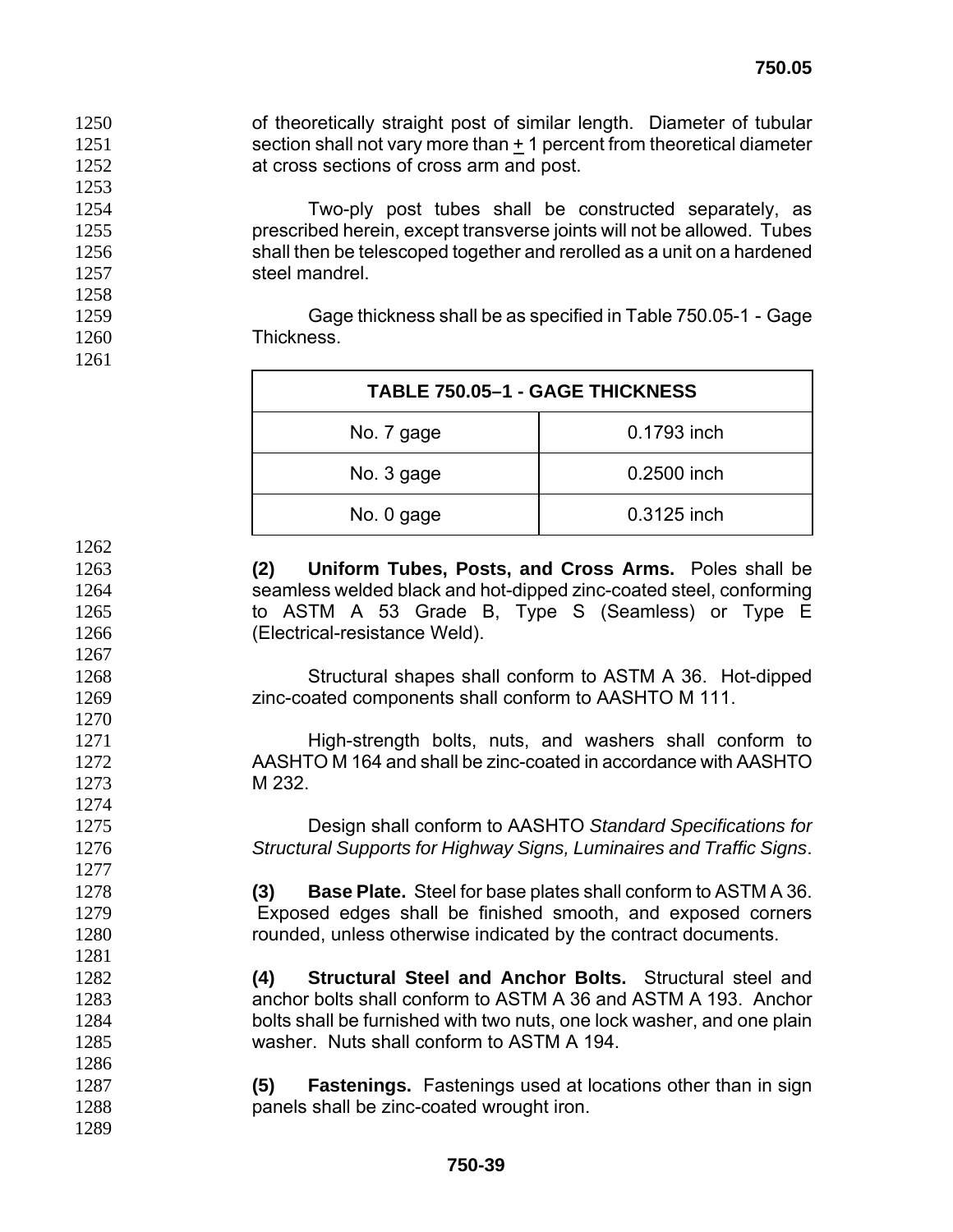| 1290         |     | High-strength bolts and nuts shall conform to AASHTO M 164,               |
|--------------|-----|---------------------------------------------------------------------------|
| 1291<br>1292 |     | except that Rockwell C hardness of bolts shall not exceed 32 after        |
| 1293         |     | heat treating and prior to zinc coating. Bolts shall be certified with    |
| 1294         |     | inspection test report in accordance with AASHTO M 164.                   |
|              |     |                                                                           |
| 1295<br>1296 | (B) | <b>Aluminum Supports.</b>                                                 |
|              |     |                                                                           |
| 1297         |     | (1)<br><b>General.</b> Every span assembly shall be checked for alignment |
| 1298         |     | and sound welds. Every span at factory shall be drop-load tested          |
| 1299         |     | before delivery.                                                          |
| 1300         |     |                                                                           |
| 1301         |     | Welding shall conform to Section 7.14.4.5 of AASHTO LRFD                  |
| 1302         |     | <b>Bridge Design Specifications.</b>                                      |
| 1303         |     |                                                                           |
| 1304         |     | Certified proof of qualifications for welders shall be submitted at       |
| 1305         |     | time of submission of shop drawings. Certification shall be furnished     |
| 1306         |     | from commercial or public testing laboratory.                             |
| 1307         |     |                                                                           |
| 1308         |     | Field erection connections shall be made in a manner that                 |
| 1309         |     | ensures integrity of truss and span design. If field welding is required  |
| 1310         |     | to complete erection, same controls on field welding will be imposed      |
| 1311         |     | as are imposed on shop fabrication.                                       |
| 1312         |     |                                                                           |
| 1313         |     | Welding shall be performed with consumable electrodes using               |
| 1314         |     | Aluminum Alloy 4043 as filler.                                            |
| 1315         |     |                                                                           |
| 1316         |     | Basic components required in sign fabrication and erection                |
| 1317         |     | shall conform to requirements indicated in Table 750.05-2 - Sign          |
| 1318         |     | <b>Structural Components.</b>                                             |
| 1319         |     |                                                                           |

| <b>TABLE 750.05-2 - SIGN STRUCTURAL COMPONENTS</b>                                                                                |                    |                     |  |  |  |  |
|-----------------------------------------------------------------------------------------------------------------------------------|--------------------|---------------------|--|--|--|--|
| <b>Item</b>                                                                                                                       | Alloy <sup>1</sup> | Temper <sup>1</sup> |  |  |  |  |
| Structural shapes, including 1 beam post                                                                                          | 6061               | T-6                 |  |  |  |  |
| Tubular members including tubular posts                                                                                           | 6061               | T-6                 |  |  |  |  |
| 356<br>T-6<br>Castings                                                                                                            |                    |                     |  |  |  |  |
| <sup>1</sup> If the Contractor elects to substitute alloy or temper, request<br>shall be included with submittal of shop drawing. |                    |                     |  |  |  |  |

**(2) Truss Section.** Truss sections shall be fabricated as **all-welded, one-piece units with braces welded to main chords.** Braces shall be cut and trimmed for proper fit. Welders shall be certified. Sections shall be joined by cast aluminum flanges, welded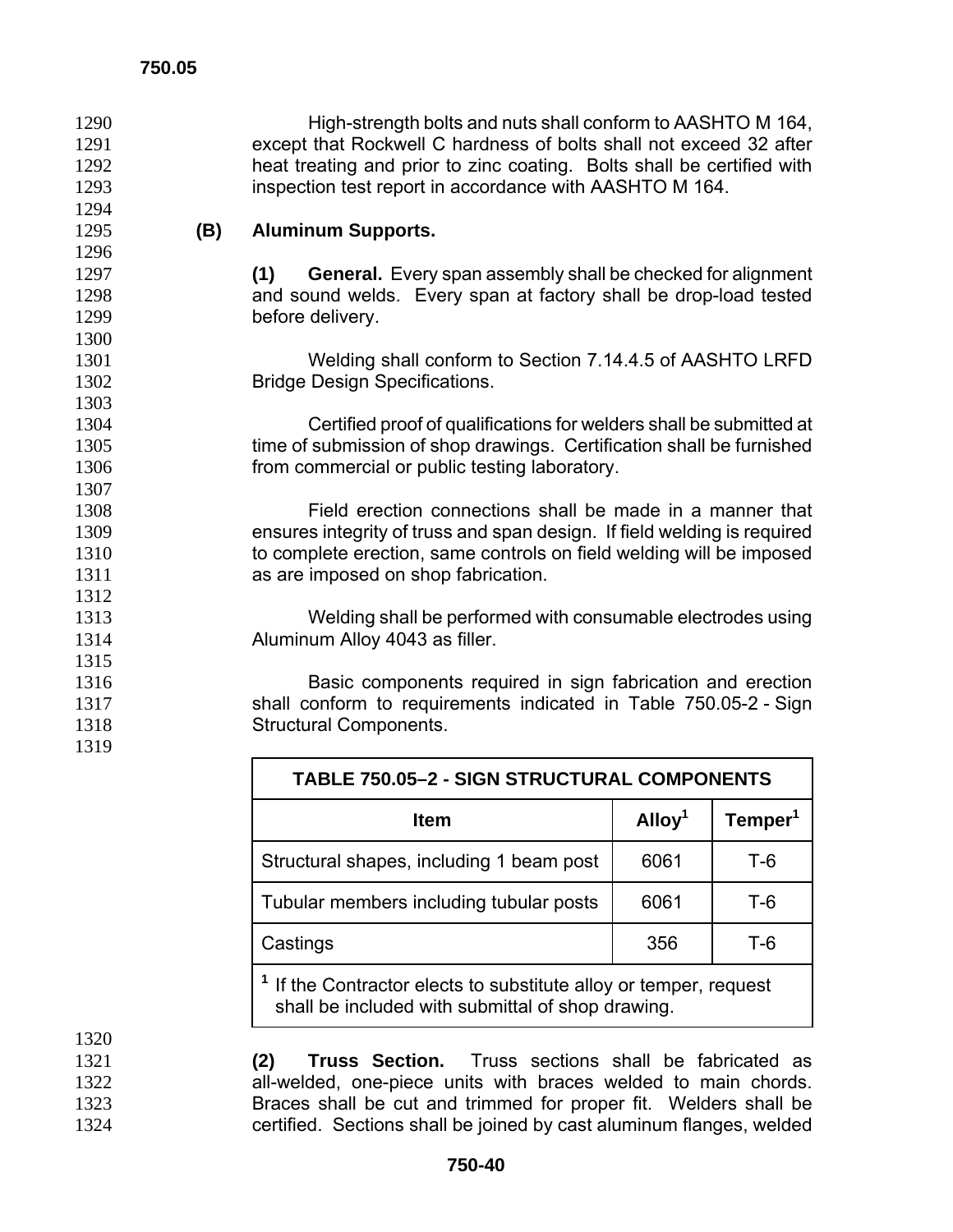1325 to chords with double weld, and bolted together. Two or more span sections bolted together and suitably fastened to supporting frames shall comprise complete structure. Chords of end sections shall be capped. Span shall have sufficient camber to overcome dead-load deflection and illusion of sag.

**(3) Frame.** Rectangular frame supporting span structure shall consist of two tapered shafts joined by braces welded between shafts. Frame shall be constructed such that lower chords of span ends shall be supported by frame platforms and fastened to platforms by stainless steel U-bolts. Upper chords of span shall be fastened directly to frame shafts by stainless steel U-bolts. Sizes of structural members shall be as indicated by the contract documents.

Shafts shall be seamless, tapered tubes of sufficient diameters and wall thicknesses to withstand full design loads. Bottom end of **Shaft shall be double-welded to shoe base.** Top of shaft shall be provided with pole cap. Frames shall be mounted on footings by fastening shoe bases on embedded anchor bolts. Base shall have not less than four holes (90 degrees apart) on bolt circle to accept anchor bolts, with proper clearance. Under side of base shall be coated with bituminous paint.

**(4) Fastenings.** Fastenings required for fabrication and erection of sign posts, frames, spans, signs, and items shall conform to the following requirements:

**(a)** Stainless steel bolts shall be of size, alloy, and temper to provide structural strength required in completed connection. Stainless steel bolts shall be furnished with stainless steel flat washers, stainless steel lock washers, where required, and hex head, elastic stop stainless steel nuts.

**(b)** Aluminum bolts, including J-bolts, shall be of Alloy 2024-T4, 5/16 inch in diameter and 8 inches in length. Aluminum bolts shall be furnished with aluminum flat washers, **aluminum lock washers, where required, and hex head nuts.** Bolts, washers, and nuts shall be finished with alumilite finish 204.

**(c)** Anchor bolts shall be of size that meets structural strength required in completed connection. Anchor bolts shall have proper right angle hook to develop structurally sound bond when transferring loads to concrete foundation. Anchor rod material shall have minimum tensile yield strength of 50,000 pounds per square inch. Threaded ends, hex head **leveling nut, hex head securing nut, flat washer, and lock** washer shall be hot-dipped and zinc-coated.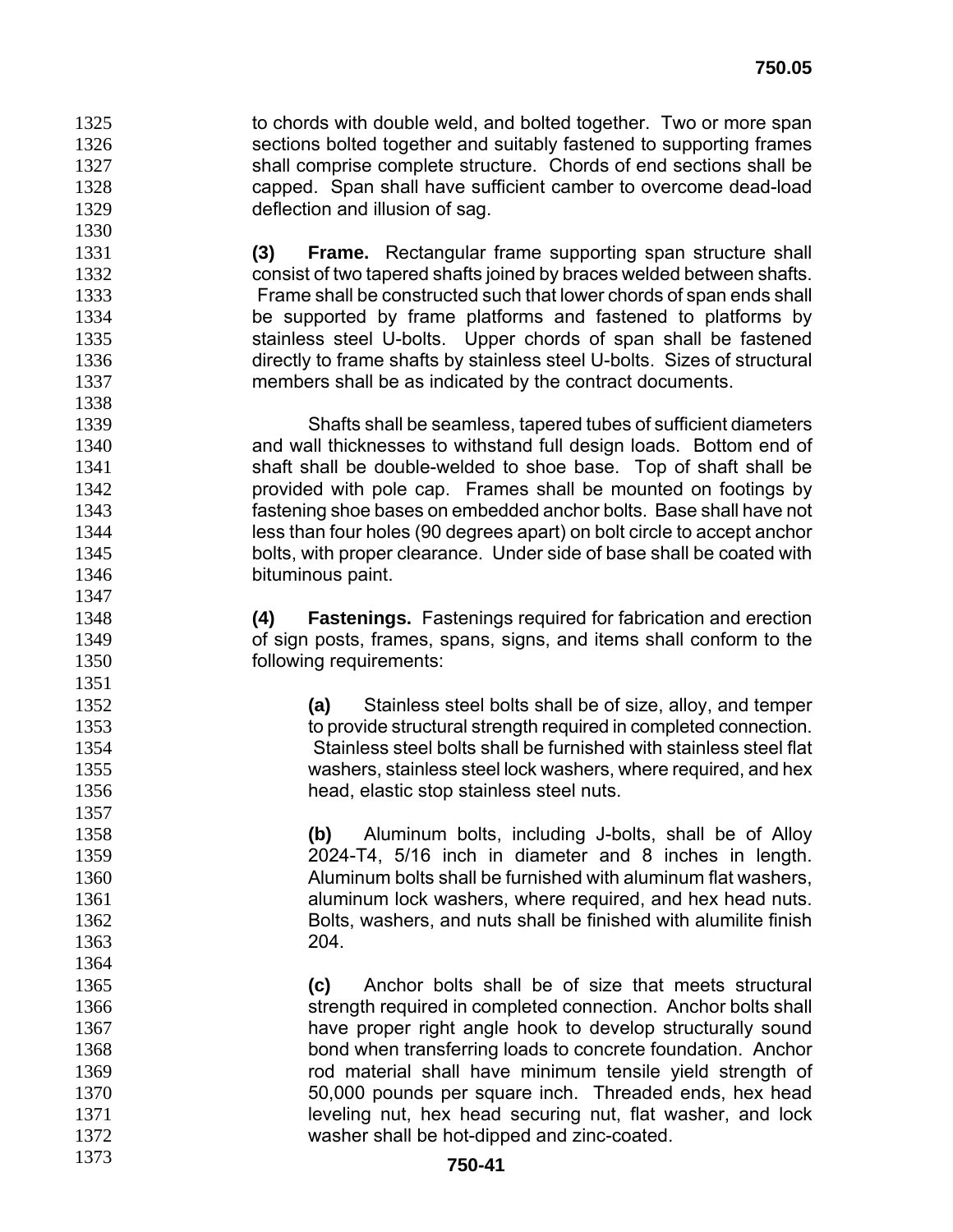**750.06 Expressway Sign Luminaire Brackets.** Expressway sign luminaire brackets shall be fabricated from structural steel or aluminum beams of sizes and types indicated in the contract documents. After fabrication, steel brackets shall be hot-dip zinc-coated in accordance with AASHTO M 111. On work site, steel or aluminum brackets shall be painted with one coat of zinc-coated metal primer accepted by the Engineer and three coats of weatherproof dark green enamel conforming to Subsection 708.03 - Dark Green Enamel Paint.

## **750.07 Reflector Marker.**

**(A) Glass Sphere Reflector Marker.** Glass sphere reflector marker shall include amber, red, or clear retroreflective sheeting. Glass sphere reflector marker shall have glass spheres embedded in weatherproof, synthetic sheet resin. Retroreflective face shall be a plastic, sealed optical system. Complete housing shall be made of anodized aluminum alloy 5052-H34, 0.060 inch thick, conforming to ASTM 209. Plastic face units shall be removable only by removal of one housing and cap. End caps shall not be removed without proper tools. End caps shall be interchangeable between housing sizes. Mounting holes shall fit 1/4-inch carriage bolts and shall fit posts having holes 1 inch on centers.

- **(B) Plastic Prismatic Reflector Marker.** Plastic prismatic reflector marker shall include amber, red, or clear transparent acrylic plastic face (lens). Opaque back shall be fused to lens, under heat and pressure, around 1397 the perimeter, forming a unit permanently sealed against dust, water, and water vapor. Lens shall have smooth front surface, free from projections or indentations other than those required for identification. Markers shall have rear surface lens of prismatic configuration capable of reflecting light. Methyl methacrylate shall conform to Federal Specifications L-P-380C, Type I, Class 3. Prismatic reflector marker shall be 3 inches in diameter.
- Reflector shall be housed in anodized aluminum alloy 5052-H34, 0.060 inch thick, conforming to ASTM B 209, with separate back plate attached with four vandal resistant nuts. Mounting holes shall fit 1/4-inch carriage bolts and shall fit posts having holes 1 inch on centers.
- 

**(C) Sheet Reflecting Material Marker**. Sheet reflecting material marker shall include sheet reflecting material on 0.063-inch sheet aluminum backing. Sheet reflecting material shall conform to Subsection 750.01(C)(4) - Type III or IV Retroreflective Sheeting (High Intensity). Backing shall conform to Subsection 750.01(B)(1) - Sheet Aluminum. Mounting holes shall fit 1/4-inch carriage bolts and shall fit posts having holes 1 inch on centers. 

**(D) Acrylic Resin Reflector Marker.** Acrylic resin reflector marker shall include microprism sheeting made of clear or transparent colored (amber or red) ultraviolet stabilized acrylic resin. Reflector thickness shall be minimum 0.005 inch and maximum 0.025 inch. Reflectors shall have smooth outer surface and specular gloss of 175 minimum, as specified in ASTM D 523.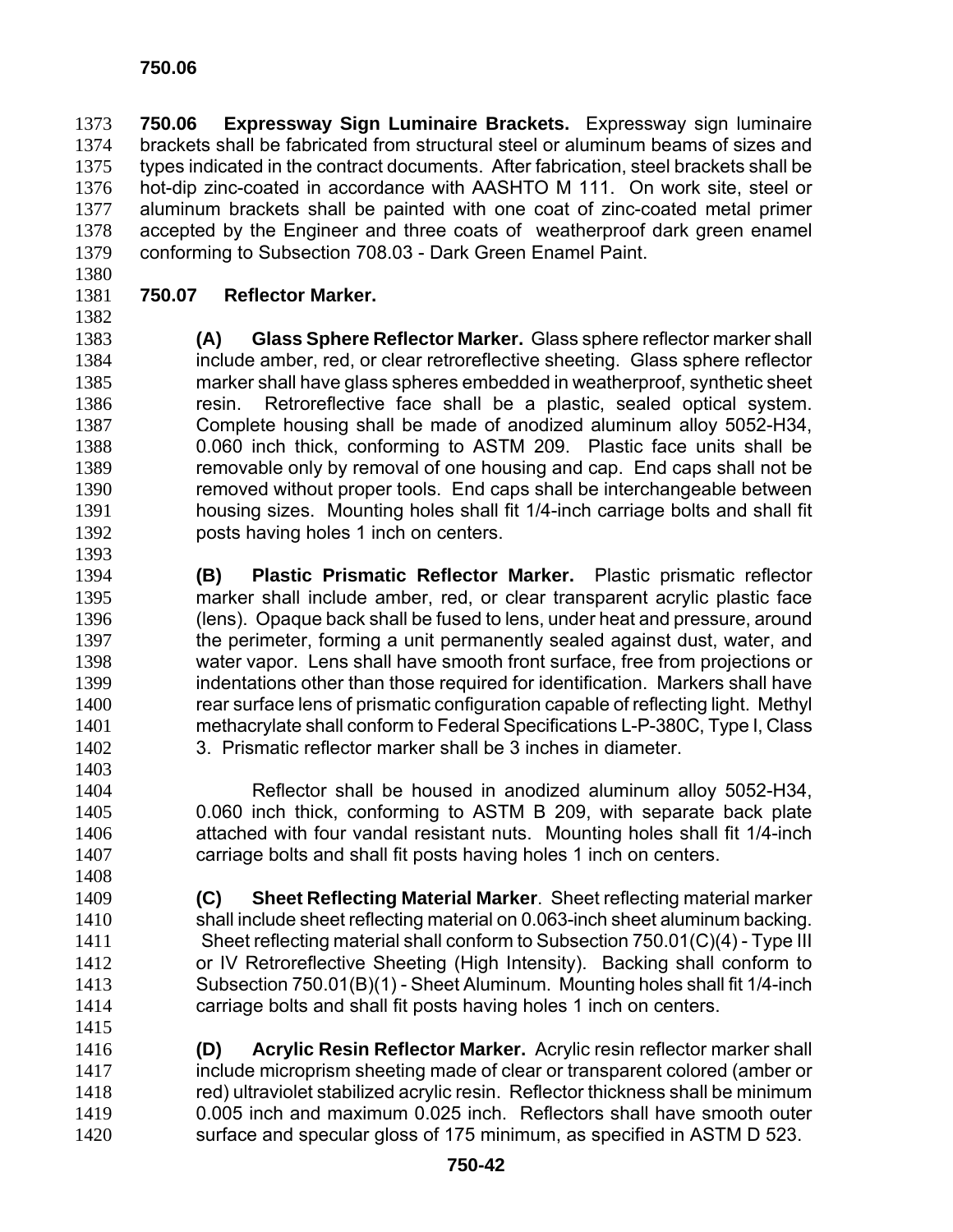- Sheeting shall contain minimum of 40,000 retroreflective elements per square inch. Retroreflective elements shall have cube corner prisms made of acrylic resin. Prism surface shall be coated with deposition of aluminum to protect against loss of reflectivity due to dust, water, water vapor, or penetration of front surface of reflector.
- Back surface of reflector shall include pressure sensitive adhesive coating protected by removable release paper. Minimum application pressure shall be 25 pounds per square inch. Minimum shear stress of 10 pounds per square inch at 70 degrees F after 24 hours of curing time shall be exceeded. Shelf life of one year shall be exceeded.
- Reflector shall have 50 percent retention of minimum intensity values indicated in Table 750.07-1 - Minimum Specific Intensity of Acrylic Resin Reflector Marker, after 10 years of continuous outdoor exposure.
- Values of specific intensity of each reflector, when tested at 0.1 degree-angle of divergence, shall meet or exceed values indicated in Table 750.07-1 - Minimum Specific Intensity of Acrylic Resin Reflector Marker.
- 

| TABLE 750.07-1 - MINIMUM SPECIFIC INTENSITY OF ACRYLIC<br><b>RESIN REFLECTOR MARKER</b>                                 |                    |     |  |  |  |  |  |
|-------------------------------------------------------------------------------------------------------------------------|--------------------|-----|--|--|--|--|--|
| <b>Specific Intensity per Unit Area Candles per Foot-</b><br><b>Incidence</b><br><b>Candle per Square Foot</b><br>Angle |                    |     |  |  |  |  |  |
|                                                                                                                         | White              | Red |  |  |  |  |  |
| -4 degrees                                                                                                              | 1472<br>946<br>315 |     |  |  |  |  |  |
| 30 degrees                                                                                                              | 424<br>660<br>140  |     |  |  |  |  |  |

## **750.08 Flexible Delineator Posts and Reflectors.**

- **(A) General.** Post material shall be flexible and durable, resistant to impact, ultra violet light, ozone, hydrocarbons, and stiffening with age. Post shall be free of burns, discoloration, contamination, and other marks or defects that affect appearance and serviceability.
- Posts shall be opaque white or opaque yellow. Opaque yellow post shall have yellowness index within green and red tolerance limits when compared to the FHWA Standard Color Chips For Highway Signs. Opaque white post with yellowness index shall not exceed 12 when tested in accordance with E 313. Post materials shall be exposed for 1,000 hours in Atlas Type B and BH Xenon Arc Weatherometer in accordance with ASTM G 155, with no significant fading or darkening.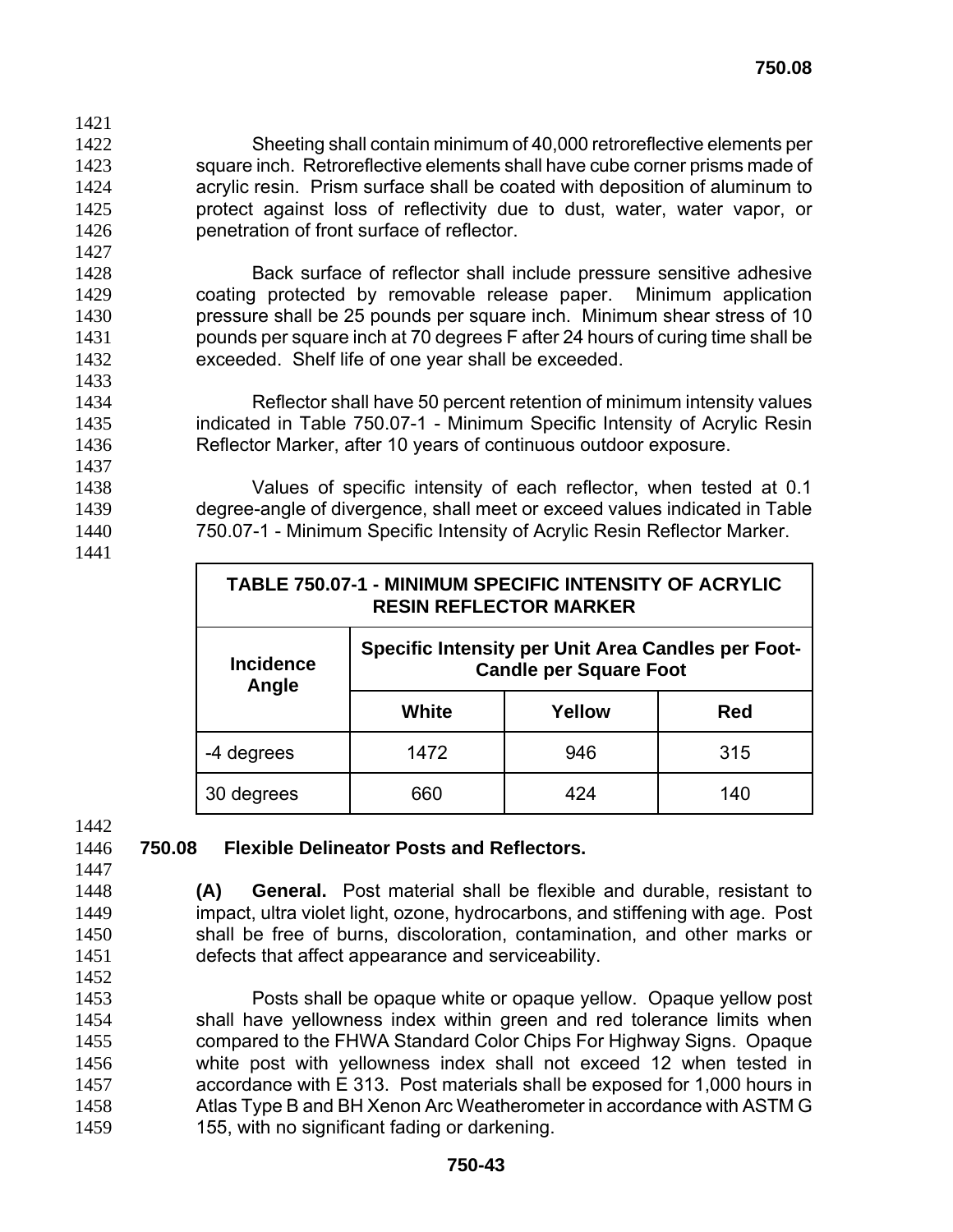| 1460 |                                                                                   |
|------|-----------------------------------------------------------------------------------|
| 1461 | Post shall be conditioned minimum of 2 hours in oven at 140 degrees               |
| 1462 | $F + 3$ degrees F. Conditioned post shall be capable of straightening itself      |
| 1463 | within 30 seconds when bent 180 degrees at midpoint for four bends. Test          |
| 1464 | shall be completed on each sample post within 2-1/2 minutes of removal from       |
| 1465 | oven. Post shall be sufficiently rigid to resist wilting after conditioning for 2 |
| 1466 | hours minimum at 180 degrees $F + 3$ degrees F.                                   |
| 1467 |                                                                                   |
| 1468 | Posts shall be NCHRP Report 350 compliant. Posts shall cause little               |
| 1469 | or no damage to impacting vehicle during impact test series and shall exhibit     |
| 1470 | no splitting or delaminating damage due to impacts. Posts shall be                |
| 1471 | sufficiently rigidity to remain upright in high wind conditions.                  |
| 1472 |                                                                                   |
| 1473 | Posts shall be furnished complete with attached reflectors and special            |
| 1474 | tools or accessories, or both necessary for installation. Posts shall be          |
| 1475 | installed in accordance with manufacturer's recommendations.                      |
| 1476 |                                                                                   |
| 1477 | Type A Delineator. Type A delineator shall be designed for<br>(B)                 |
| 1478 | installation on paved areas. Anchor shall be designed to bond to pavement.        |
| 1479 | Detailed installation instructions shall be provided by manufacturer.             |
| 1480 |                                                                                   |
| 1481 | Type B delineator shall be designed for<br>Type B Delineator.<br>(C)              |
| 1482 | installation on unpaved areas. Post shall be designed for anchoring depth of      |
| 1483 | less than 24 inches. Detailed installation instructions shall be provided by      |
| 1484 | manufacturer.                                                                     |
| 1485 |                                                                                   |
| 1486 | <b>Reflectors.</b> Reflectors shall be impact-resistant with dimensions as<br>(D) |
| 1487 | indicated in the contract documents. White or yellow reflectors shall conform     |
| 1488 | to Subsection 750.07 - Reflector Marker.                                          |
| 1489 |                                                                                   |
| 1490 | Reflector shall be mounted on top 14 inches of post with reflector                |
| 1491 | facing in direction of oncoming traffic. Reflector shall be mounted by method     |
| 1492 | that prevent loss of reflector during life of post. Reflectors shall be free of   |
| 1493 | scratches, abrasions, and other physical damage.                                  |
| 1494 |                                                                                   |
| 1495 | <b>Packaging.</b> Each carton shall be marked with manufacturer's code or<br>(E)  |
| 1496 | lot number, quantity in carton, and type of post in carton.                       |
| 1497 |                                                                                   |
| 1498 | <b>Prerequisite for Acceptance.</b> Certified test report with test data,<br>(F)  |
| 1499 | developed by independent testing laboratory, attesting that marker posts          |
| 1500 | comply with these requirements and the contract documents, shall be               |
| 1501 | submitted. Test data submitted by manufacturer will be subject to verification    |
| 1502 | by suitable tests conducted by the Engineer before acceptance.                    |
| 1503 |                                                                                   |
|      |                                                                                   |